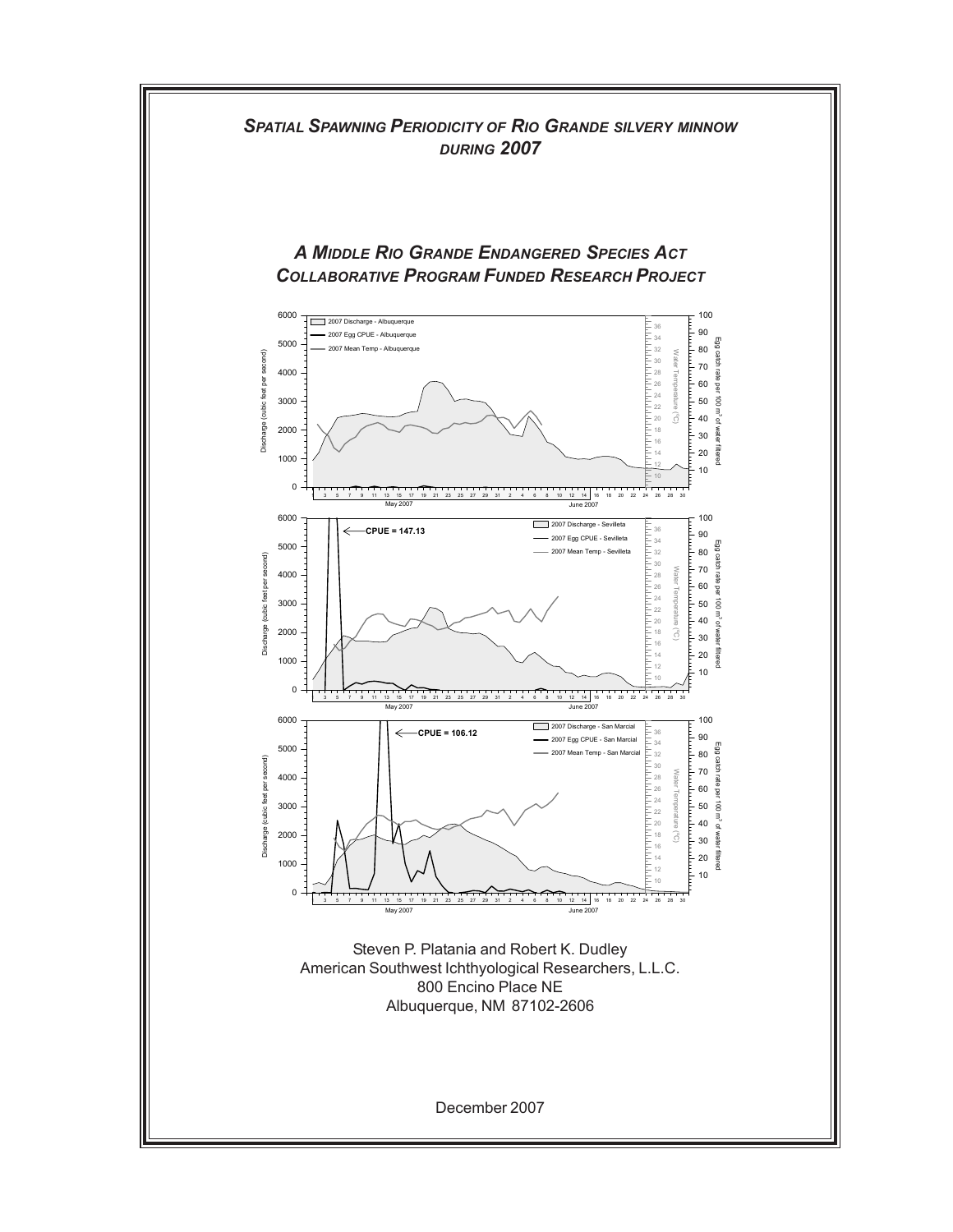# *SPATIAL SPAWNING PERIODICITY OF RIO GRANDE SILVERY MINNOW DURING 2007*

prepared for:

*MIDDLE RIO GRANDE ENDANGERED SPECIES ACT COLLABORATIVE PROGRAM*

under USBR contract:

Number 03CR408031 U. S. Bureau of Reclamation Upper Colorado Regional Office 125 South State Street, Room 6107 Salt Lake City, UT 84138-1102

prepared by:

Steven P. Platania and Robert K. Dudley American Southwest Ichthyological Researchers, L.L.C. 800 Encino Place NE Albuquerque, NM 87102-2606

submitted to:

U. S. Bureau of Reclamation 555 Broadway NE, Suite 100 Albuquerque, NM 87102-2352

December 2007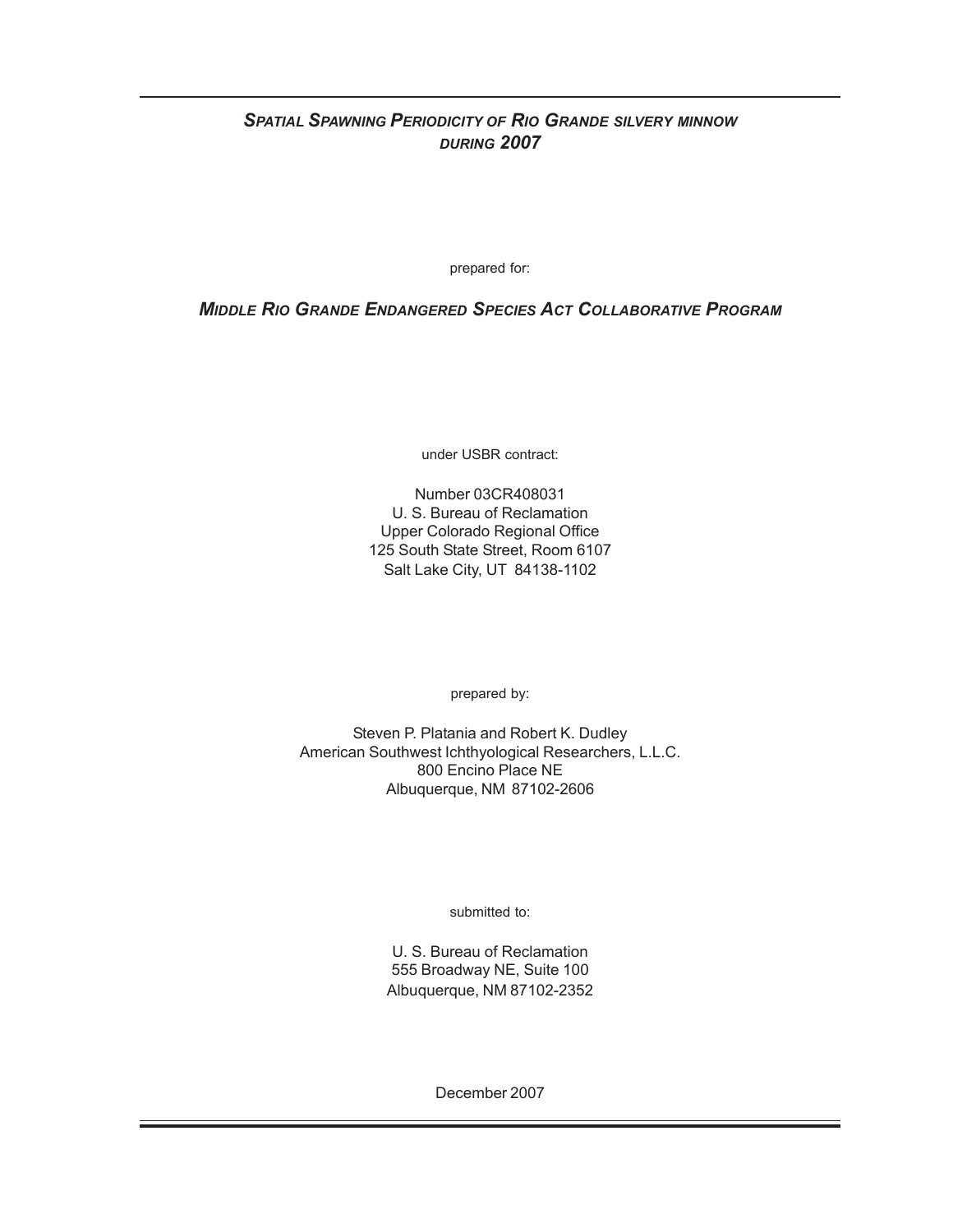# **TABLE OF CONTENTS**

| 2007 Rio Grande silvery minnow spatial spawning periodicity studies 15 |  |
|------------------------------------------------------------------------|--|
|                                                                        |  |
|                                                                        |  |
|                                                                        |  |
|                                                                        |  |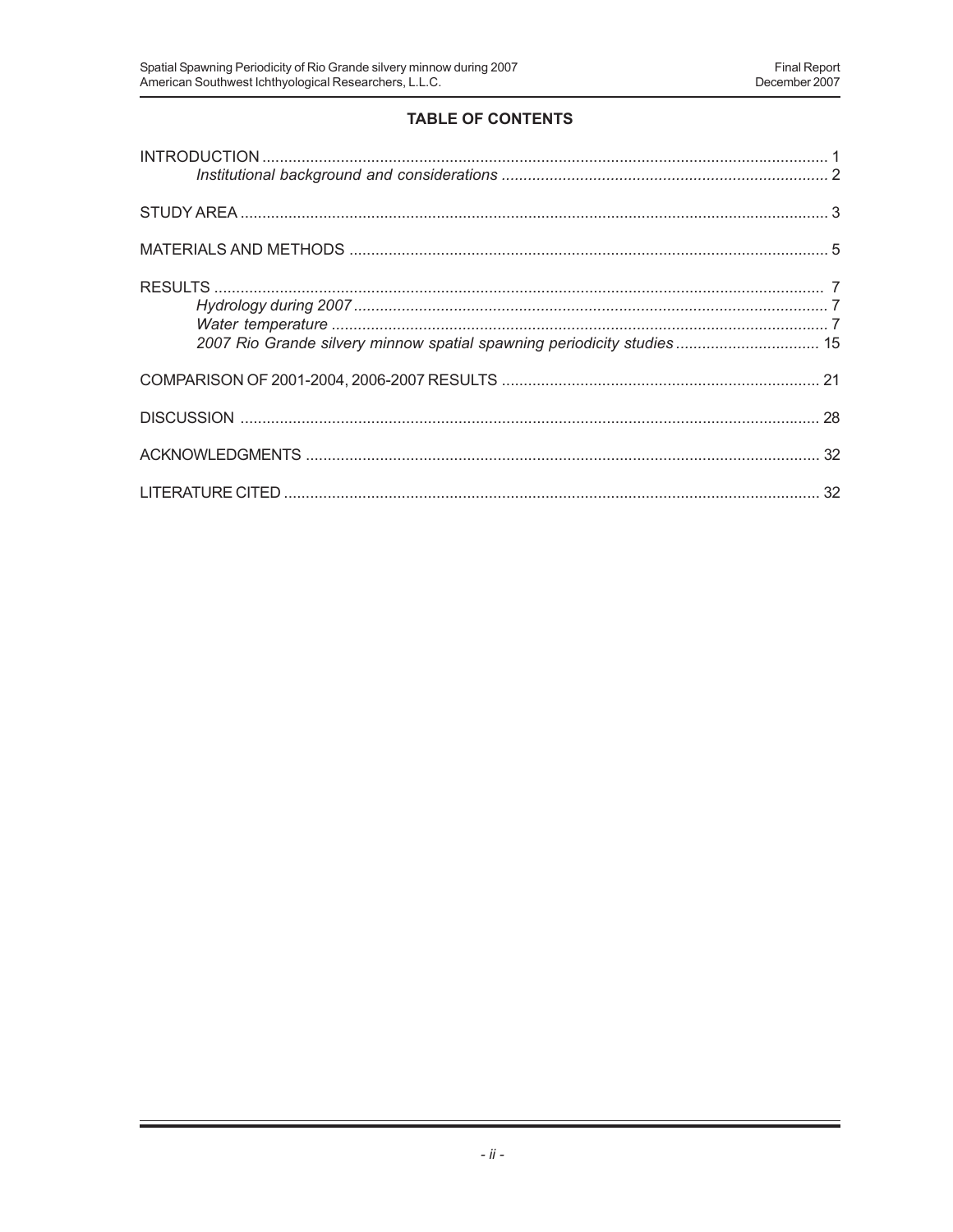# **LIST OF TABLES**

| Table 1. | Summary of 2007 mainstem Rio Grande sampling effort for Rio Grande silvery minnow                                                                                 |
|----------|-------------------------------------------------------------------------------------------------------------------------------------------------------------------|
| Table 2. | Number of Rio Grande silvery minnow eggs collected per day by site  19                                                                                            |
| Table 3. | Catch rates of Rio Grande silvery minnow eggs by year, site, and category (mean                                                                                   |
| Table 4. | Summary of the monthly 2006-2007 Rio Grande silvery minnow population                                                                                             |
| Table 5. | Summary of the monthly catch of Rio Grande silvery minnow, by site and reach,<br>during the 2006-2007 Rio Grande silvery minnow population monitoring program  31 |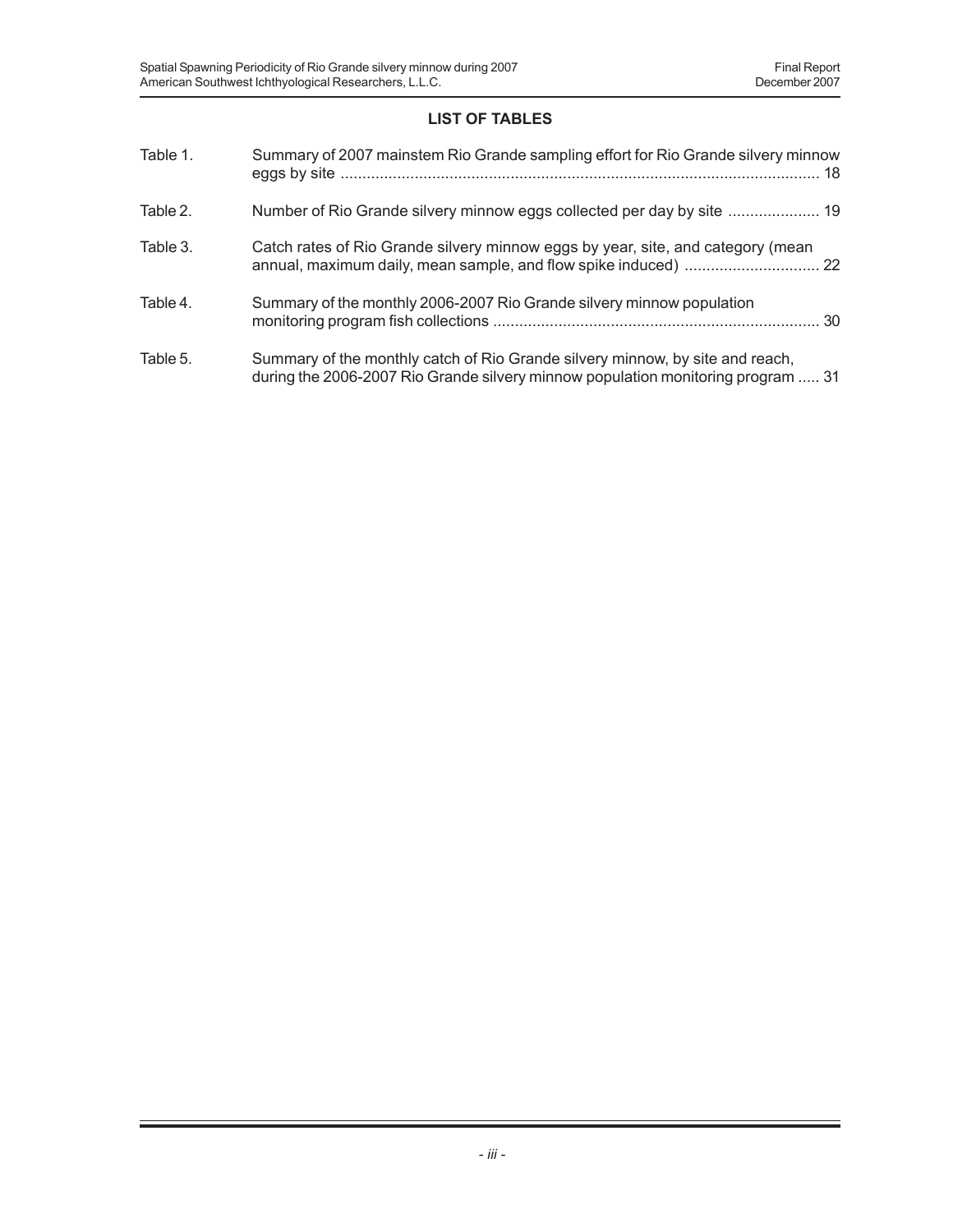# **LIST OF FIGURES**

| Figure 1.  | Map of the Middle Rio Grande, New Mexico, and the 2007 study site locations  4                                                                     |
|------------|----------------------------------------------------------------------------------------------------------------------------------------------------|
| Figure 2.  | Hydrograph of the Rio Grande, New Mexico, at the San Marcial                                                                                       |
| Figure 3.  | Annual hydrographs of the Rio Grande, New Mexico, at San Marcial before,<br>during, and after the 2001-03 Rio Grande silvery minnow spawning       |
| Figure 4.  | Annual hydrographs of the Rio Grande, New Mexico, at San Marcial before,<br>during, and after the 2004 and 2006 Rio Grande silvery minnow spawning |
| Figure 5.  | Annual hydrograph of the Rio Grande, New Mexico, at San Marcial before,<br>during, and after the 2006 and 2007 Rio Grande silvery minnow spawning  |
| Figure 6.  | Rio Grande discharge from March through August 2003 and 2004                                                                                       |
| Figure 7.  | Rio Grande discharge from March through August 2005 and 2006                                                                                       |
| Figure 8.  | Rio Grande discharge from March through August 2007                                                                                                |
| Figure 9.  |                                                                                                                                                    |
|            | April-June 2007 hydrographs of the Rio Grande, New Mexico, from Albuquerque,                                                                       |
| Figure 10. | Daily water temperatures (mean, minimum, and maximum) at the 2007 Rio<br>Grande silvery minnow spatial spawning periodicity sampling sites  16     |
| Figure 11. | Comparison of the 2006-2007 daily water temperatures<br>(mean, minimum, and maximum) at the San Marcial-Rio Grande                                 |
| Figure 12. | Mean daily discharge, mean daily egg catch rate, and mean daily<br>water temperature during the 2007 Rio Grande silvery minnow                     |
| Figure 13. | Mean daily discharge, mean daily egg catch rate, and mean daily<br>water temperature during the 2001-03 Rio Grande silvery minnow                  |
| Figure 14. | Mean daily discharge, mean daily egg catch rate, and mean daily<br>water temperature during the 2004-06 Rio Grande silvery minnow                  |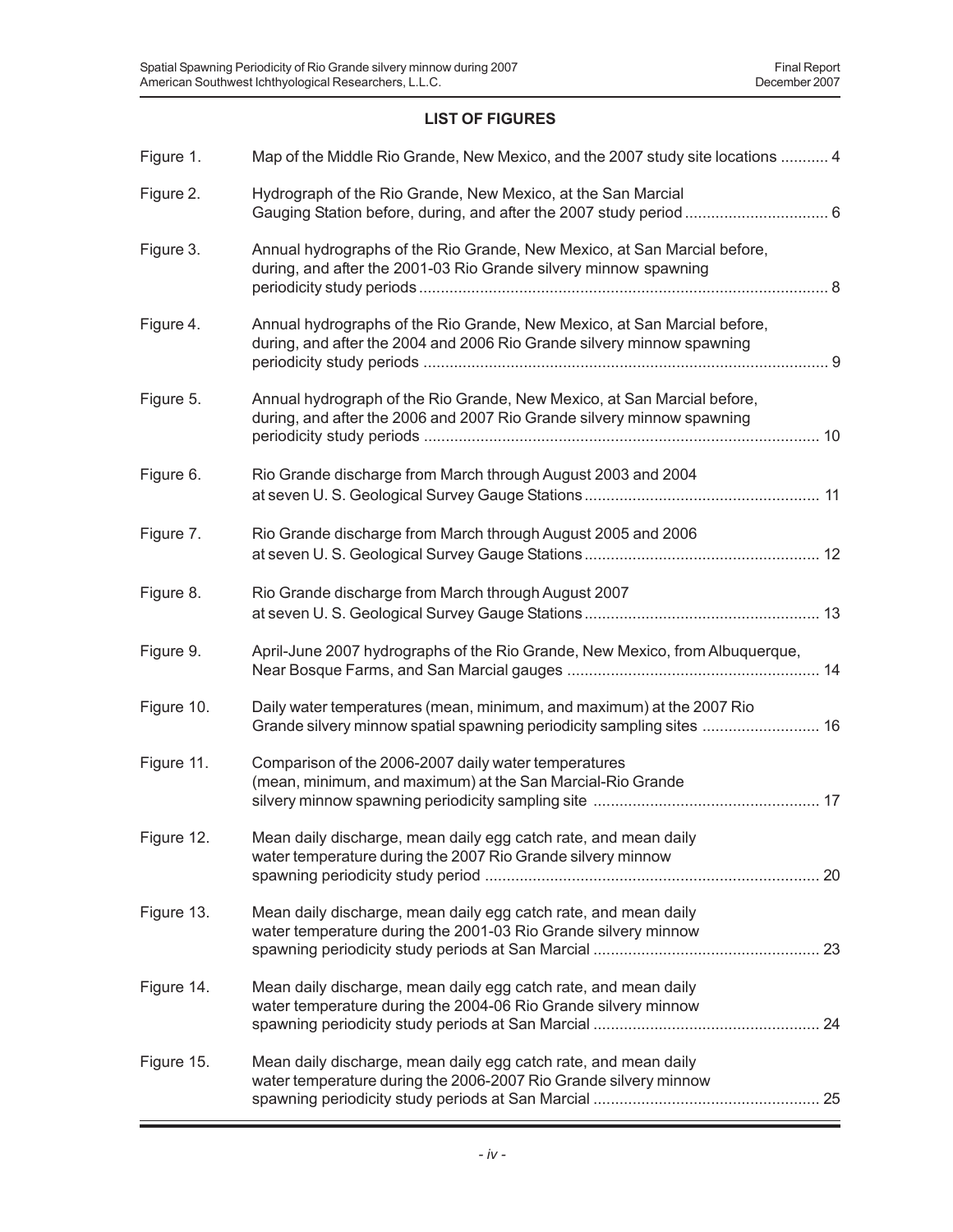| Figure 16. | Comparisons of annual minimum, maximum, and mean daily<br>water temperatures during the 2001-04 Rio Grande silvery |  |
|------------|--------------------------------------------------------------------------------------------------------------------|--|
| Figure 17. | Comparisons of annual minimum, maximum, and mean daily<br>water temperatures during the 2006-07 Rio Grande silvery |  |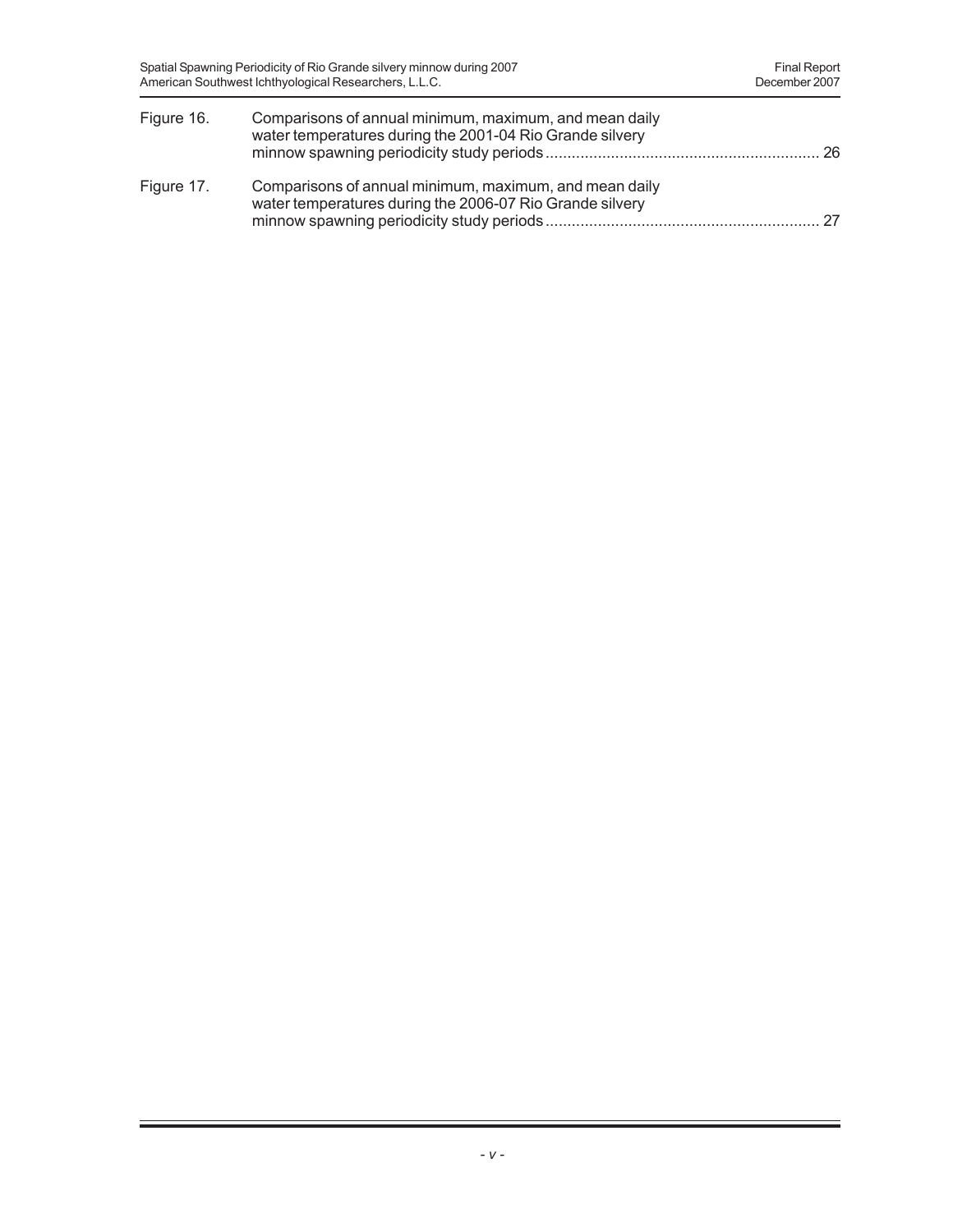## **EXECUTIVE SUMMARY**

Systematic monitoring of the reproductive output of Rio Grande silvery minnow at several sites in the Middle Rio Grande was first conducted in 1999 (Platania and Dudley, 2002) and has continued annually (except 2005) since 2001. Previous studies (Platania and Dudley 2002, 2003, 2004, 2005, 2006) demonstrated May and June as the primary period of silvery minnow reproductive activity. The 2006-2007 studies were structured to monitor the spatial and temporal (May-June) reproductive output of Rio Grande silvery minnow in the Middle Rio Grande and therefore, given the downstream drift of the eggs, were conducted near the downstream-most portion of each of the three accessible river reaches (Angostura, Isleta, and San Acacia).

There was a large difference in flow in the Middle Rio Grande in 2007 as compared to 2001- 2004 and 2006. The severe drought that enveloped the study region since 2000 was somewhat interrupted in 2004 due to a moderate snowpack and wetter than normal April. These precipitation events helped but did not replenish the already diminished water reserves in upstream reservoirs. Spring flow conditions improved markedly during 2007, as compared with 2006, and there was an extended period of time during May and June when flows exceeded 2,000 cfs at the Albuquerque Gauge (USGS Gauge 08330000). Mean daily discharge in the Rio Grande at the Albuquerque Gauge (USGS Gauge 08330000) from 1 April through 30 June 2007 ranged between 580 and 3,700 cfs (mean value= 1,690.3 cfs, SD=851.8).

There was little difference (ca.  $1-2^{\circ}C$ ) in mean daily water temperatures at the three sites during the beginning of the 2007 study. The San Marcial Site was the first to consistently generate mean daily water temperatures of 20°C or more (after 10 May). By early June, mean daily water temperatures were about 20ºC at the Albuquerque Site, 21ºC at the Sevilleta Site, and about 22ºC at the San Marcial Site.

Sampling at each of the three 2007 Rio Grande silvery minnow spawning periodicity study sites was conducted from 1 May through 15 June 2007 (n= 46 days). The cumulative volume of water sampled at these three Rio Grande sites was 195,189 m $^3$  (158.2 acre-feet). A cumulative total of 13,053 Rio Grande silvery minnow eggs were collected at the three sites during 2007. The vast majority (n= 10,995; 84.2%) of the catch was taken at the San Marcial Site while the number and cumulative percent of Rio Grande silvery minnow eggs collected at the Albuquerque (n= 53; 0.4%) and Sevilleta sites (n= 2,005; 15.4%) were lower. Dates of egg collection ranged from 8 May to 5 June (29 days) at the Albuquerque Site, 4 May through 7 June (35 days) at the Sevilleta Site, and 1 May through 10 June (41 days) at the San Marcial Site. Mean daily egg catch rates at the Albuquerque, Sevilleta, and San Marcial sites (during dates that eggs were taken) were 0.34, 13.00, and 12.11 eggs per 100 m<sup>3</sup> of water sampled, respectively. Mean daily water temperatures during spawning in 2007 ranged between 14.2 and 20.6°C at the Albuquerque Site, between 14.9 and 24.3°C at the Sevilleta Site, and between 15.3 and 25.4°C at the San Marcial Site.

Statistical analyses among all years were made using data from the San Marcial sampling locality since that site was the only common one for all years. Analysis of reproductive output revealed a significant difference (*F*=7.61; *p*<0.0001) among mean values of catch rate (#/100m3) for the five years of the study (2002-2004, 2006-2007). The following pair-wise comparisons were significant (*p*<0.05) over the period of record (2002 vs. 2004, 2002 vs. 2006, 2003 vs. 2007, and 2006 vs. 2007). The natural log-transformed mean egg catch rate (standardized for discharge) was highest in 2002 (5.86 ±0.93), followed by 2007 (4.77±0.37), 2003 (2.89±0.54), 2006 (1.44±0.72), and 2004 (0.96±1.32). Additional statistical analyses for the Angostura and Isleta reaches were made over the period of time that data were available (2006-2007). Analysis of reproductive output revealed no significant difference (*F*=0.79; *p*=0.38) among mean values of catch rate (#/100m3 ) for the two years of the study (2006-2007) in the Angostura Reach. However, analysis of reproductive output revealed a significant difference (*F*=15.08; *p*<0.0004) among mean values of catch rate (#/100m3) for the three years of the study (2006-2007) in the Isleta Reach. The natural log-transformed mean egg catch rate (standarized for discharge) was higher in 2007  $(4.19\pm0.41)$  compared to 2006  $(1.97\pm0.41)$  in the Isleta Reach.

Rio Grande silvery minnow appear to have had another good year for spawning and recruitment, which should translate into increased numbers of reproductively capable females available to spawn in the spring of 2008. While the population of Rio Grande silvery minnow appears to have stabilized somewhat since 2004, the lack of an adequately high spring runoff (high magnitude over an extended duration) could result in a rapid decline to pre-2004 population levels. The future conservation status of Rio Grande silvery minnow appears dependent on ensuring adequate flow conditions during the spawning and early recruitment phases of this species.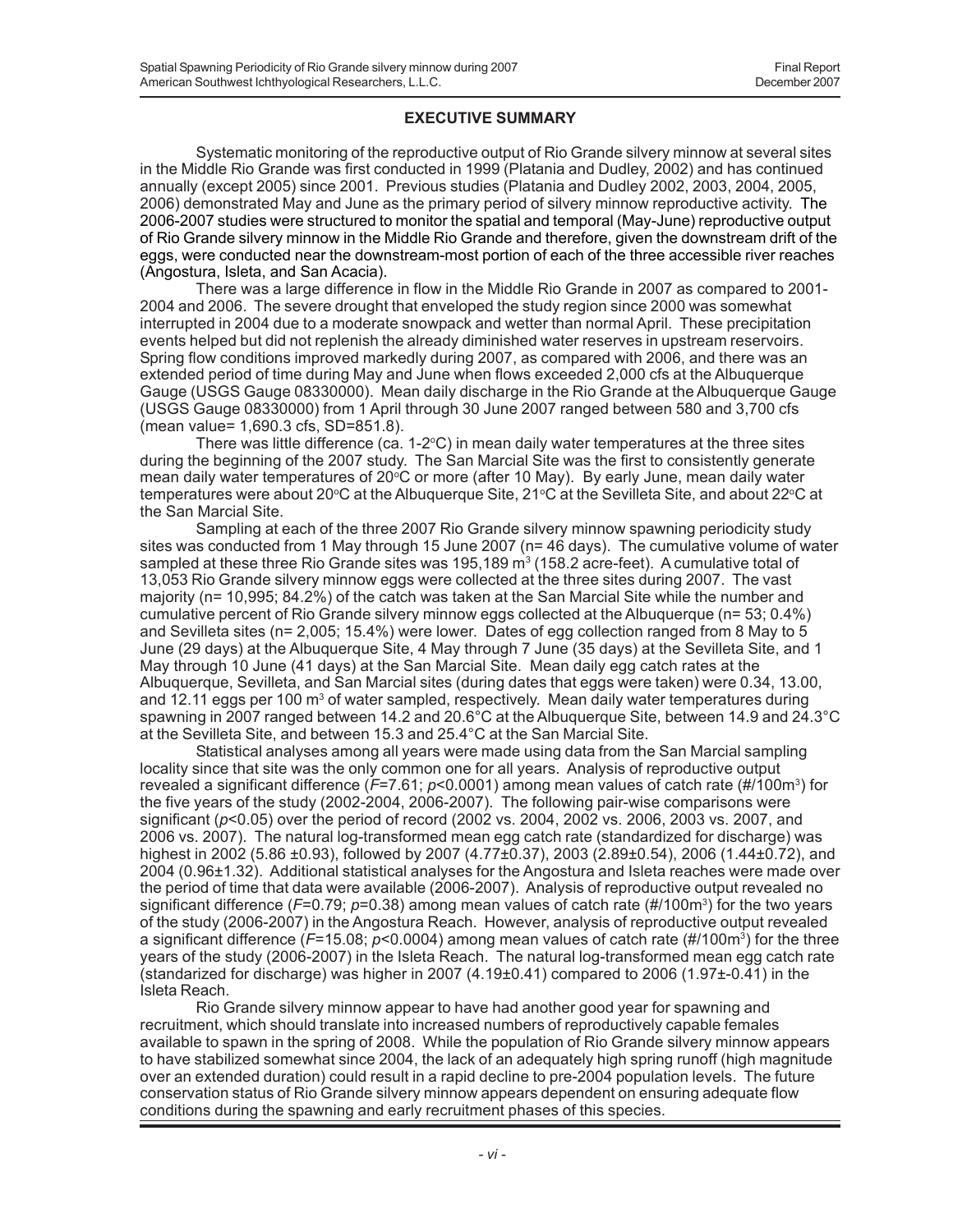#### **INTRODUCTION**

The reach of the Rio Grande between Cochiti Dam and Elephant Butte Reservoir (Middle Rio Grande) has been greatly modified over the last 50 years; this has alternatively led to aggradation, degradation, armoring, and narrowing of the river channel in different portions of the reach (Lagasse, 1985). This section of the river flows through the massive Rio Grande rift and historically resulted in a wide floodplain within the sparsely vegetated Rio Grande valley. Extensive braiding of the river through the relatively linear Rio Grande rift valley was common as it flowed over shifting sand and alluvium substrata; flow in the Middle Rio Grande was generally perennial except during times of severe or extended drought (Scurlock, 1998).

The Middle Rio Grande was relatively shallow throughout most of the year because of regionally low precipitation levels (Gold and Dennis, 1985) but was subjected to periods of high discharge. Flow was generally greatest during the annual spring snow melt runoff (April-June), however intense localized rainstorms (monsoonal events that generally occur in July and August) often caused severe flooding and were important in maintaining perennial flow through the summer. The cyclic pattern of drought and flooding over mobile substrata likely helped to promote the active interaction between the river and its floodplain. Historically, the Middle Rio Grande in many ways possessed all of the characteristics distinctive of a semi-arid river ecosystem.

The reduced species diversity typical of semi-arid ecosystems was also reflected in the depauperate ichthyofaunal composition of the Middle Rio Grande. Despite the reduced species richness of the Rio Grande, the river supported many native cyprinids that were endemic to this drainage (Platania and Altenbach, 1998). However, of the few native cyprinids that historically occupied the Rio Grande basin (i.e., speckled chub, *Macrhybopsis aestivalis*, Rio Grande shiner, *Notropis jemezanus*, and Rio Grande bluntnose shiner, *Notropis simus simus*) many have been extirpated from the Middle Rio Grande over the past century. A fourth species, phantom shiner, *Notropis orca*, is extinct (Bestgen and Platania, 1990). Rio Grande silvery minnow, *Hybognathus amarus*, is the only extant member of the native cyprinid fish fauna (Bestgen and Platania, 1991; Platania, 1991) and is found only in the Middle Rio Grande.

This group of native cyprinids shared several life-history characteristics. All were small (generally <100 mm TL), short-lived (2-5 years), fishes that occupied mainstem habitats. Four of the species are characterized as omnivorous while Rio Grande silvery minnow is herbivorous and feeds on epipsammic algae. In addition to these shared traits, all five species were members of a reproductive guild of fishes that are pelagic spawners laying semibuoyant eggs.

Reproduction in fish in this guild is characterized by the production of non-adhesive eggs that, upon expulsion, swell rapidly with water and become nearly neutrally buoyant. Upon release the eggs are about 1.6 mm in diameter but quickly expand (ca. 3.0 mm) and remain suspended in the water column during development. Egg hatching time is temperature dependent, but rapid, occurring in 24- 48 hours. Recently hatched larval fish remain a component of the drift until development of the gas bladder. This physiological development corresponds with a shift in swimming behavior as larvae actively seek low-velocity habitats.

The 3-5 days necessary for propagules to attain the developmental stage necessary to control horizontal movements and freely disperse allows for considerable downstream displacement of eggs and larvae in the Middle Rio Grande. As has been well documented for other aquatic organisms, it is necessary for at least some portion of the drifting propagules to settle in appropriate low-velocity habitats or move upstream to maintain viable populations (Speirs and Gurney, 2001). Downstream transport distance of the progeny of Rio Grande silvery minnow is dependent on a variety of factors including flow magnitude and duration, water temperature, and channel morphology. Historically, there were no permanent barriers to upstream dispersal of fishes in the Middle Rio Grande. There are currently three instream diversion structures between Cochiti Dam and Elephant Butte Reservoir that are barriers to upstream movement of fishes and fragment the once continuous range of the only remaining member of this reproductive guild.

The early life history of Rio Grande silvery minnow has been extensively studied (Platania and Altenbach, 1998). These investigations revealed that silvery minnow is also member of a unique reproductive guild of Rio Grande basin Plains Stream cyprinids. The studies also demonstrated that spawning by Rio Grande silvery minnow is associated with high-flow events such as spring run-off or summer rainstorms.

Systematic monitoring of the reproductive output of Rio Grande silvery minnow at several sites in the Middle Rio Grande was first conducted in 1999 (Platania and Dudley, 2002). That monitoring involved collecting and quantifying catch rate of Rio Grande silvery minnow eggs at several Middle Rio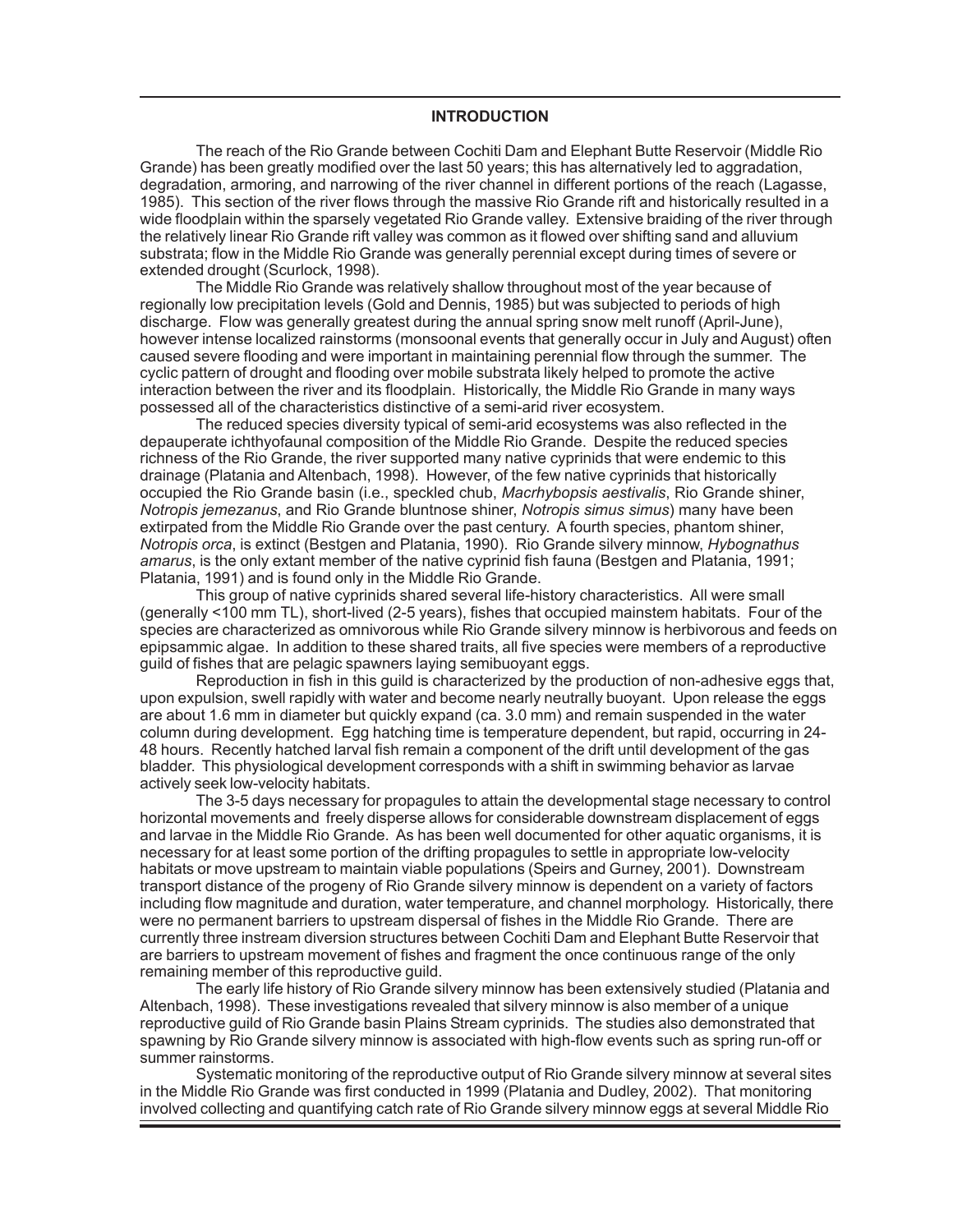Grande sites during the relatively short spawning period of this species. Limited Rio Grande silvery minnow egg collecting efforts were also conducted at selected sites in the Middle Rio Grande (Platania and Hoagstrom, 1996) and in the Low Flow Conveyance Channel (Smith, 1998, 1999) between 1996- 1999. These latter samples provide information on the magnitude of reproduction during certain times and for specific sites. However, consistent monitoring throughout the spawning season produces the most reliable measure of the duration and magnitude of Rio Grande silvery minnow reproductive output. The first site specific sampling effort to document the magnitude of the reproductive effort of Rio Grande silvery minnow occurred daily throughout May and June 2001 (Platania and Dudley, 2002) at a location near the southern end of the San Acacia Reach of the Middle Rio Grande (River Mile 58.8). Monitoring of the reproductive effort of Rio Grande silvery minnow also occurred daily at this site in May and June 2002 (Platania and Dudley, 2003), 2003 (Platania and Dudley, 2004), and 2004 (Platania and Dudley, 2005). More intensive monitoring efforts were initiated in 2006 (Platania and Dudley, 2006) and resulted in the sampling of the Angostura, Isleta, and San Acacia reaches of the Middle Rio Grande.

Population monitoring efforts of the Middle Rio Grande fish community over the past decade have documented vast changes (i.e., order of magnitude increases and decreases) in the abundance of Rio Grande silvery minnow (Dudley and Platania, 1999, 2000, 2001, 2002; Dudley et. al., 2003, 2004, 2005; Dudley and Platania, 2007). Recent monitoring efforts (Dudley and Platania, 2007) show that the October density of Rio Grande silvery minnow was significantly lower (*p*<0.05) in 2007 compared to 2005. However, the October density of this species was higher (*p*<0.05) in 2007 than in 1996 or 2000-2004. The Angostura Reach yielded most of the Rio Grande silvery minnow in October of 2007, followed by the Isleta Reach, and the San Acacia Reach. This was in contrast to population monitoring in October of 2006, when the largest catch rates were recorded in the San Acacia Reach.

The marked 2002-2003 decline in wild Rio Grande silvery minnow and increased stocking efforts in the upper reaches of its range (Angostura and Isleta reaches) apparently resulted in a temporary reapportioning of this species' relative abundance. Between June 2002 and November 2004, over 301,000 silvery minnow were released in the Angostura and Isleta reaches of the river. While over 90% of the total Rio Grande silvery minnow catch had been recorded in the San Acacia Reach during 2000-2002, by the end of calendar year 2003, the largest percentage (58%) of individuals collected (albeit extremely reduced numbers; n=224) were taken in the Angostura Reach. This trend continued into 2004 and by October of that year, approximately 78% of the cumulative 2004 Rio Grande silvery minnow catch had been taken in the Angostura Reach, 13% in the Isleta Reach, and only 9% in the San Acacia Reach. However, the relative abundance of Rio Grande silvery minnow among reaches has fluctuated from 2005-2007 (e.g., highest densities in the Isleta Reach during 2005 and in the Angostura Reach during 2006 and 2007). This reapportionment of the Rio Grande silvery minnow population, in combination with the meager 2004 catch of reproductive propagules in the San Acacia Reach necessitated a modification of subsequent reproductive monitoring protocols beginning in 2006. Sampling sites are now established in each of the three downstream reaches of the Middle Rio Grande (Angostura, Isleta, and San Acacia) to provide a more complete data set.

The study conducted herein is at its core a continuation of the systematic Rio Grande silvery minnow reproductive monitoring research activities, fulfills multiple recovery goals and will provide detailed catch-per-unit-effort (CPUE) values for Rio Grande silvery minnow eggs in each of the three Middle Rio Grande reaches that this species is known to still occur. Differences in inter-annual spawning magnitude based on mean catch rates, and standardized for flow magnitude, was assessed using ANOVA. As in previous years, selected samples of wild eggs collected during this study were provided to appropriate research personnel for an ongoing population viability study and genetic studies of captive and wild populations of this endangered fish. Starting in 2004, collection of wild Rio Grande silvery minnow eggs for use in propagation activities was made a separate project (from the reproductive monitoring effort) although personnel from each project remain in close contact to help facilitate the separate efforts. Systematic studies of the reproductive periodicity of Rio Grande silvery minnow are also designed to provide insight to success of recent stocking efforts. Long-term monitoring of the reproductive effort of Rio Grande silvery minnow remains extremely necessary for recovery efforts and to facilitate effective management decisions.

#### *Institutional background and considerations*

Monitoring the reproductive effort of Rio Grande silvery minnow was identified as a requirement of the 29 June 2001 Programmatic Biological Opinion of the Effects of Actions Associated with the U. S. Bureau of Reclamation's, U. S. Army Corps of Engineers', and Non-Federal Entities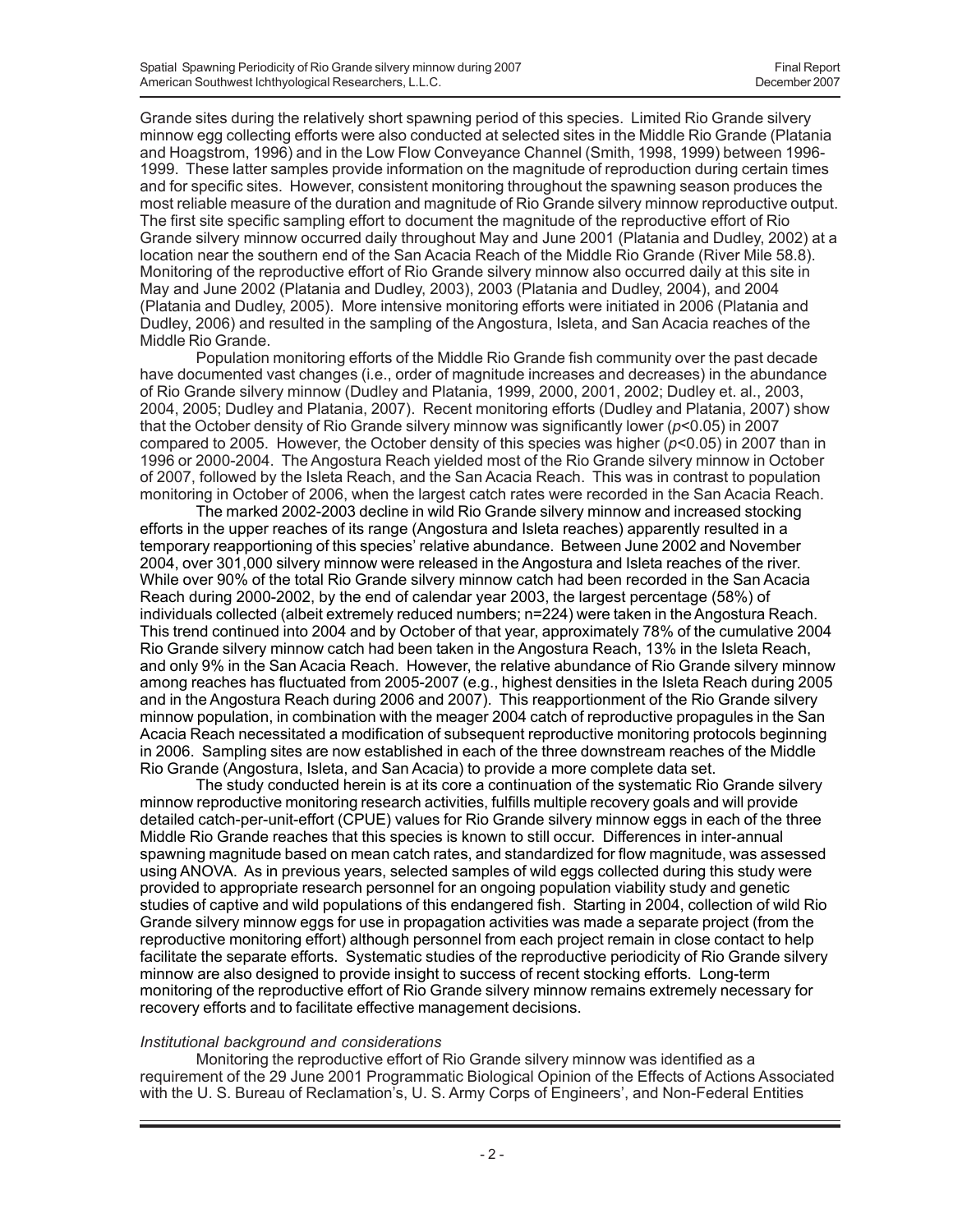Discretionary Actions related to Water Management on the Middle Rio Grande, New Mexico as authored by the U. S. Fish and Wildlife Service. This work was part of an ongoing effort to document changes in the distribution and abundance of the federally endangered Rio Grande silvery minnow. This research effort provided an assessment of the reproductive output (eggs) for Rio Grande silvery minnow within the Middle Rio Grande and specifically addressed the task: "Evaluate the status and trend of the Rio Grande silvery minnow" as identified by the Middle Rio Grande Endangered Species Collaborative Program (ESA Workgroup).

The Rio Grande silvery minnow Recovery Plan (U. S. Fish and Wildlife Service, 1999) also outlined research objectives (2.2. Determine spawning periodicity of silvery minnow under multiple flow regimes; 2.2.1. Determine environmental factors that cue spawning in silvery minnow) that were addressed through this research. This investigation provided an assessment of the relative magnitude of the Rio Grande silvery minnow spawning effort and yielded information useful for resource management decisions in the Middle Rio Grande. This project was also a central component of the Rio Grande silvery minnow propagation and genetics research efforts, both requirements of the 29 June 2001 Programmatic Biological Opinion (see "Project Objectives" 2 and 3).

In 2002-2003, ESA Workgroup members met and discussed Rio Grande flow issues and impacts of the hydrological conditions on Rio Grande silvery minnow. The dismal 2002-2003 snow pack in the Rio Grande headwaters meant there would not be a natural spring flow spike in 2003 in the Middle Rio Grande and, therefore, it was unlikely that there would be a spring spawn by silvery minnow. Personnel from ESA Workgroup agencies decided to create an artificial flow spike during mid-May 2002, using reservoir storage, to initiate a spawn by silvery minnow. As 2003 climatic conditions were similar to those experienced in 2002, an artificial flow spike was also created in the Rio Grande in 2003, using reservoir storage, to initiate spawning of Rio Grande silvery minnow. Snowpack and ambient flow conditions in 2004 were sufficient enough that, for the first time in two years, this was not necessary. This document presents the results of the 2007 spawn of Rio Grande silvery minnow and compares data collected under the auspices of this study during 2001-2004 and 2006.

## **STUDY AREA**

The principal area of interest in the Middle Rio Grande is the reach between the outflow of Cochiti Reservoir and inflow to Elephant Butte Reservoir as it encompasses the known range of Rio Grande silvery minnow (Figure 1). Five upstream reservoirs and numerous irrigation diversion dams regulate flow in the Middle Rio Grande. Cochiti Reservoir has been operational since 1973, is located 76 km upstream of Albuquerque, and is the primary flood control reservoir that regulates flow in the Middle Rio Grande. Reach names are taken from the diversion structure at the upstream boundary of that reach of river. In the Cochiti Reach (between Cochiti Dam and Angostura Diversion Dam), the Rio Grande flows through Cochiti, Santo Domingo, and San Felipe pueblos, respectively.

The reproductive effort of Rio Grande silvery minnow has, in the past, been sporadically determined at selected collecting localities in the Angostura and Isleta reaches. In 2003 and 2004, our sampling efforts were restricted to the single San Acacia Reach collection location. The San Acacia Reach of the Middle Rio Grande is about 56 miles (91 km) long extending from the apron of San Acacia Diversion Dam to the head of Elephant Butte Reservoir. Sections of this reach are characterized by a wide river channel, braided flow, sand substrate, high suspended sediment load, and broad variety of aquatic mesohabitats. Conversely, some segments in this reach are relatively narrow and result in increased water velocity and decreased habitat heterogeneity. The 12 mile (19 km) reach of the Rio Grande downstream of San Marcial Railroad bridge crossing is confined to a channel that is about 50 m wide. Substrate in this segment of the river is predominately sand but braiding of the channel is uncommon except under conditions of relatively low flow.

In 2004, this study was restructured to monitor the spawning periodicity of Rio Grande silvery minnow in the Middle Rio Grande while securing eggs for the propagation facilities was assigned to others. Given the downstream drift of the eggs, the location of the collecting activities was selected so as to maximize the potential number of eggs collected and potentially rescue eggs destined to drift into Elephant Butte Reservoir where, if hatched, larvae would be subjected to a wide array of nonnative predators. The Rio Grande silvery minnow egg collecting site was located about 10 miles (16 km) downstream of the San Marcial Railroad bridge crossing at River Mile 58.8 (UTM Zone 13: 3716150 Northing; 307846 Easting). This site was located near the downstream-most point in the San Acacia Reach. In addition to easy accessibility and favorable river conditions, (i.e., wide river channel,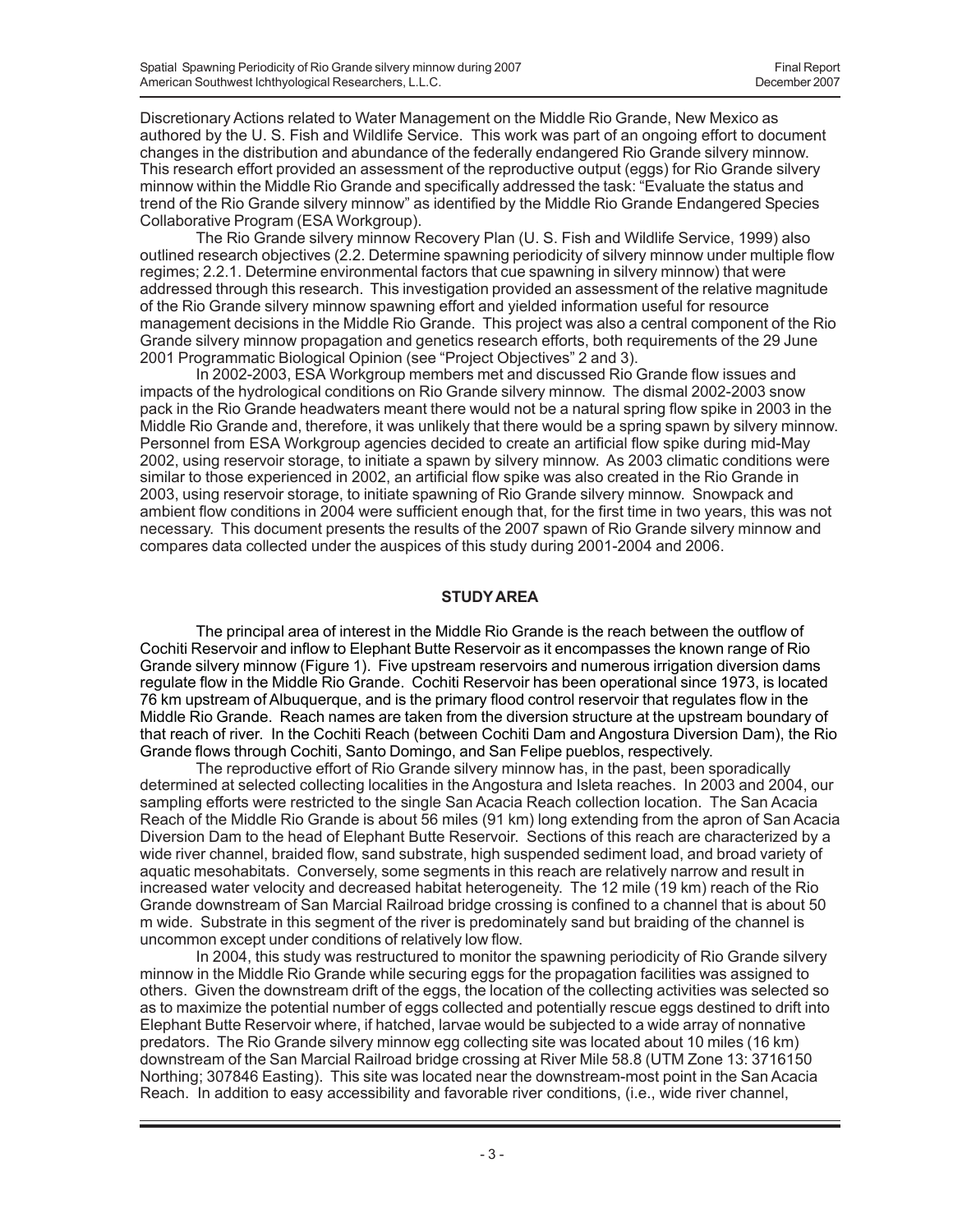

Figure 1. Map of the Middle Rio Grande, New Mexico, and the 2007 study site locations.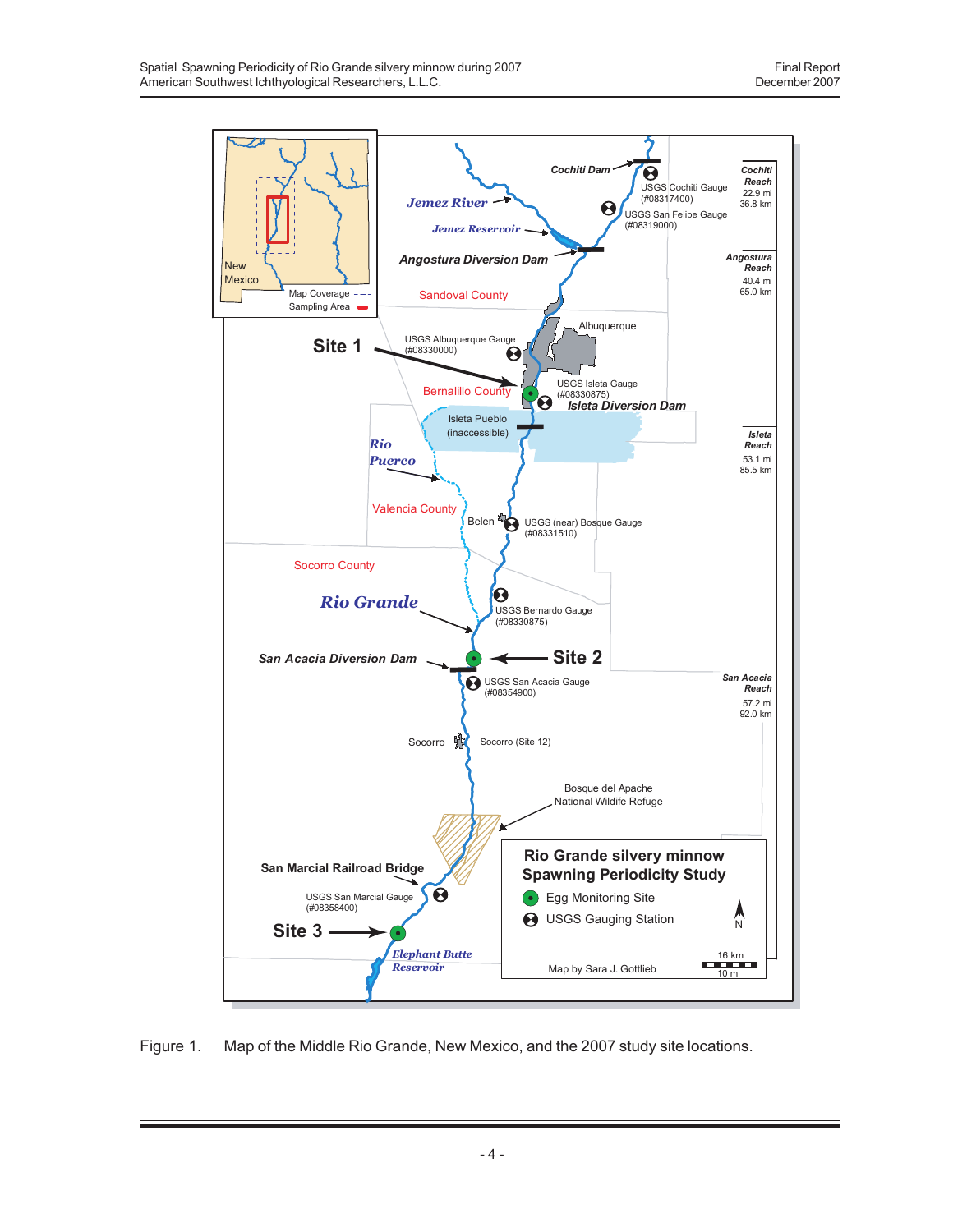current being carried through a single river channel, gently sloped banks, moderate gradient) the only means of vehicle access to this site was gated and could be secured.

The 2006-2007 studies were structured to monitor the spatial and temporal reproductive output of Rio Grande silvery minnow in the Middle Rio Grande and therefore, given the downstream drift of the eggs, were conducted near the downstream-most portion of each of the three accessible river reaches (Angostura, Isleta, and San Acacia). The Angostura Site selected for sampling from 2006-2007 was last systematically sampled during the 1999 spatial spawning periodicity study of this species (Platania and Dudley, 2002), is with about seven river miles of the end of that reach, and is in close proximity to a U. S. Geological Survey stream gauging station (# 08330875). The Rio Grande-Isleta Reach Site selected for sampling in 2006 and 2007 is on Sevilleta National Wildlife Refuge and about 4.8 river miles upstream of the downstream end of the Isleta Reach (near confluence of the Rio Grande and Canada Ancha). The Sevilleta Site is downstream of the gauging station used for this reach (U. S. Geological Survey stream gauging station [# 08331160]). The final site is in the San Acacia Reach and is in close proximity to the collecting locality used annually since 2001 (site moved about 0.5 miles upstream due to channel incision that occurred in 2005). The San Acacia Reach Site is located downstream of San Marcial and is within one-two river miles of the end of that reach (depending on the lake elevation of Elephant Butte Reservoir). The U. S. Geological Survey stream gauging station at the San Marcial Railroad Bridge Crossing (#08358400) provides the hydrologic information for the San Acacia Reach egg sampling site (Figure 2).

## **MATERIALS AND METHODS**

The egg collecting device, developed specifically for the collection of large numbers of live and undamaged semibuoyant fish eggs (Moore Egg Collector; MEC), was the only sampling apparatus used in this project (Altenbach et al., 2000). Numerous modifications have been made to the collecting gear, since the original publication detailing the construction and operation of the MEC (Altenbach et al., 2000), that have resulted in increased effectiveness and efficiency of the MEC (i.e., greater catch rate per sampling period). Catch rate of Rio Grande silvery minnow eggs in the Middle Rio Grande was determined following the sampling protocol described in Altenbach et al. (2000). A mechanical flowmeter was attached to the MEC so that volume of water filtered could be calculated and catch rate per unit of water determined. The catch-per-unit-effort (CPUE) of drifting eggs was calculated as the total number of eggs collected  $\cdot$  volume of water sampled $^{\text{-}1}$   $\cdot$  100 (i.e., N [eggs]  $\cdot$  m $^{\text{3}}$  water $^{\text{-}1}$   $\cdot$  100).

Previous studies (Platania and Dudley 2002, 2003, 2004, 2005, 2006) demonstrated May and June as the primary period of silvery minnow reproductive activity. The normal sampling regime was comprised of three daily efforts (morning, noon, and evening), each of two-hour duration. Two MEC's were generally operated so as to increase the volume of water sampled per unit of time. Research personnel were present daily at each of the three sampling sites from 1 May through 15 June 2007.

Volumetric determination of the number of Rio Grande silvery minnow eggs collected, as employed in 2001, lacked the rigor necessary for effective evaluation of the relative level of spawning by this species. Minor changes initiated in the 2002 sampling protocol were instituted to increase the amount and utility of the information acquired from this research activity. The result was that the two principal 2002 project objectives, determining the reproductive output of Rio Grande silvery minnow and obtaining eggs for use in Rio Grande silvery minnow propagation activities, were accomplished through slightly different sampling protocols. The aforementioned differences in egg catch rate determination between 2001 and 2002-2003 preclude use of 2001 data for quantitative or statistical comparison with 2002-2004 data. There have not been changes in the method for quantitative determination of egg catch rate since 2002.

Rio Grande silvery minnow egg CPUE values are (in part) dependent on flow conditions thereby precluding unadjusted between year comparison of catch rates (e.g., higher flow volume will result in lower CPUE assuming number of eggs in water column remains constant). To account for these differences, catch rate was standardized (CPUE\_S) to CPUE (N [eggs]/m<sup>3</sup>) based on mean daily discharge (MDD) using the formula: CPUE  $S = CPUE$  MDD.

Assumptions of normality in annual Rio Grande silvery minnow egg catch rates were evaluated using the Shapiro-Wilk test. This statistical procedure has been shown to be excellent when testing for departures from a normal distribution. Critical values of *W* were calculated and significant differences assessed using a goodness-of-fit procedure. The 2002-2004 and 2006-2007 egg catch rate time-series distributions were compared with a normal distribution using the Shapiro-Wilk test. To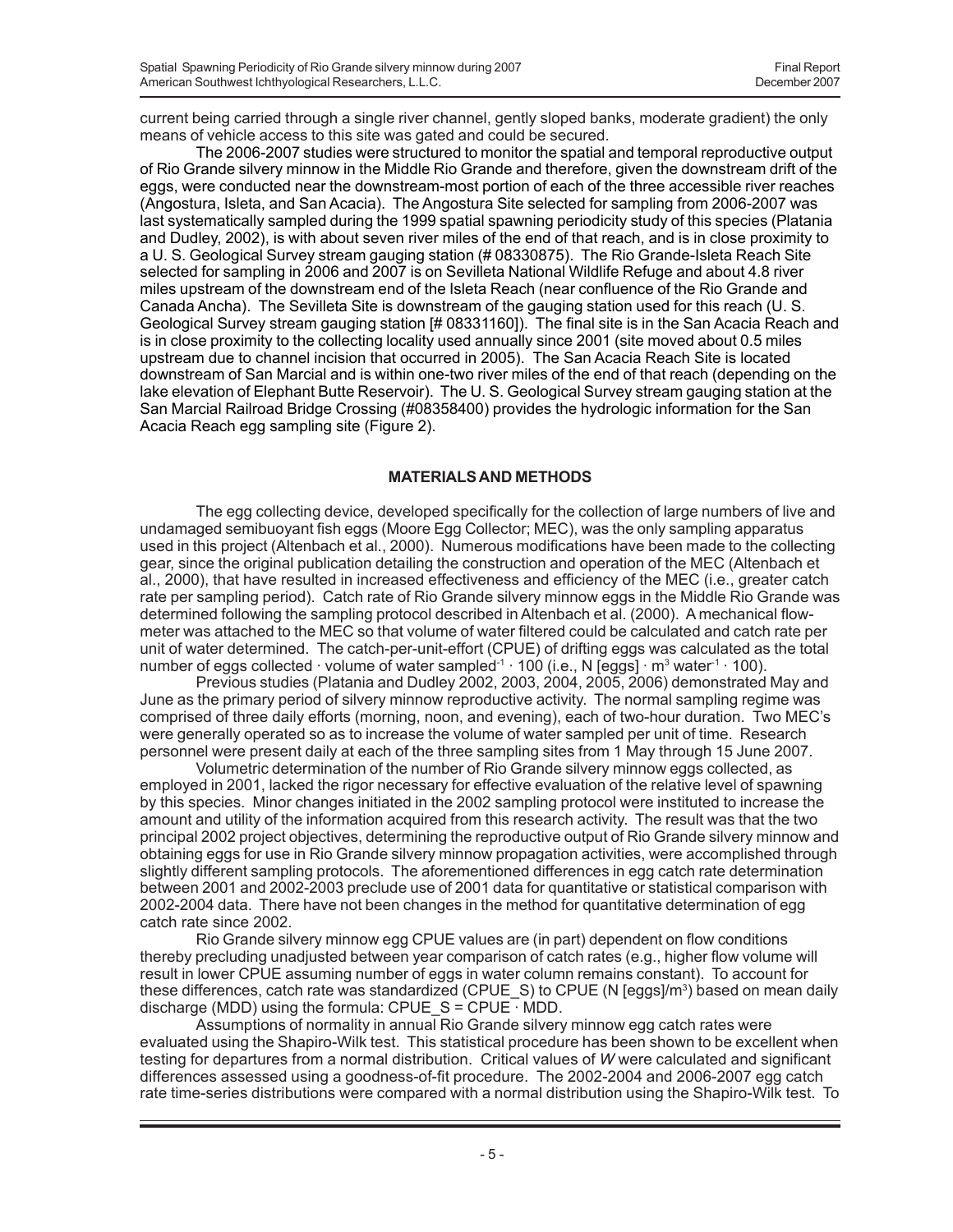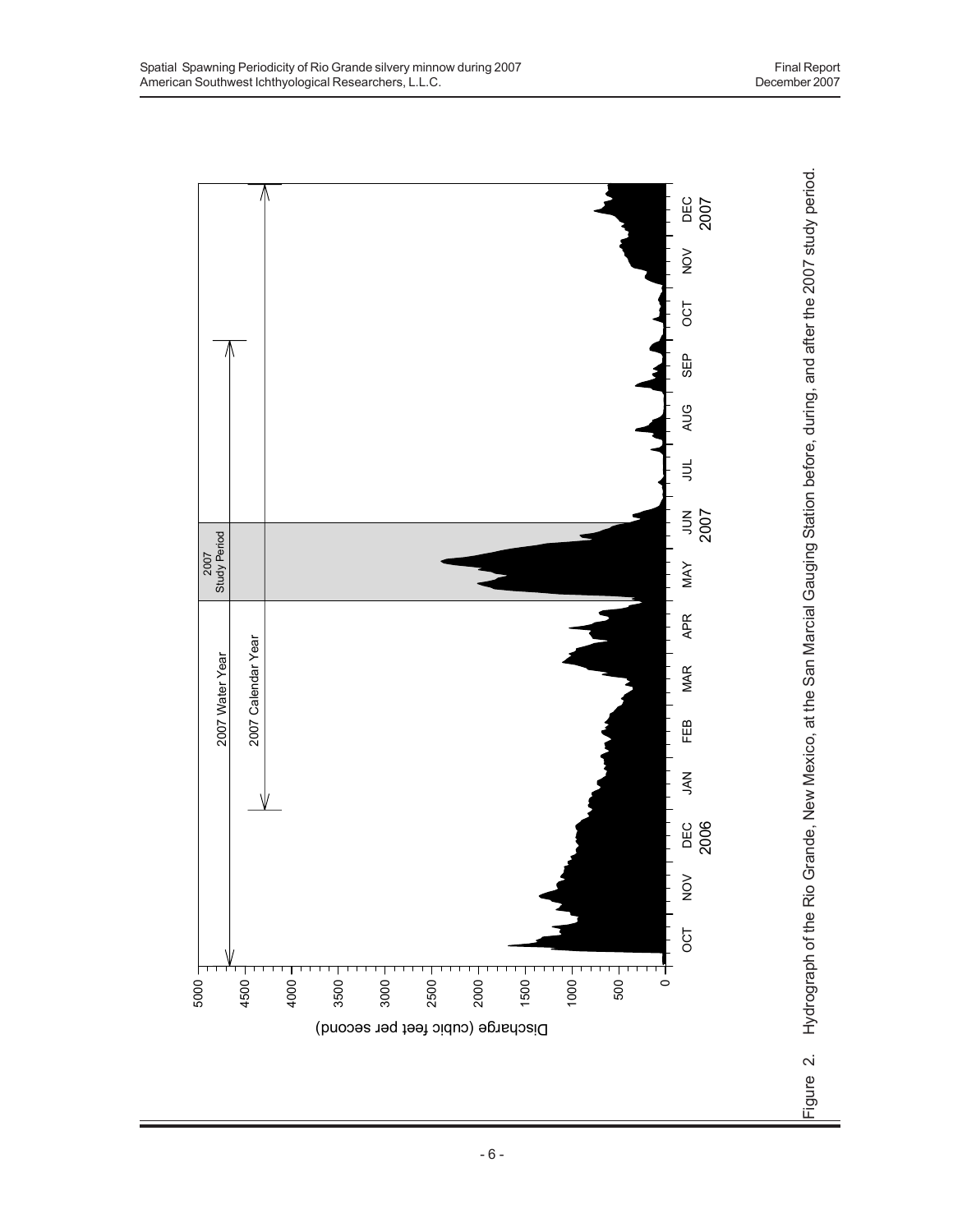meet the assumptions of normality, all data were log-transformed (*X'*=ln(*X*+1). Normal quantile plots of empirical data were also examined in reference to Lilliefor's confidence bounds.

The CPUE S values were compared among years and sites to determine general differences in spawning magnitude. Differences among independent samples were tested using ANOVA. This statistical procedure was used to detect differences between years (at a single site) and among sites (during a single year). Differences between sample means were evaluated based on the critical value of *F* based on sample size. Multiple pair-wise comparisons were made using the Tukey-Kramer HSD procedure.

Water temperature was recorded by temperature logging devices deployed at the study site and programmed to record hourly water temperature. Hourly water temperature data from the primary temperature logger were synthesized and are presented in this report as mean, minimum, and maximum daily water temperatures.

#### **RESULTS**

## *Hydrology during 2007*

There was a large difference in flow in the Middle Rio Grande in 2007 as compared to 2001- 2004 and 2006 (Figures 3-8). The severe drought that enveloped the study region since 2000 was somewhat interrupted in 2004 due to a moderate snowpack and wetter than normal April. These precipitation events helped but did not replenish the already diminished water reserves in upstream reservoirs. Despite the presence of more normal spring runoff in 2004, an artificial flow spike was released (as was done in 2002 and 2003) to stimulate spawning in Rio Grande silvery minnow. Snowpack runoff in 2005 was larger (greater magnitude and duration) than any of the previous four study years (egg sampling was not conducted in 2005). Conversely, flow in the Rio Grande during 2006 (prior to 27 June) was extremely low due to a lack of spring snowmelt runoff. There were no "official" artificial flow spikes in 2006 as there had been during previous years nor were there any significant increases in flow due to natural rainstorm events prior to 27 June 2006. Spring flow conditions improved markedly during 2007, as compared with 2006, and there was an extended period of time during May and June when flows exceeded 2,000 cfs at the Albuquerque Gauge (USGS Gauge 08330000).

Mean daily discharge in the Rio Grande at the Albuquerque Gauge (USGS Gauge 08330000) from 1 April through 30 June 2007 (Figure 9) ranged between 580 and 3,700 cfs (mean value= 1,690.3 cfs, SD=851.8). During April 2007, discharge fluctuated between 941 and 1,880 cfs and exhibited a slow downward trend. Flows began to rise substantially at the beginning of May and continued to rise to a peak of 3,700 on 21 May. An extended period of higher flow lasted until 29 May; flows declined from 2,950 cfs on 29 May to 986 cfs on 12 June and continued their steady decline throughout the remainder of the month.

Base flow in the Rio Grande at the Near Bosque Farms Gauge (USGS Gauge 08331160) during May 2007 was generally between 1,000 and 3,000 cfs. Mean daily discharge at the Isleta Reach Site (Sevilleta) for the period 1 April-30 June 2007 was 1,086.8 cfs (SD=692.9), which was somewhat lower than that recorded at the Albuquerque Site. From 18-21 May, there was a substantial spike in flow as mean daily discharge rose from 2,180 to over 2,800 cfs; flows then declined gradually throughout the rest of May. Similar to the Albuquerque Gauge, there was a final steady rapid decline in flow during June that went from 1,130 cfs (6 June) to 455 cfs (13 June).

Discharge in the Rio Grande at the San Marcial Railroad Bridge Crossing (USGS Gauge 08358400) during the 2007 water year closely mirrored that of the Near Bosque Farms Gauge (except at a reduced magnitude). From 1 April to 30 June 2007, daily discharge in the Rio Grande at the San Marcial Gauge ranged from 18 to 2,400 cfs (mean value= 937.0 cfs, SD=691.0). Mean daily discharge at the San Marcial Site was over 700 cfs lower than flows recorded at either the Albuquerque or Near Bosque Farms gauges. Flows peaked on 24 May and then declined to a lower plateau of about 1,000 cfs until mid-June; flows during the latter half of June declined to a low of 18 cfs (30 June).

## *Water temperature*

There was little difference (ca. 1-2°C) in mean daily water temperatures at the three sites during the beginning of this study. The Albuquerque Site almost always had the lowest mean water temperatures with most dates in early May  $(3-11$  May 2007) registering water temperatures <19 $^{\circ}$ C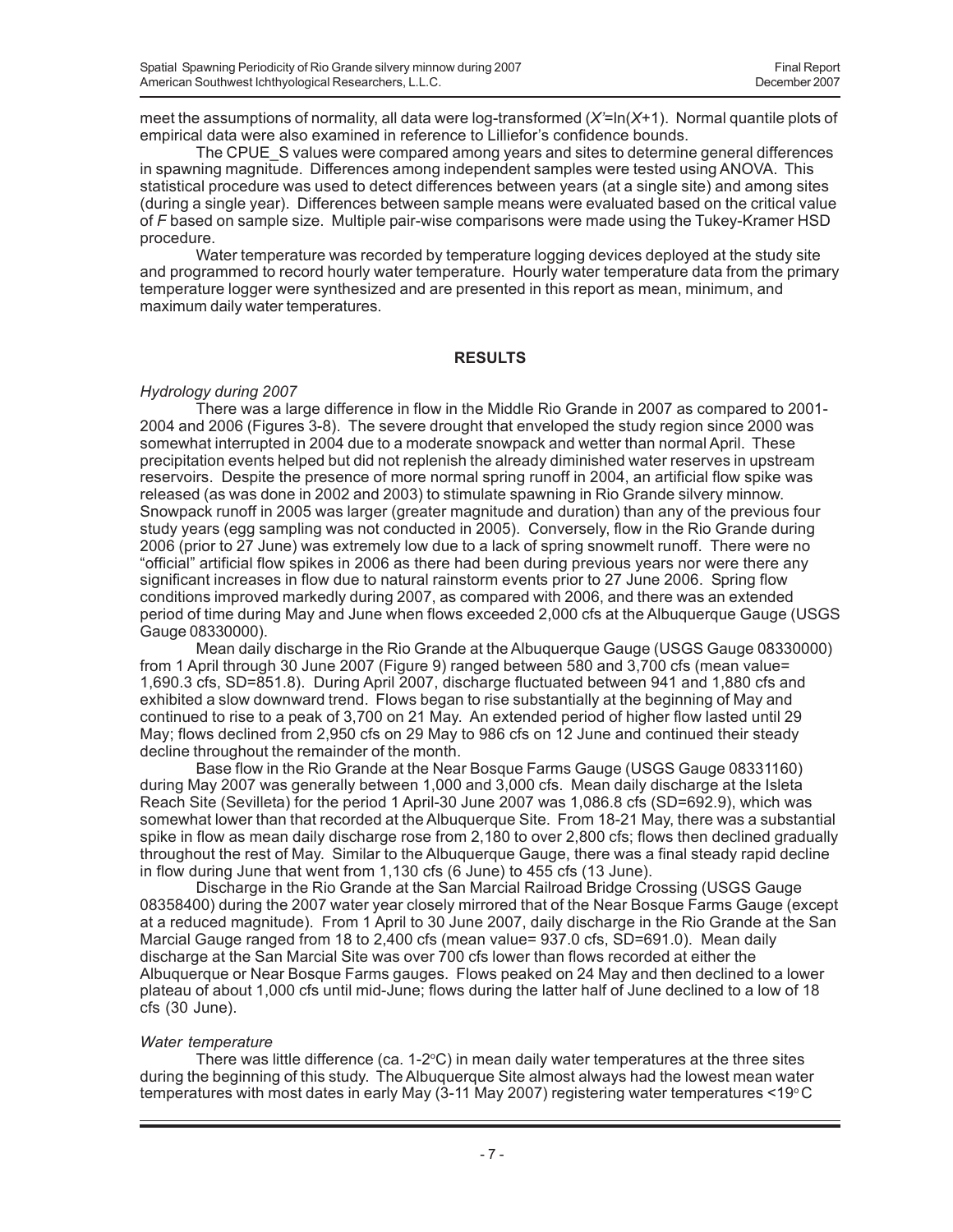

Figure 3. Annual hydrographs of the Rio Grande, New Mexico, at San Marcial before, during, and after the 2001-03 Rio Grande silvery minnow spawning periodicity study periods. Crosshatching indicates annual study periods.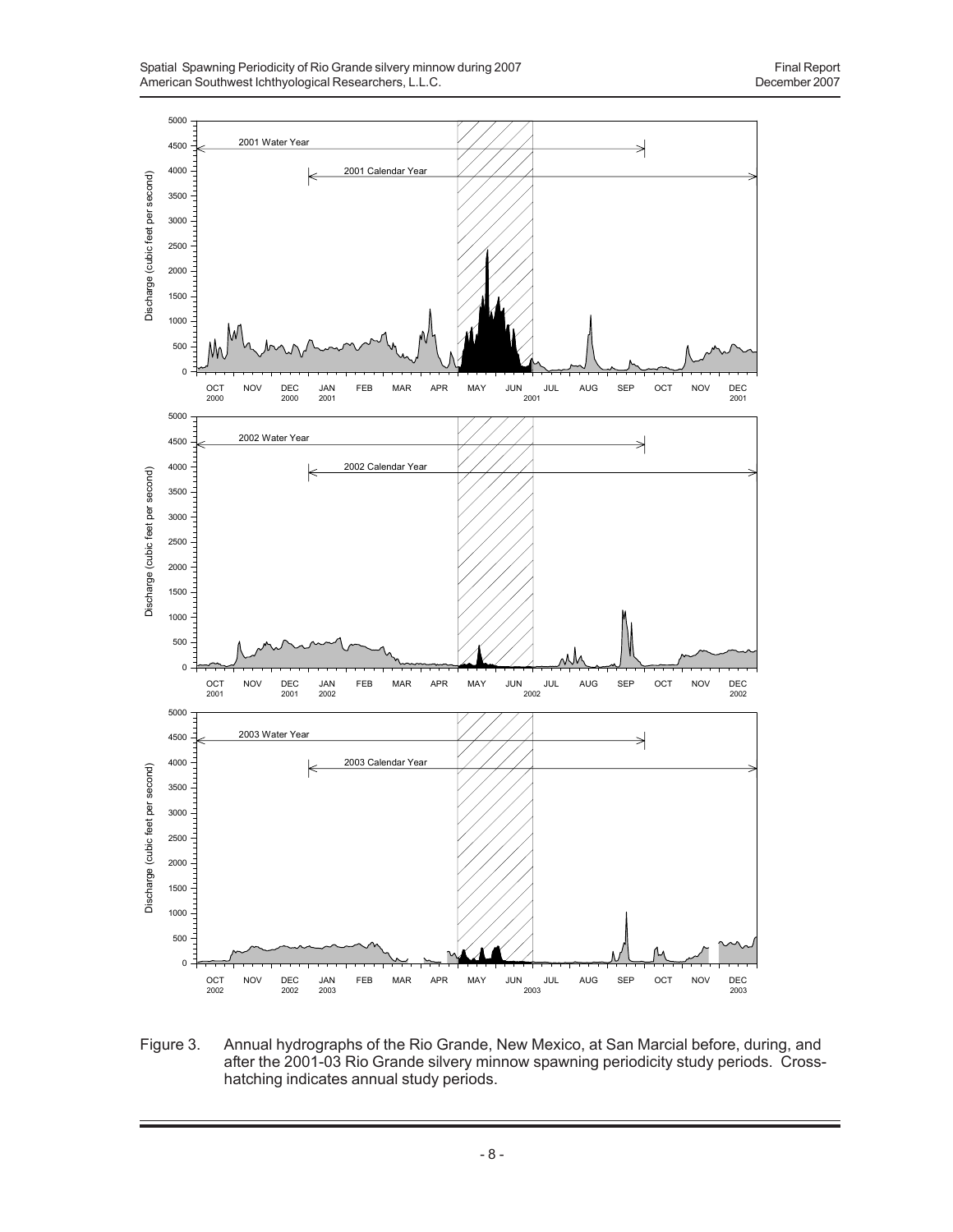

Figure 4. Annual hydrographs of the Rio Grande, New Mexico, at San Marcial before, during, and after the 2004 and 2006 Rio Grande silvery minnow reproductive monitoring study periods. Cross-hatching indicates annual study periods. Sampling was not conducted in 2005. The 2006 graph is repeated on the next page.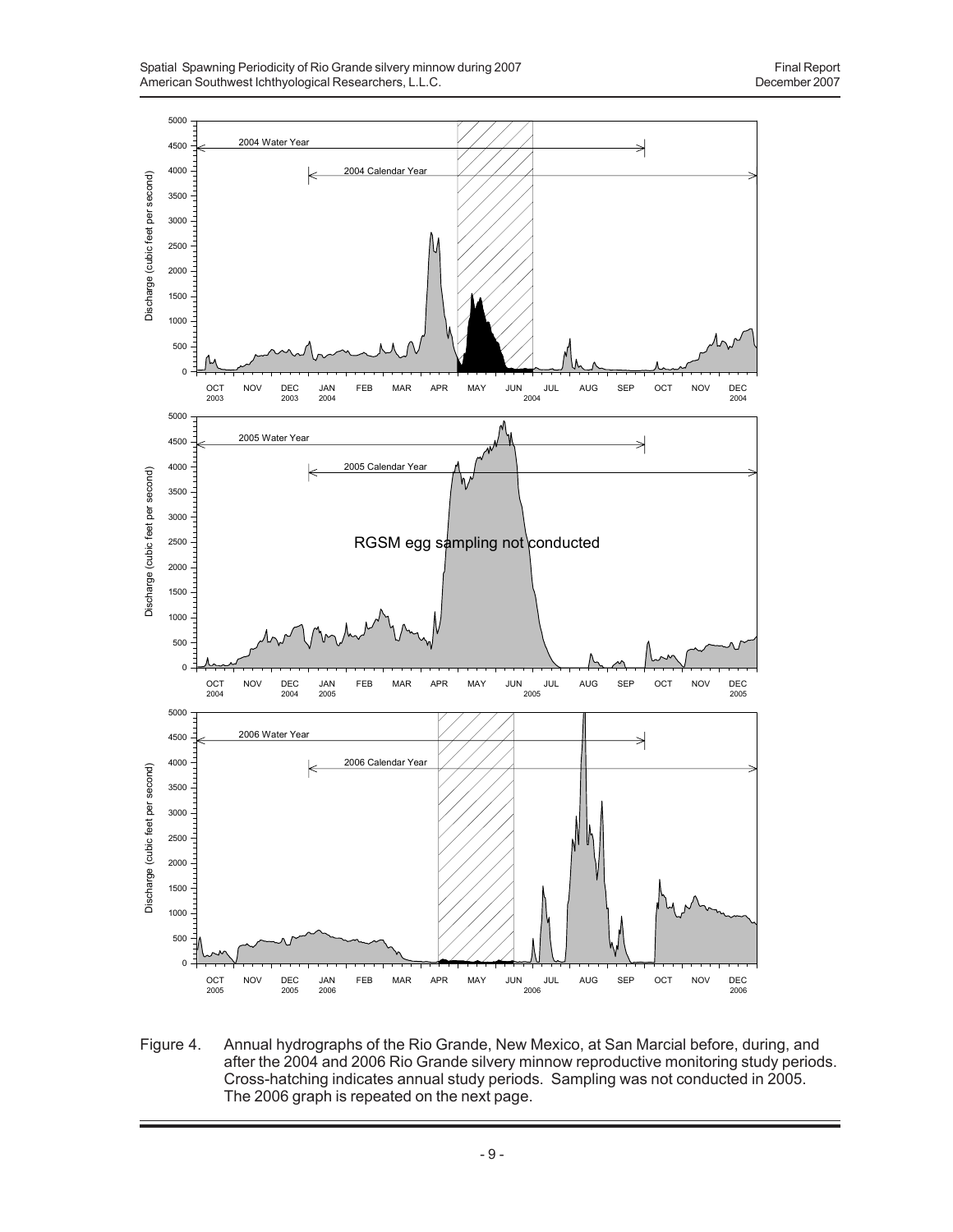

Figure 5. Annual hydrograph of the Rio Grande, New Mexico, at San Marcial before, during, and after the 2006 and 2007 Rio Grande silvery minnow reproductive monitoring study periods. Cross-hatching indicates annual study period.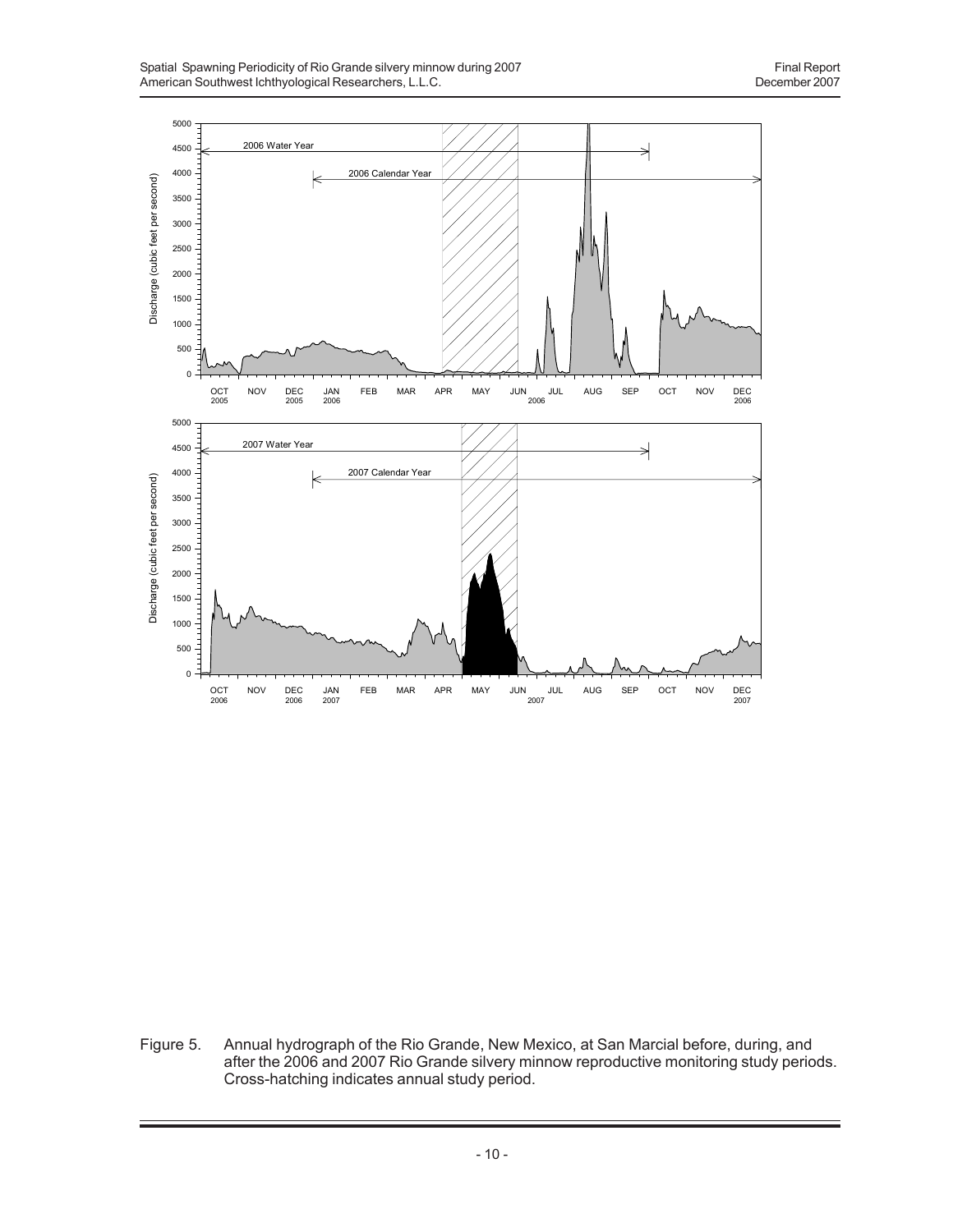

Figure 6. Rio Grande discharge from March through August 2003 and 2004 at seven U. S. Geological Survey Gauge Stations (see Figure 1). The Otowi Bridge gauge site is about 25.5 river miles upstream of Cochiti Dam, not covered with the area of Figure 1, and provided for reference. Discharge data are provisional and subject to change.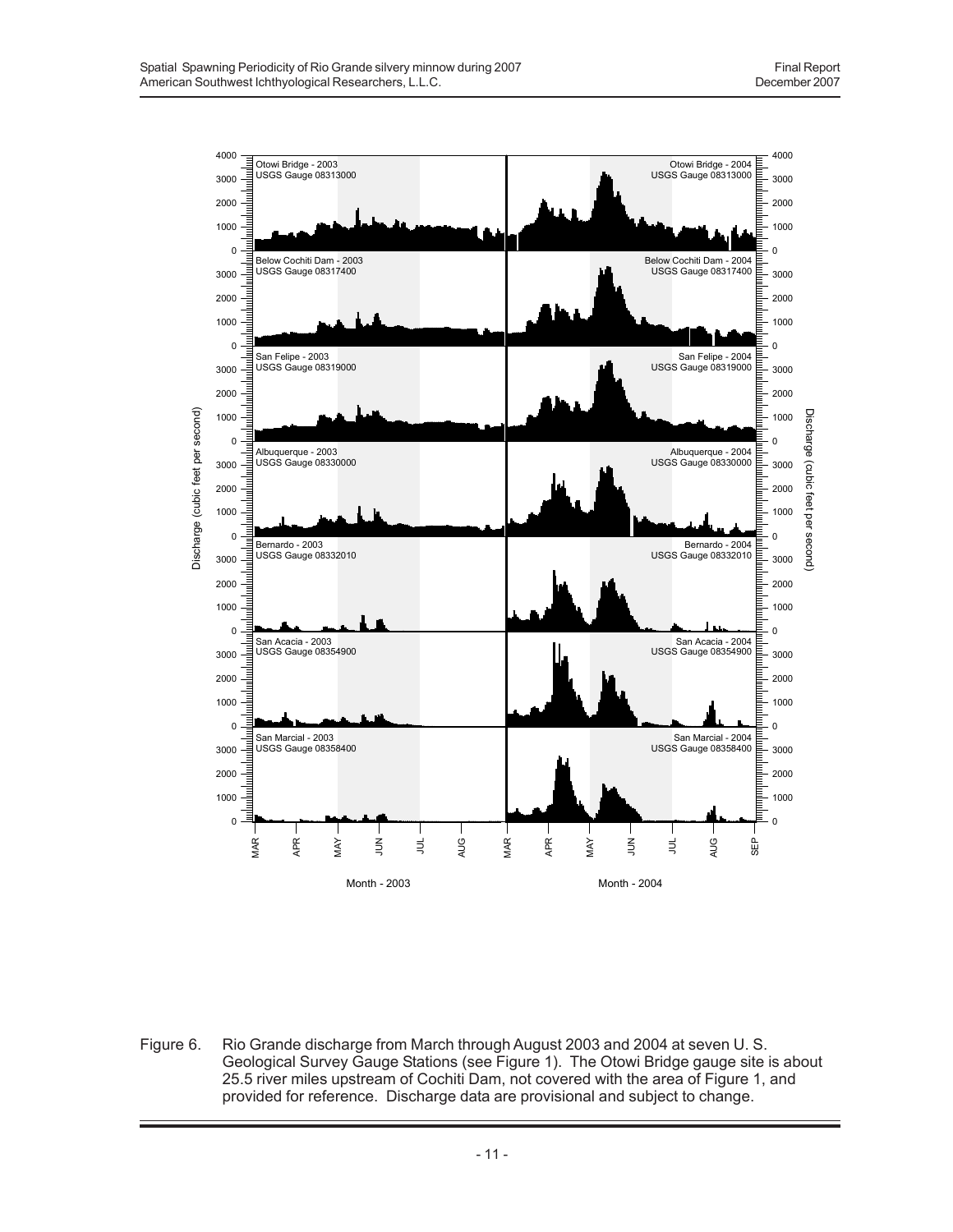

Figure 7. Rio Grande discharge from March through August 2005 and 2006 at seven U. S. Geological Survey Gauge Stations (see Figure 1). The Otowi Bridge gauge site is about 25.5 river miles upstream of Cochiti Dam, not covered with the area of Figure 1, and provided for reference. Discharge data are provisional and subject to change.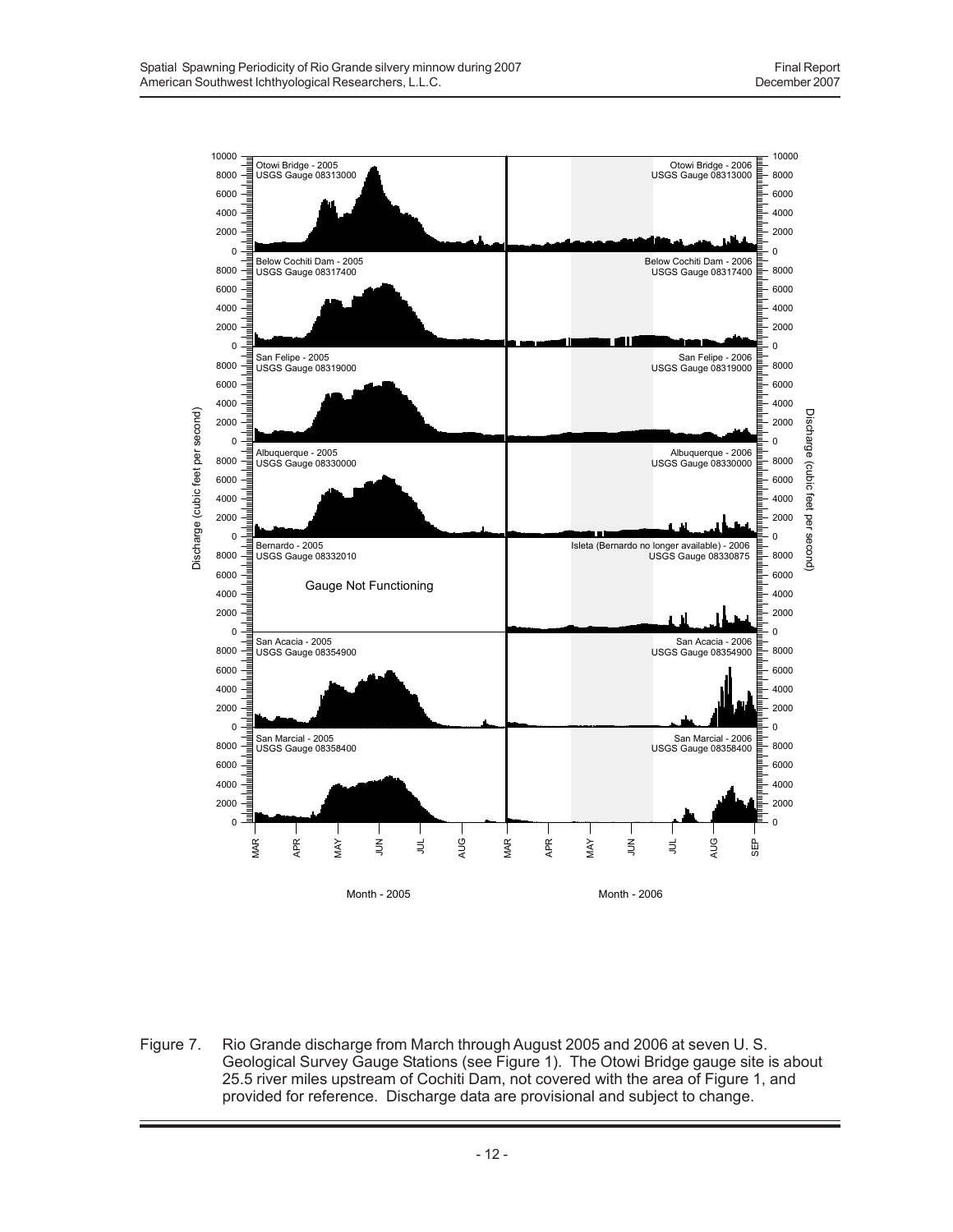

Figure 8. Rio Grande discharge from March through August 2007 at seven U. S.Geological Survey Gauge Stations (see Figure 1). The Otowi Bridge gauge site is about 25.5 river miles upstream of Cochiti Dam, not covered with the area of Figure 1, and provided for reference. Discharge data are provisional and subject to change.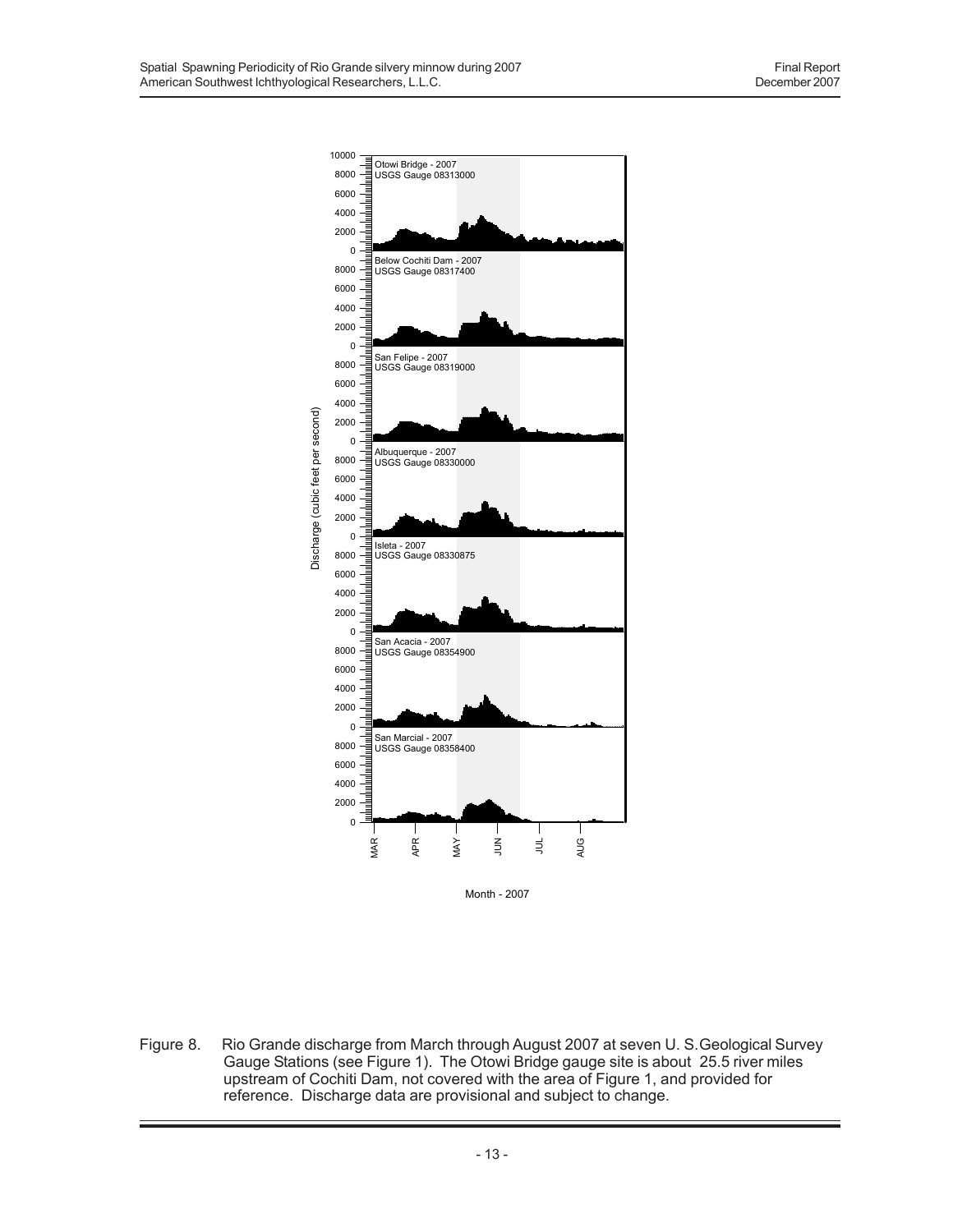

Figure 9. April-June 2007 hydrographs (dark gray) of the Rio Grande, New Mexico, from Albuquerque, Near Bosque Farms, and San Marcial gauges. The 2007 study period is highlighted in light gray.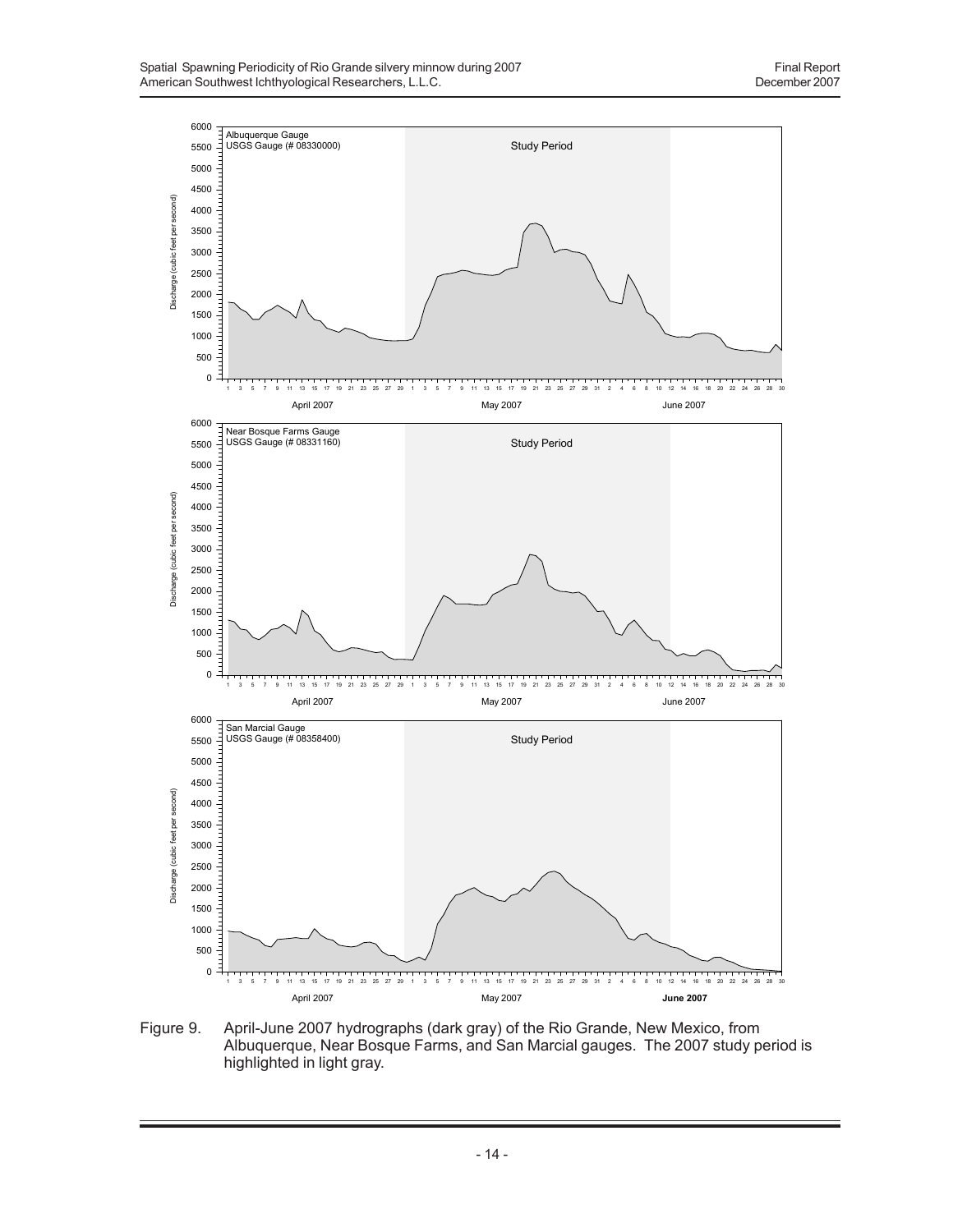(Figure 10). Mean daily water temperature at the study site rose rapidly from 14.2°C on 6 May to  $19.3^{\circ}$ C on 13 May but then declined several degrees Celsius within a week. There was a steady increase in mean daily water temperature at all sites during this same time period (6-13 May). The San Marcial Site was the first to consistently generate mean daily water temperatures of 20°C or more (after 10 May). The Sevilleta Site reached a mean daily water temperature of  $>20^{\circ}$ C on 11 May while the Albuquerque Site did not exceed this temperature until 2 June 2007. By early June, mean daily water temperatures were about 20°C at the Albuquerque Site, 21°C at the Sevilleta Site, and about 22°C at the San Marcial Site.

More important and informative than the mean daily water temperatures were maximum daily water temperatures. Maximum water temperatures were 23.9°C at the Albuquerque Site, 27.0°C at the Sevilleta Site, and 28.6°C at the San Marcial Site. Maximum daily water temperature exceeded 20°C on 29 occasions at the Albuquerque Site, on 36 occasions at the Sevilleta Site, and on 37 occasions at the San Marcial Site. Minimum water temperatures followed a similar pattern as the maximum water temperatures with the coldest temperatures recorded at the Albuquerque Site.

Mean water temperatures during May and early June varied considerably from 2006-2007 (Figure 11). Low discharge in 2006 contributed to the wide variation in temperatures (i.e., difference between minimum and maximum daily temperature) observed during that year. However, mean temperatures followed approximately the same gradual trajectory for each of the most recent study years (2006-2007). Most of the differences in mean temperature among years occurred during the early part of May and were likely caused by subtle annual differences in ambient conditions during that month.

## *2007 Rio Grande silvery minnow spatial spawning periodicity studies*

Sampling at each of the three 2007 Rio Grande silvery minnow spawning periodicity study sites was conducted from 1 May through 15 June 2007 (n= 46 days). Sampling in the Rio Grande for silvery minnow eggs was conducted for at least 6 hours per day in three discrete 2-hour sampling efforts at each of the sites. This increased effort resulted in a great volume of water sampled (as compared with years prior to 2006).

The cumulative volume of water sampled at these three Rio Grande sites was 195,189 m<sup>3</sup> (158.2 acre-feet). There was a marked increase, from upstream to downstream, in the total volume of water filtered per sampling site (Table 1). The cumulative volume of water sampled at the Albuquerque Site was 47,814 m<sup>3</sup> (38.8 acre-feet), the amount sampled at the Sevilleta Site was 63,591 m<sup>3</sup> (51.6 acre-feet), and the total amount of water sampled at the San Marcial Site was 83,784 m<sup>3</sup> (67.9 acrefeet).

A cumulative total of 13,053 Rio Grande silvery minnow eggs were collected at the three sites during 2007 (Table 2). The vast majority (n= 10,995; 84.2%) of the catch was taken at the San Marcial Site while the number and cumulative percent of Rio Grande silvery minnow eggs collected at the Albuquerque (n= 53; 0.4%) and Sevilleta sites (n= 2,005; 15.4%) were lower. Rio Grande silvery minnow eggs were collected on 11 days at the Albuquerque Site, 22 days at the Sevilleta Site, and 41 days at the San Marcial Site. On eight days, Rio Grande silvery minnow eggs were taken concurrently at both the Albuquerque and Sevilleta sites while eggs were collected concurrently at the Sevilleta and San Marcial sites on 22 dates. There were eight dates that Rio Grande silvery minnow eggs were collected at all three study sites.

Dates of egg collection ranged from 8 May to 5 June (29 days) at the Albuquerque Site, 4 May through 7 June (35 days) at the Sevilleta Site, and 1 May through 10 June (41 days) at the San Marcial Site. Spawning (as indicated by the collection of eggs) by Rio Grande silvery minnow in the Albuquerque Reach occurred four days after spawning at the Sevilleta Site and seven days after the first spawning event recorded at the San Marcial Site. Daily egg catch rates (on dates that eggs were taken) at the Albuquerque Site ranged between 0.03 and 0.94 eggs per 100  $\mathrm{m}^{\mathrm{3}}$  of water sampled (n=1 and n=14, respectively). Mean daily egg catch rates at the Albuquerque, Sevilleta, and San Marcial sites (during dates that eggs were taken) were 0.34, 13.00, and 12.11 eggs per 100  $\text{m}^3$  of water sampled, respectively (Figure 12).

The presence of Rio Grande silvery minnow eggs in the Albuquerque Reach during 2007 was first documented on 8 May. Eggs were collected at the Albuquerque Site on 10 of the remaining 38 days of the study. From 8-21 May, 44 eggs or 83% of the total Albuquerque Site catch was taken while from 29 May to 5 June, nine eggs or 17% of the total Albuquerque Site catch was taken. Rio Grande silvery minnow eggs at the Sevilleta Site were present in most daily samples from 4-21 May. Those 18 sampling dates yielded 1,985 eggs or 99% of the total Sevilleta Site egg catch. Catch rate at that site during that period ranged from  $0.24$  to 147.13 eggs per 100 m<sup>3</sup> of water sampled.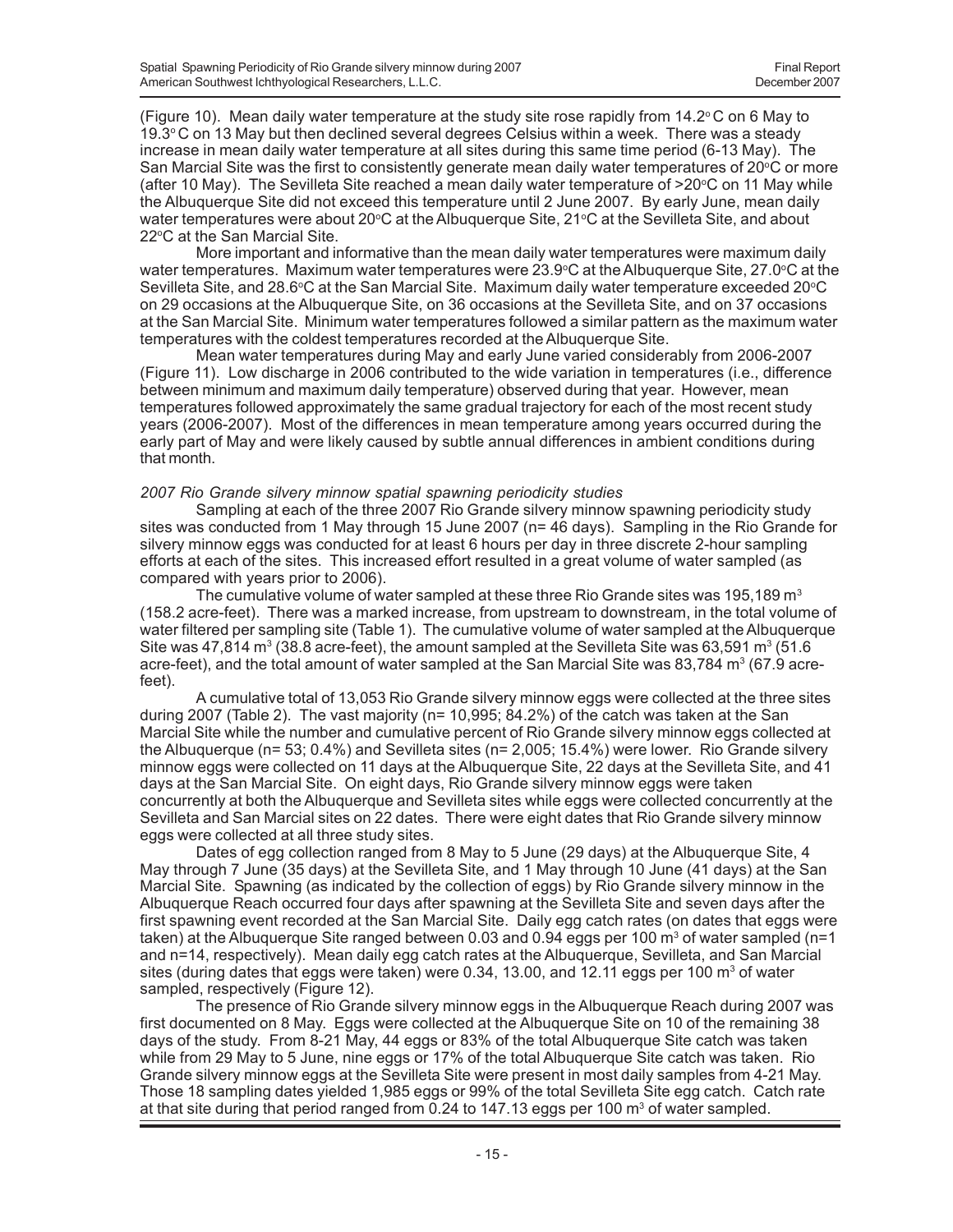

Figure 10. Daily water temperatures (mean, minimum, and maximum) at the 2007 Rio Grande silvery minnow spawning periodicity sampling sites (1 May - 15 June 2007). Approximate mean daily discharge in the Rio Grande at each sampling site is highlighted in light gray.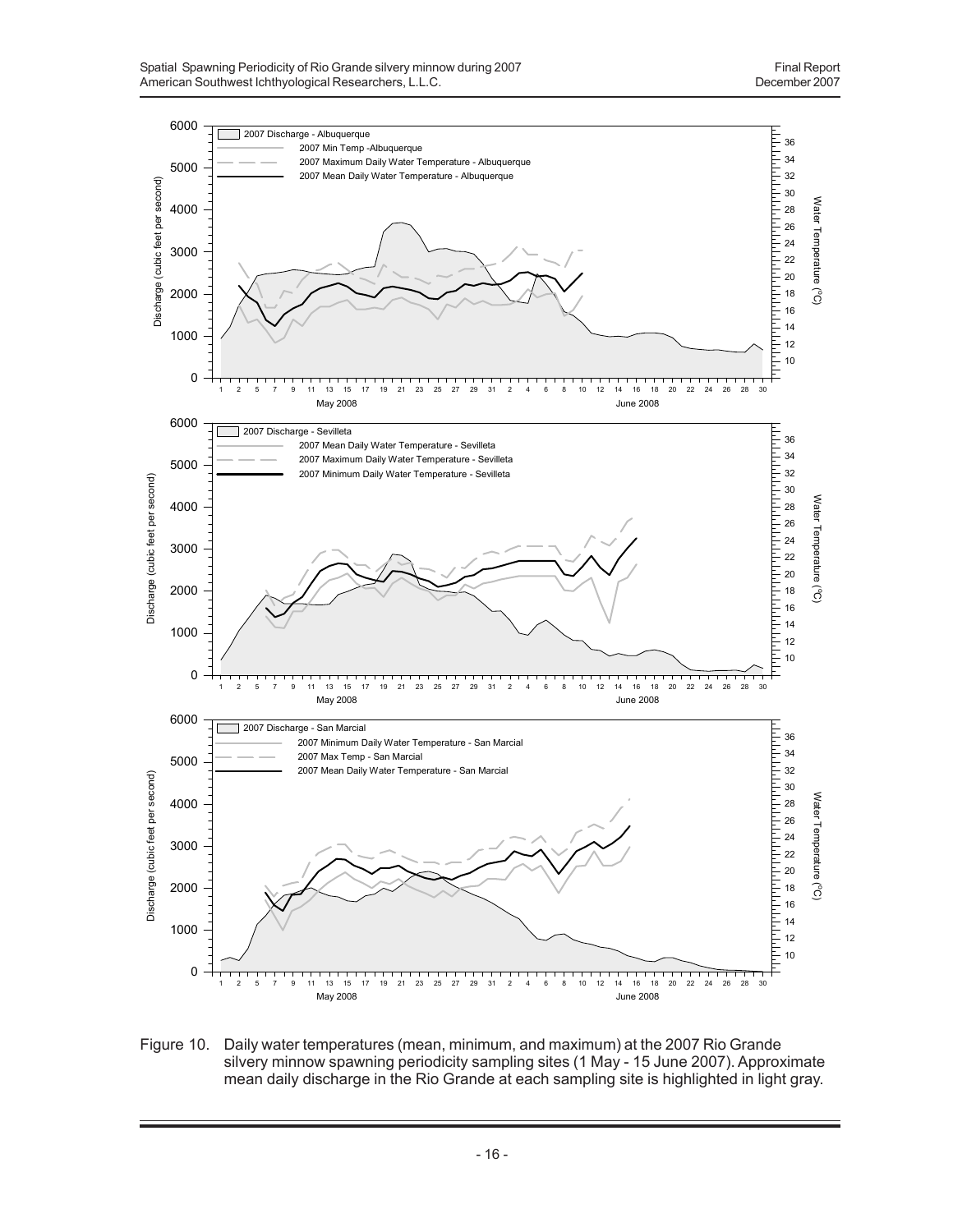

Figure 11. Comparison of the 2006-2007 daily water temperatures (mean, minimum, and maximum) at the San Marcial-Rio Grande silvery minnow spawning periodicity sampling site. Approximate mean daily discharge in the Rio Grande at San Marcial is highlighted in light gray. Note change in Y-axis scale (discharge) in the 2006 graph.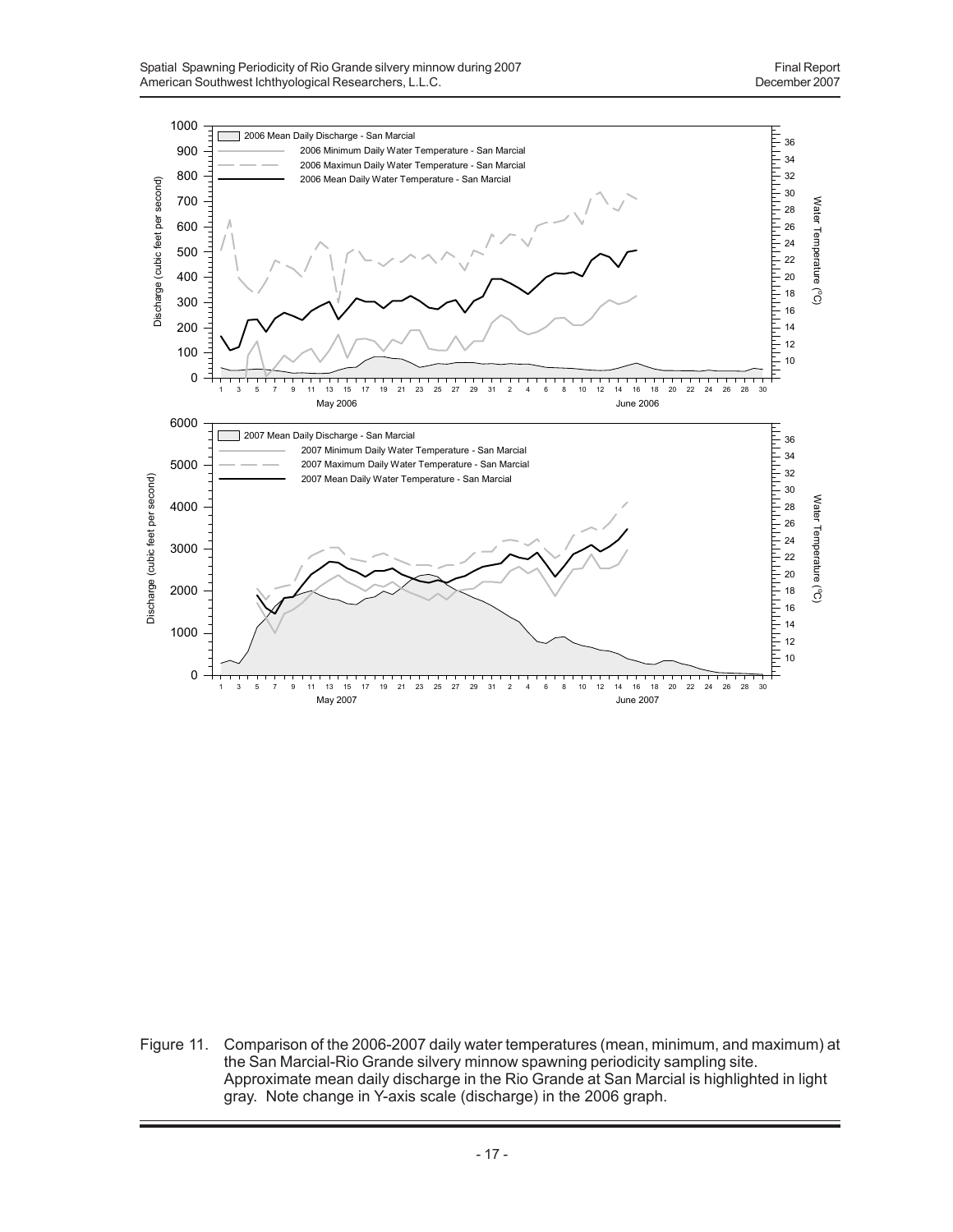## Table 1. Summary of 2007 mainstem Rio Grande sampling effort for Rio Grande silvery minnow eggs by site.

| <b>SAMPLING INFORMATION</b><br><b>SITE</b><br>SYSTEM: |                    | <b>NUMBER</b><br><b>OF</b><br><b>E</b> GGS | Egg<br><b>CATCH</b><br>RATE <sup>1</sup> | <b>VOLUME</b><br><b>OF</b><br><b>WATER</b><br><b>SAMPLED</b><br>$(M^3)$ | <b>NUMBER</b><br>OF<br><b>DAYS</b><br><b>SAMPLED</b> | <b>DATES</b><br><b>SAMPLED</b><br><b>START</b> | <b>DATES</b><br><b>SAMPLED</b><br><b>STOP</b> |
|-------------------------------------------------------|--------------------|--------------------------------------------|------------------------------------------|-------------------------------------------------------------------------|------------------------------------------------------|------------------------------------------------|-----------------------------------------------|
|                                                       |                    |                                            |                                          |                                                                         |                                                      |                                                |                                               |
|                                                       |                    |                                            |                                          |                                                                         |                                                      |                                                |                                               |
| RIO GRANDE:                                           | ALBUQUERQUE        | 53                                         | 0.11                                     | 47,814                                                                  | 46                                                   | 1 MAY 07                                       | <b>15 JUNE 07</b>                             |
| RIO GRANDE:                                           | <b>SEVILLETA</b>   | 2,005                                      | 3.15                                     | 63,591                                                                  | 46                                                   | 1 MAY 07                                       | <b>15 JUNE 07</b>                             |
| RIO GRANDE:                                           | <b>SAN MARCIAL</b> | 10,995<br>13.12                            |                                          | 83,784                                                                  | 46                                                   | 1 MAY 07                                       | 15 JUNE 07                                    |
|                                                       |                    |                                            |                                          |                                                                         |                                                      |                                                |                                               |

<sup>1</sup>  $=$  Value based on number of Rio Grande silvery minnow eggs collected per 100 m<sup>3</sup> of water sampled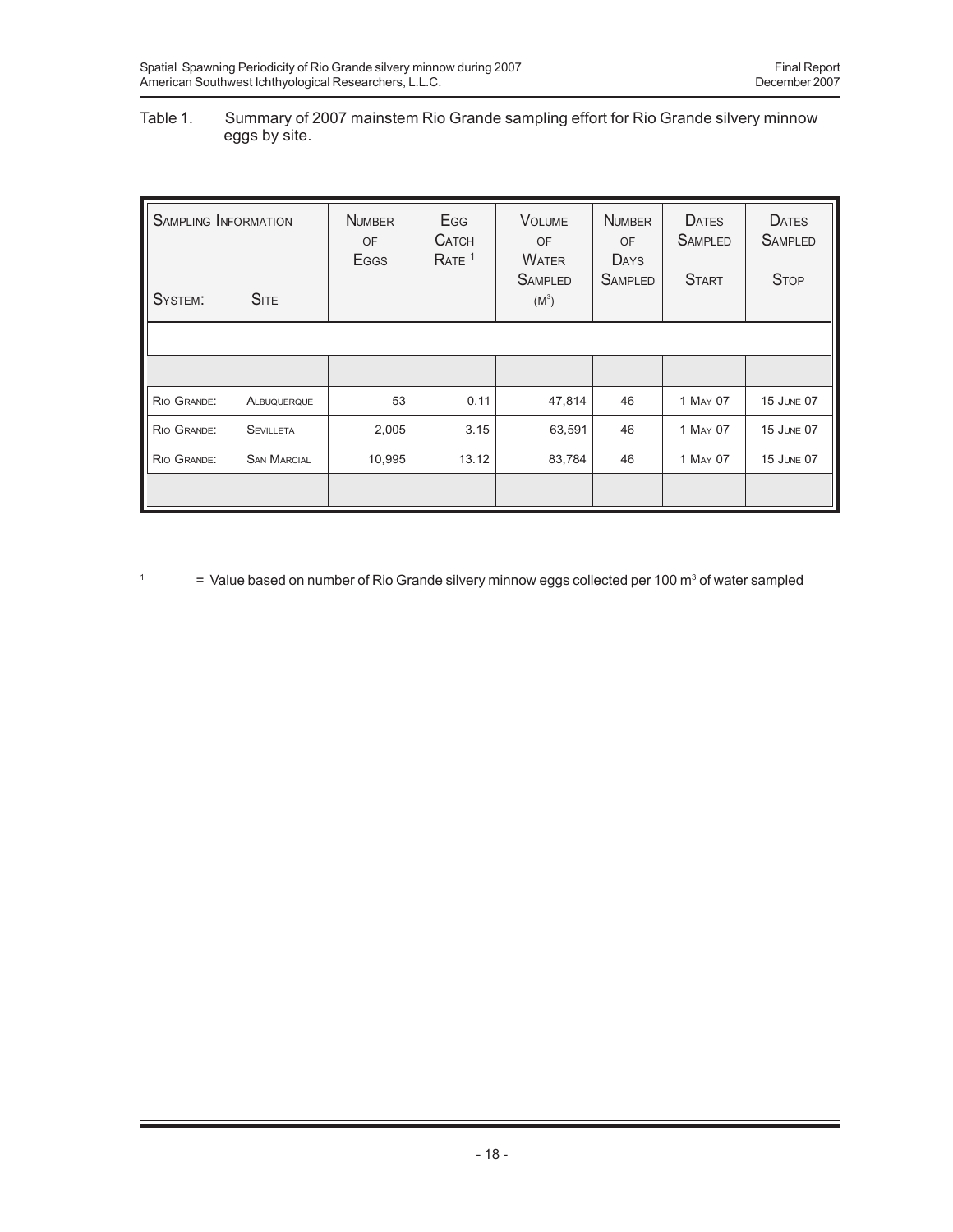#### Table 2. Number of Rio Grande silvery minnow eggs collected per day by site. Table does not include dates that eggs *were not* collected.

| LOCATION:<br>RIVER MILE: | <b>ALB SITE</b><br><b>RM 176.4</b> | <b>SEVILLETA</b><br>RM 121.0 | <b>CORRAL</b><br><b>RM 58.8</b> |
|--------------------------|------------------------------------|------------------------------|---------------------------------|
| 01-May-07                | O                                  | o                            | 4                               |
| 03-May-07                | o                                  | o                            | 5                               |
| 04-May-07                | O                                  | 516                          | 3                               |
| 05-May-07                | o                                  | 630                          | 920                             |
| 06-May-07                | O                                  | 0                            | 524                             |
| 07-May-07                | o                                  | 55                           | 67                              |
| 08-May-07                | $\mathbf 9$                        | 71                           | 75                              |
| 09-May-07                | O                                  | 66                           | 59                              |
| 10-May-07                | o                                  | 106                          | 49                              |
| 11-May-07                | 10                                 | 121                          | 330                             |
| 12-May-07                | O                                  | 103                          | 2,094                           |
| 13-May-07                | 1                                  | 89                           | 2,809                           |
| 14-May-07                | 7                                  | 82                           | 733                             |
| 15-May-07                | O                                  | 30                           | 900                             |
| 16-May-07                | O                                  | O                            | 438                             |
| 17-May-07                | O                                  | 67                           | 171                             |
| 18-May-07                | o                                  | 20                           | 371                             |
| 19-May-07                | 14                                 | 23                           | 250                             |
| 20-May-07                | З                                  | 4                            | 596                             |
| 21-May-07                | O                                  | 2                            | 218                             |
| 22-May-07                | o                                  | o                            | 88                              |
| 23-May-07                | O                                  | O                            | 7                               |
| 24-May-07                | o                                  | 1                            | o                               |
| 25-May-07                | O                                  | o                            | 2                               |
| 26-May-07                | O                                  | o                            | 7                               |
| 27-May-07                | O                                  | O                            | 15                              |
| 28-May-07                | O                                  | o                            | 12                              |
| 29-May-07                | З                                  | O                            | 1                               |
| 30-May-07                | O                                  | o                            | 57                              |
| 31-May-07                | 1                                  | O                            | 22                              |
| 02-Jun-07                | 1                                  | o                            | O                               |
| 01-Jun-07                | o                                  | 1                            | 22                              |
| 02-Jun-07                | З                                  | 1                            | 42                              |
| 03-Jun-07                | 1                                  | o                            | 29                              |
| 04-Jun-07                | o                                  | 1                            | 8                               |
| 05-Jun-07                | 1                                  | 1                            | 36                              |
| 06-Jun-07                | O                                  | 0                            | $\mathbf{2}$                    |
| 07-Jun-07                | 0                                  | 15                           | 1                               |
| 08-Jun-07                | o                                  | o                            | 18                              |
| 09-Jun-07                | o                                  | 0                            | 1                               |
| 10-Jun-07                | O                                  | 0                            | 9                               |
|                          |                                    |                              |                                 |
| <b>TOTALS</b>            | 53                                 | 2,005                        | 10,995                          |
| $\%$                     | 0.41                               | 15.36                        | 84.23                           |
|                          |                                    |                              |                                 |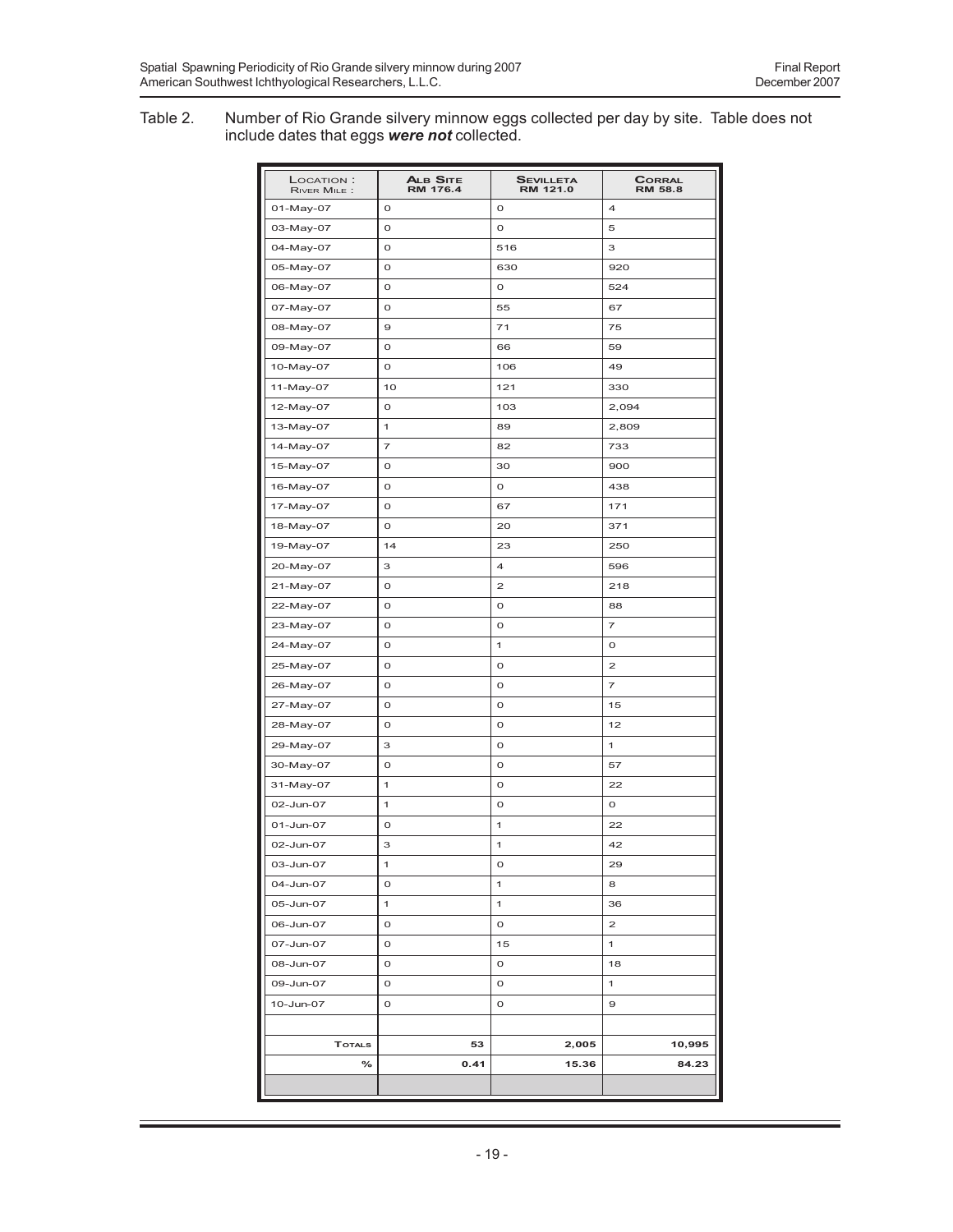

Figure 12. Mean daily discharge, mean daily egg catch rate, and mean daily water temperature during the 2007 Rio Grande silvery minnow spawning periodicity study period (sampling period is highlighted in gray along the abscissa axis).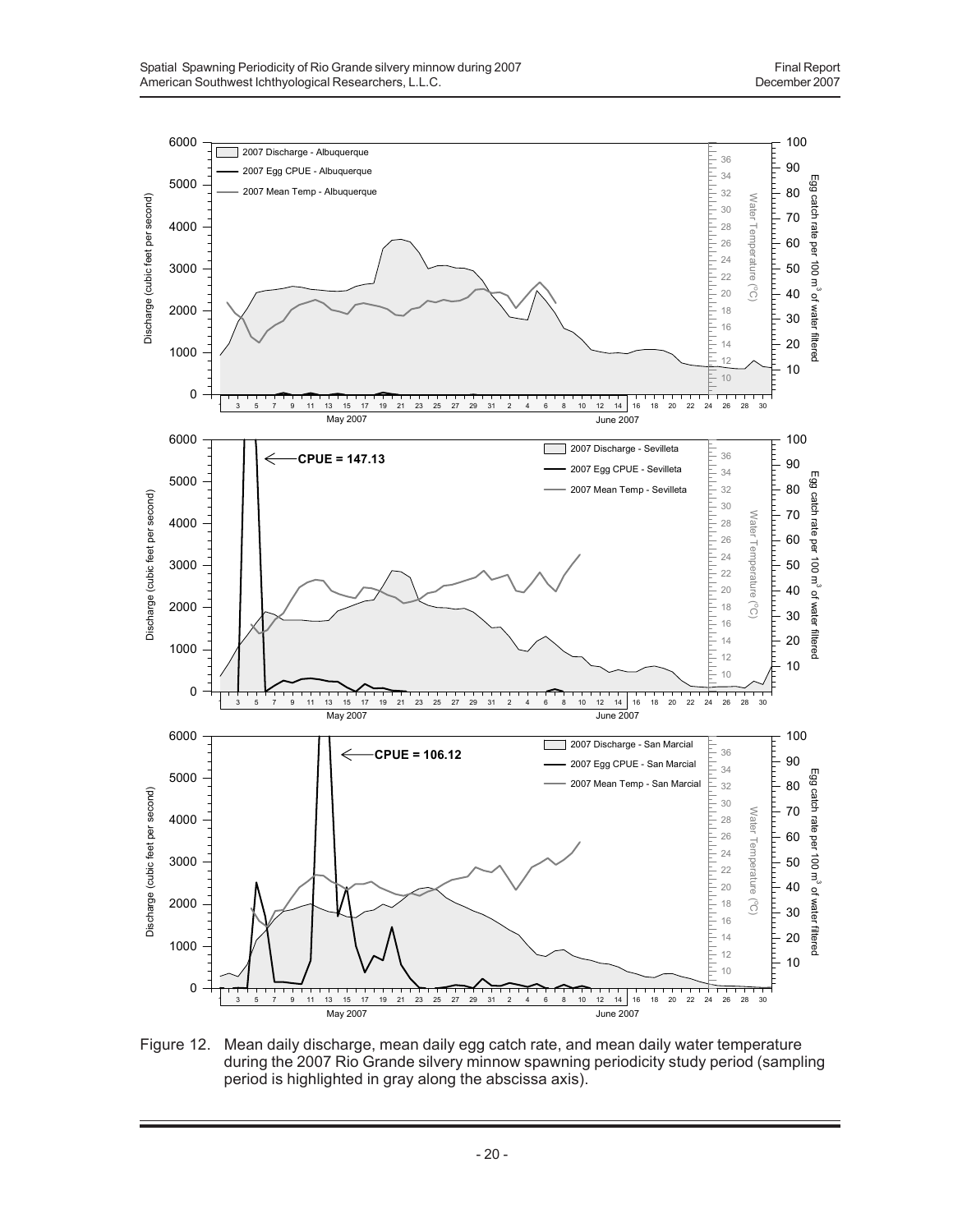Rio Grande silvery minnow egg sampling at the San Marcial Site resulted in one extended period during which eggs were taken on almost every day. This period was 1 May to 10 June (41 days). Eggs were collected on 39 of those days with a total of 10,995 eggs (range= 1 to 2,809) taken, accounting for 100% of the total San Marcial Site catch.

## **COMPARISON OF 2001-2004, 2006-2007 RESULTS**

There were several similarities apparent regarding Rio Grande silvery minnow reproduction during 2001-2004 and 2006-2007 (Tables 2 and 3). Based on the results of data taken from all years of the project, there was an apparently extended duration of spawning (April-July). However, over the period of record (2001-2004 and 2006-2007), spawning consistently occurred during the early to middle portion of May. In 2007, spawning at the San Marcial Site occurred in mid-May with the peak being on 13 May. The duration of the spawning season varied across years with 38 days recorded between the first and last 2001 spawning event and 29 days between the first and last collection of eggs in 2003. In 2002, there were only two weeks between the first and final Rio Grande silvery minnow spawning event which was likely due, in part, to the absence of elevated flows. Spawning in 2004 was even less protracted and only occurred from 7-11 May. In 2006, Rio Grande silvery minnow eggs were collected at the Albuquerque Site starting on 23 May, at the Sevilleta Site starting on 2 May, and at the San Marcial Site starting on 26 April. In 2007, spawning started on 8 May at the Albuquerque Site but was documented on 4 May at the Sevilleta Site and 1 May at the San Marcial Site.

Mean daily water temperatures during the initial and peak spawning events were relatively similar across years (Figures 13-15). In 2001, maximum spawning of Rio Grande silvery minnow occurred when water temperatures ranged between 19-20°C while 2002 mean daily water temperatures during maximum spawning were 18-20°C. That water temperatures during the extended 2003 Rio Grande silvery minnow spawning period were higher (20-24°C) than recorded during previous years was likely the result of low flows and higher ambient temperatures. During the putative 2004 spawn (7-12 May), mean daily water temperatures were 20-22°C with maximum daily water temperatures of 21-27°C. In 2006, mean daily water temperatures during the late May-early June 2006 Albuquerque spawn were 22-24°C. At the Sevilleta Site, during that same period, mean daily water temperatures were 20-26°C. Mean daily water temperatures during spawning at the San Marcial Site were 18°C in late April, 23°C in mid-May, and 24°C in early June 2006. Mean daily water temperatures during peak spawning (12-13 May) in 2007 ranged between 20.7 and 21.5°C at the San Marcial Site. The range of mean daily water temperatures over the full period of spawning (1 May to 10 June) at all sites was between 14.2 and 22.9°C. Mean daily water temperatures during spawning in 2007 ranged between 14.2 and 20.6°C at the Albuquerque Site, between 14.9 and 24.3°C at the Sevilleta Site, and between 15.3 and 25.4°C at the San Marcial Site.

Statistical analyses among all years were made using data from the San Marcial sampling locality since that site was the only common one for all years. Analysis of reproductive output revealed a significant difference (*F*=7.61; *p*<0.0001) among mean values of catch rate (#/100m3) for the five years of the study (2002-2004, 2006-2007). The following pair-wise comparisons were significant (*p*<0.05) over the period of record (2002 vs. 2004, 2002 vs. 2006, 2003 vs. 2007, and 2006 vs. 2007). The natural log-transformed mean egg catch rate (standardized for discharge) was highest in 2002 (5.86 ±0.93), followed by 2007 (4.77±0.37), 2003 (2.89±0.54), 2006 (1.44±0.72), and 2004 (0.96±1.32). Additional statistical analyses for the Angostura and Isleta reaches were made over the period of time that data were available (2006-2007). Analysis of reproductive output revealed no significant difference (*F*=0.79; *p*=0.38) among mean values of catch rate (#/100m3 ) for the two years of the study (2006-2007) in the Angostura Reach. However, analysis of reproductive output revealed a significant difference (*F*=15.08; *p*<0.0004) among mean values of catch rate (#/100m3) for the three years of the study (2006-2007) in the Isleta Reach. The natural log-transformed mean egg catch rate (standarized for discharge) was higher in 2007 (4.19 $\pm$ 0.41) compared to 2006 (1.97 $\pm$ -0.41) in the Isleta Reach.

Comparison of 2001-2004 and 2006-2007 water temperatures at the study site during May and June demonstrate relatively few differences in mean daily water temperatures across this period. The minimum and maximum daily water temperatures for 2006 were somewhat lower (minimum) and higher (maximum) throughout the study period than during previous or subsequent years (Figures 16 and 17). The highest May maximum daily water temperatures during the 2001-2004 and 2006-2007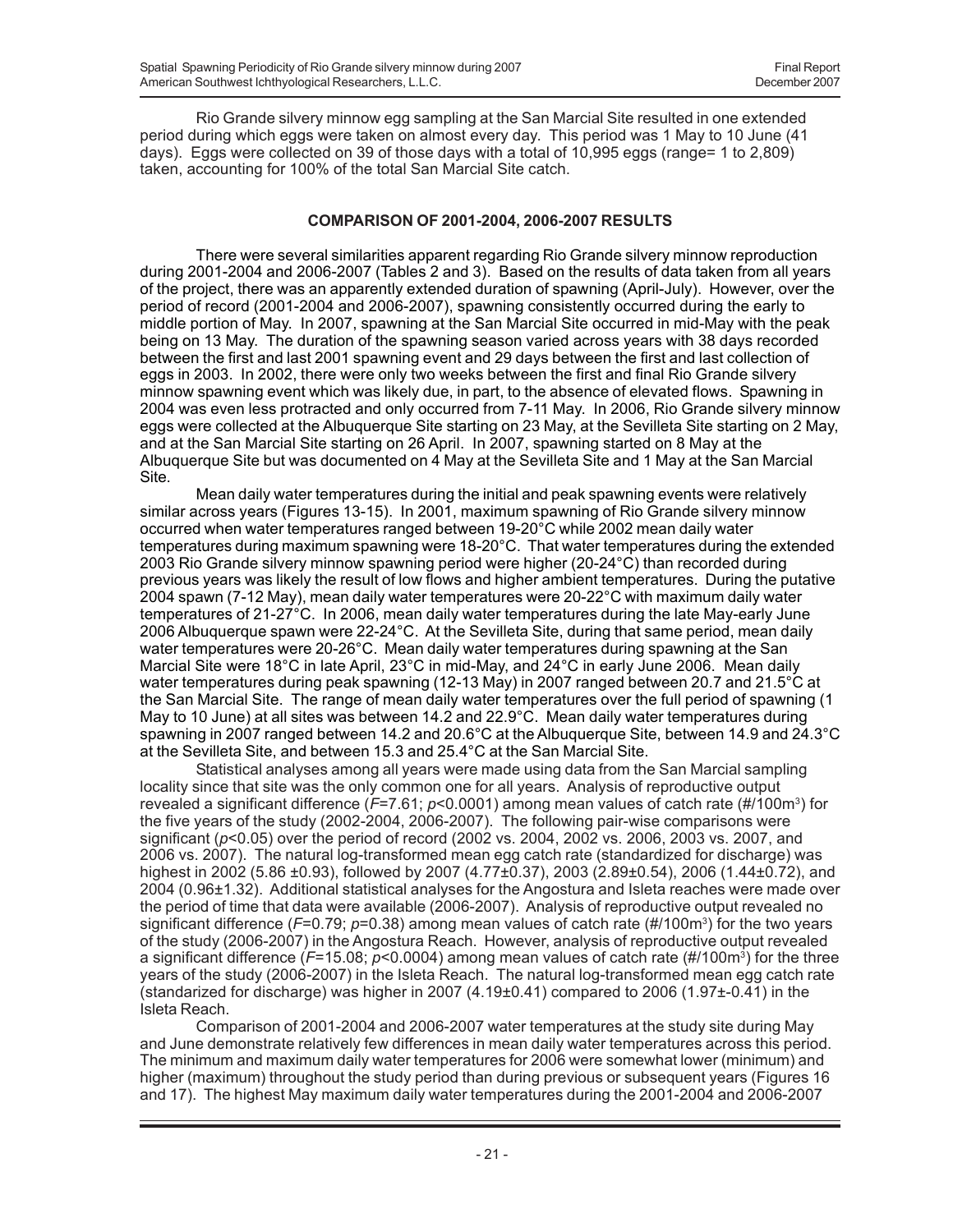#### Table 3. Catch rates of Rio Grande silvery minnow eggs by year, site, and category (mean annual, maximum daily, mean sample, and flow spike induced).

| YEAR: | <b>SAMPLING INFORMATION</b><br><b>SITE</b> |                    | <b>MEAN ANNUAL</b><br>CATCH RATE <sup>1</sup><br>$(\# 7 100 M^3)$ | <b>MAXIMUM DAILY</b><br><b>CATCH RATE</b><br>(# / 100 $M^3$ ) | <b>MAXIMUM</b><br><b>SAMPLE</b><br><b>CATCH RATE</b><br>$(\# 7 100 M^3)$ | <b>PEAK SPAWNING</b><br><b>MEAN</b><br>CATCH RATE <sup>2</sup><br>$(\# 7 100 M^3)$ |
|-------|--------------------------------------------|--------------------|-------------------------------------------------------------------|---------------------------------------------------------------|--------------------------------------------------------------------------|------------------------------------------------------------------------------------|
|       |                                            |                    |                                                                   |                                                               |                                                                          |                                                                                    |
|       |                                            |                    |                                                                   |                                                               |                                                                          |                                                                                    |
| 2001  | RIO GRANDE:                                | <b>SAN MARCIAL</b> | 251.00                                                            | 510.00                                                        | 2,878.00                                                                 | 536.00                                                                             |
| 2002  | RIO GRANDE:                                | <b>SAN MARCIAL</b> | 2,031.00                                                          | 14,222.00                                                     | 96,558.00                                                                | 3,367.00                                                                           |
| 2003  | RIO GRANDE:                                | <b>SAN MARCIAL</b> | 59.00                                                             | 476.00                                                        | 1,027.00                                                                 | 221.00                                                                             |
| 2004  | RIO GRANDE:                                | <b>SAN MARCIAL</b> | 0.17                                                              | 0.09                                                          | 0.22                                                                     | <b>NA</b>                                                                          |
| 2005  |                                            |                    | Not Sampled                                                       | Not Sampled                                                   | Not Sampled                                                              | Not Sampled                                                                        |
| 2006  | RIO GRANDE:                                | ALBUQUERQUE        | 3.78                                                              | 19.15                                                         | 22.64                                                                    | 19.15                                                                              |
| 2006  | RIO GRANDE:                                | <b>SEVILLETA</b>   | 5.07                                                              | 44.88                                                         | 53.82                                                                    | 44.88                                                                              |
| 2006  | RIO GRANDE:                                | <b>SAN MARCIAL</b> | 47.88                                                             | 289.33                                                        | 621.97                                                                   | 289.33                                                                             |
| 2007  | RIO GRANDE:                                | ALBUQUERQUE        | 0.11                                                              | 0.94                                                          | 1.43                                                                     | 0.94                                                                               |
| 2007  | RIO GRANDE:                                | <b>SEVILLETA</b>   | 3.15                                                              | 147.13                                                        | 158.56                                                                   | 147.13                                                                             |
| 2007  | RIO GRANDE:                                | <b>SAN MARCIAL</b> | 13.12                                                             | 106.12                                                        | 201.55                                                                   | 106.12                                                                             |
|       |                                            |                    |                                                                   |                                                               |                                                                          |                                                                                    |

<sup>1</sup> Catch rate determinations only incorporate samples that contained Rio Grande silvery minnow eggs.

<sup>2</sup> Catch rate is determined from the period that produced the majority of the total annual catch.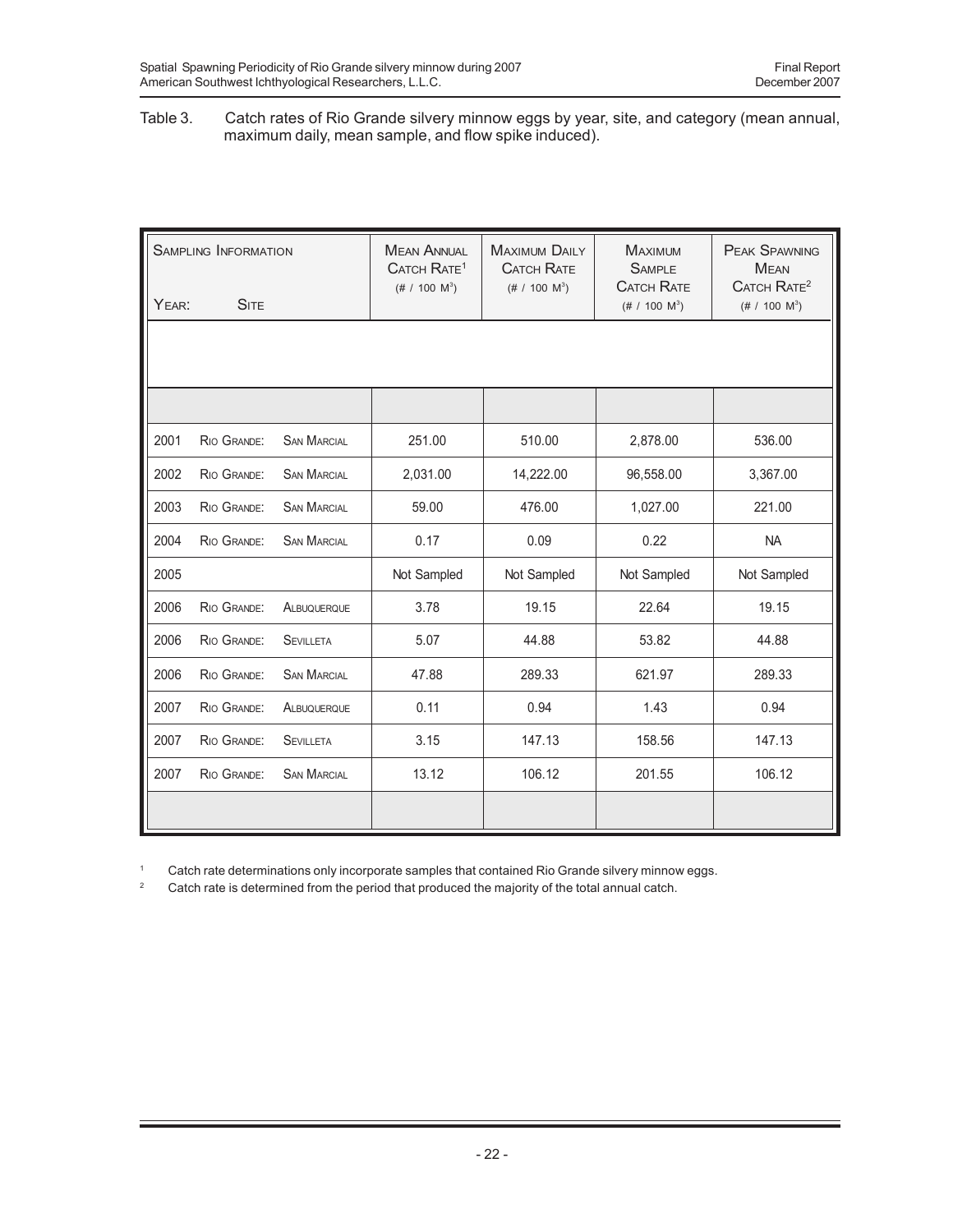

Figure 13. Mean daily discharge, mean daily egg catch rate, and mean daily water temperature during the 2001-03 Rio Grande silvery minnow spawning periodicity study periods at San Marcial. Note that the Y-axis for egg catch rate is a log-scale.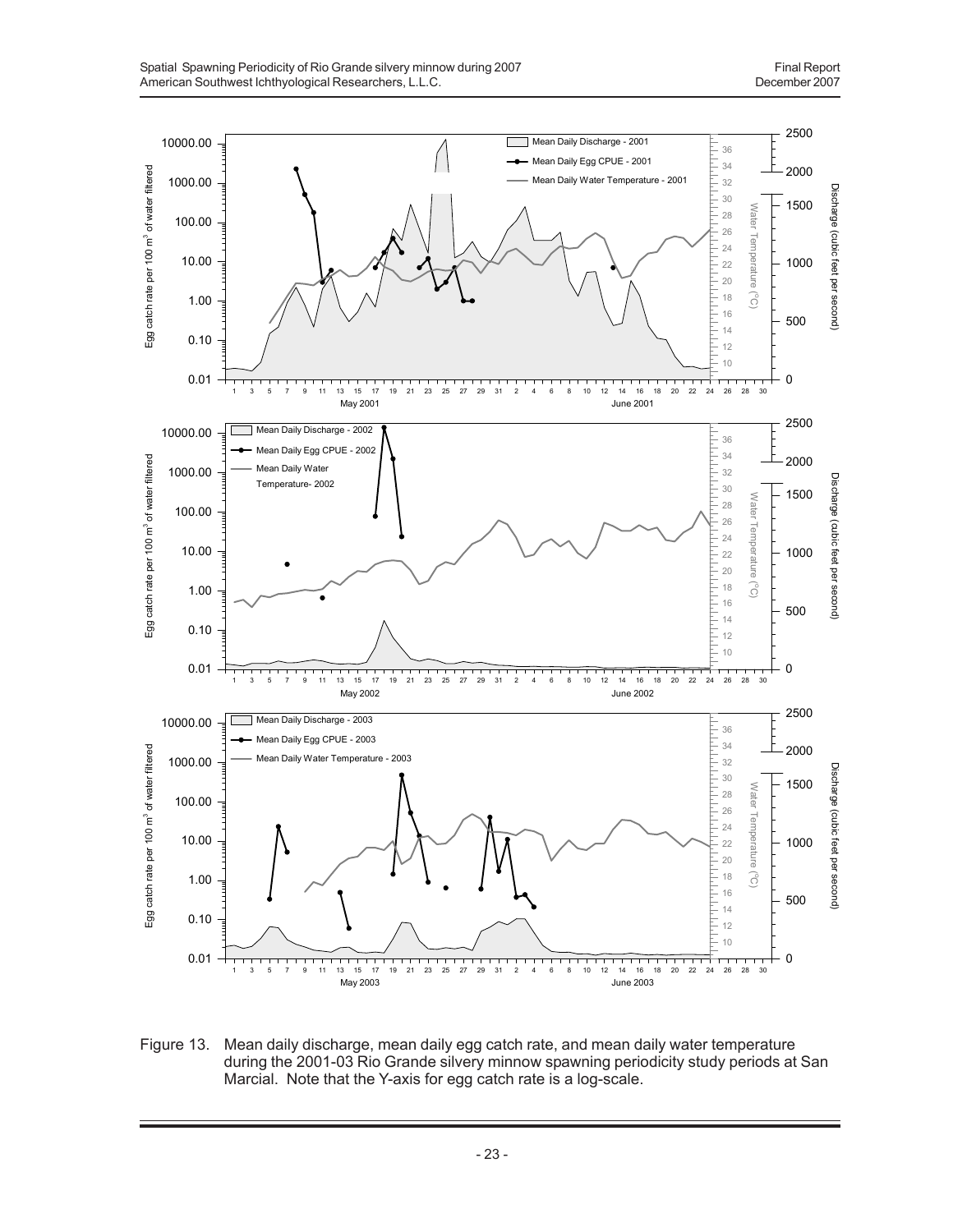

Figure 14. Mean daily discharge, mean daily egg catch rate, and mean daily water temperature during the 2004-06 Rio Grande silvery minnow spawning periodicity study periods at San Marcial. Note that the Y-axis for egg catch rate is a log-scale. The 2006 graph is repeated on the next page.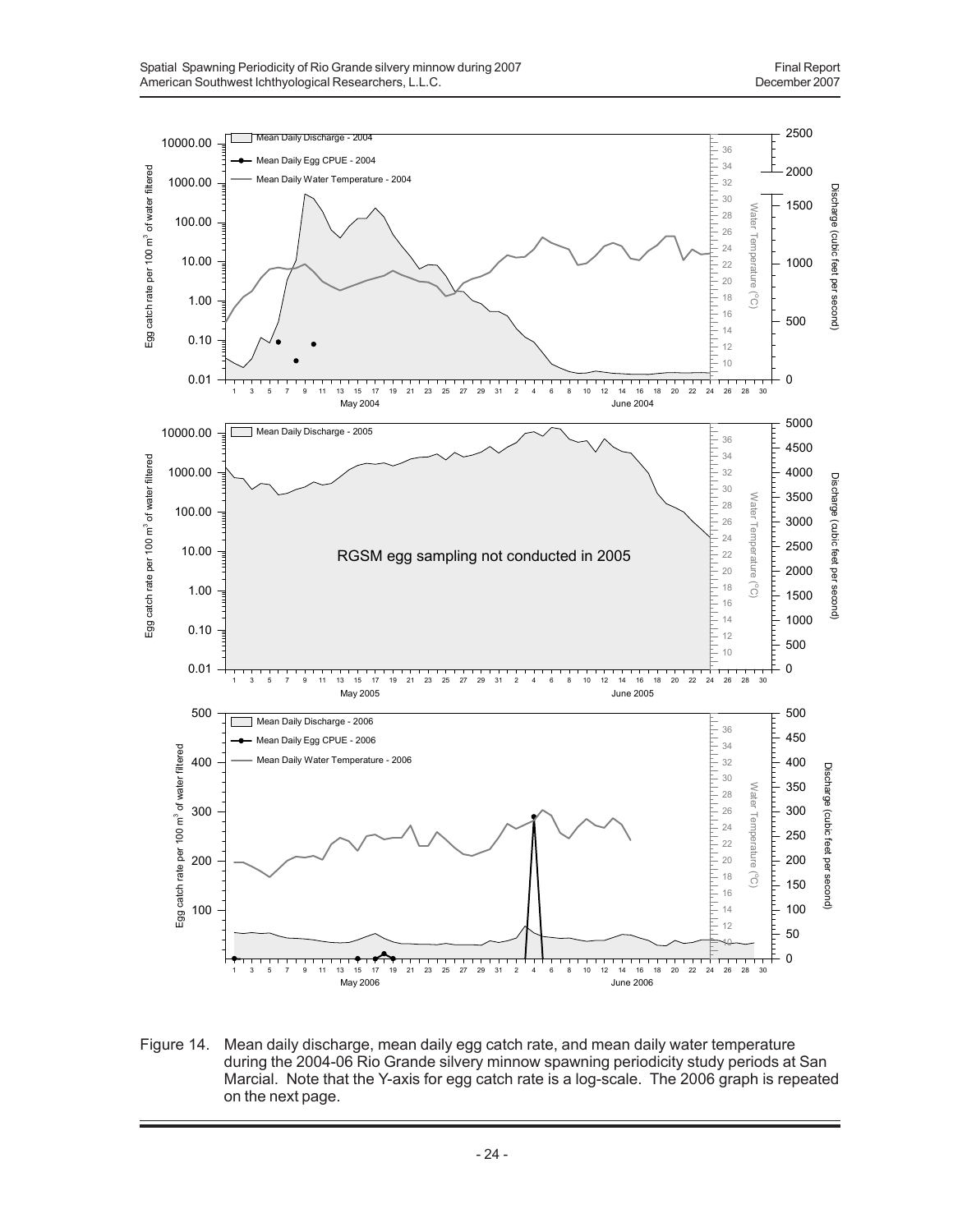

Figure 15. Mean daily discharge, mean daily egg catch rate, and mean daily water temperature during the 2006-07 Rio Grande silvery minnow spawning periodicity study periods at San Marcial. Note that the Y-axis for egg catch rate is a log-scale.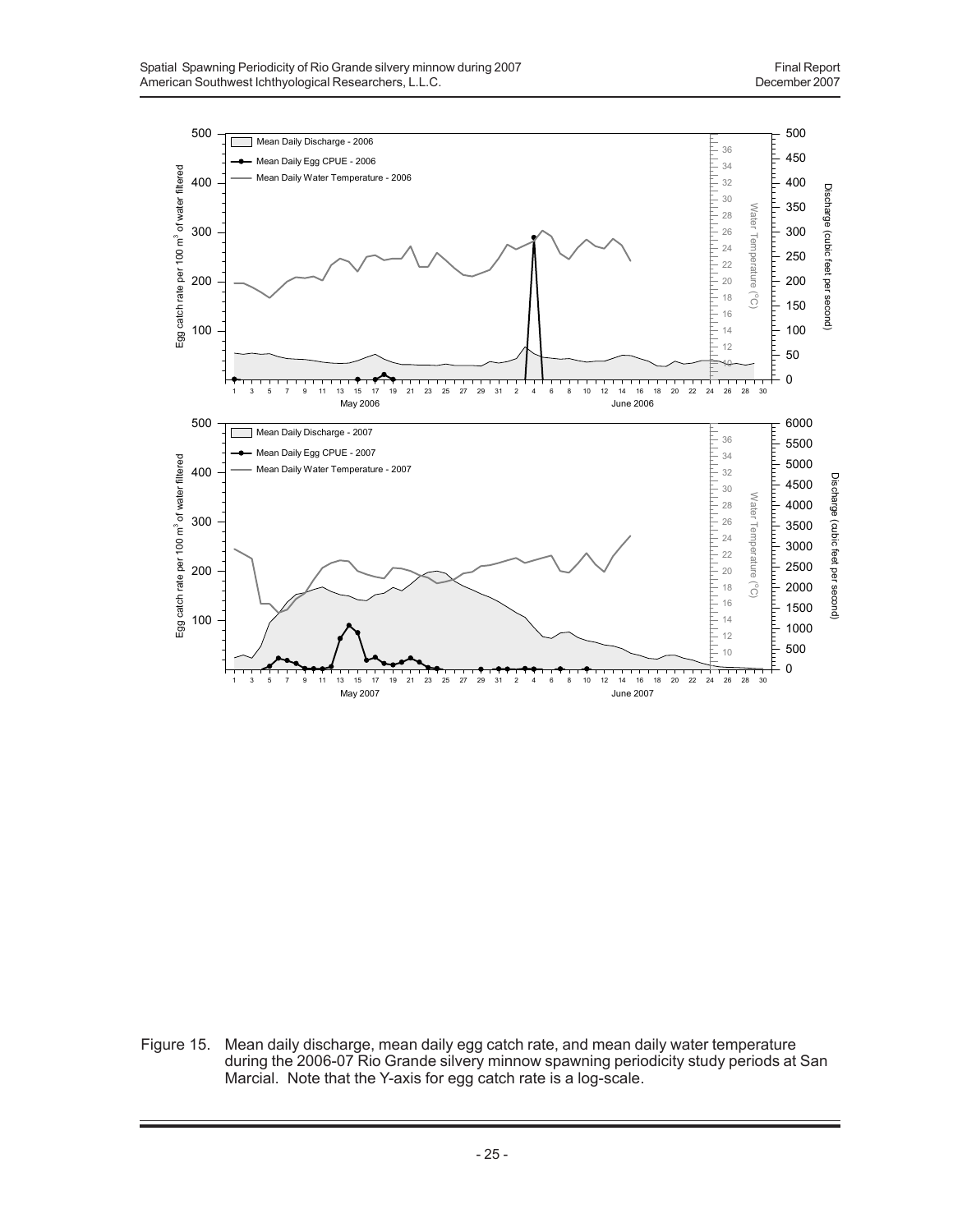

Figure 16. Comparisons of annual minimum, maximum, and mean daily water temperatures during the 2001-04 Rio Grande silvery minnow spawning periodicity study periods.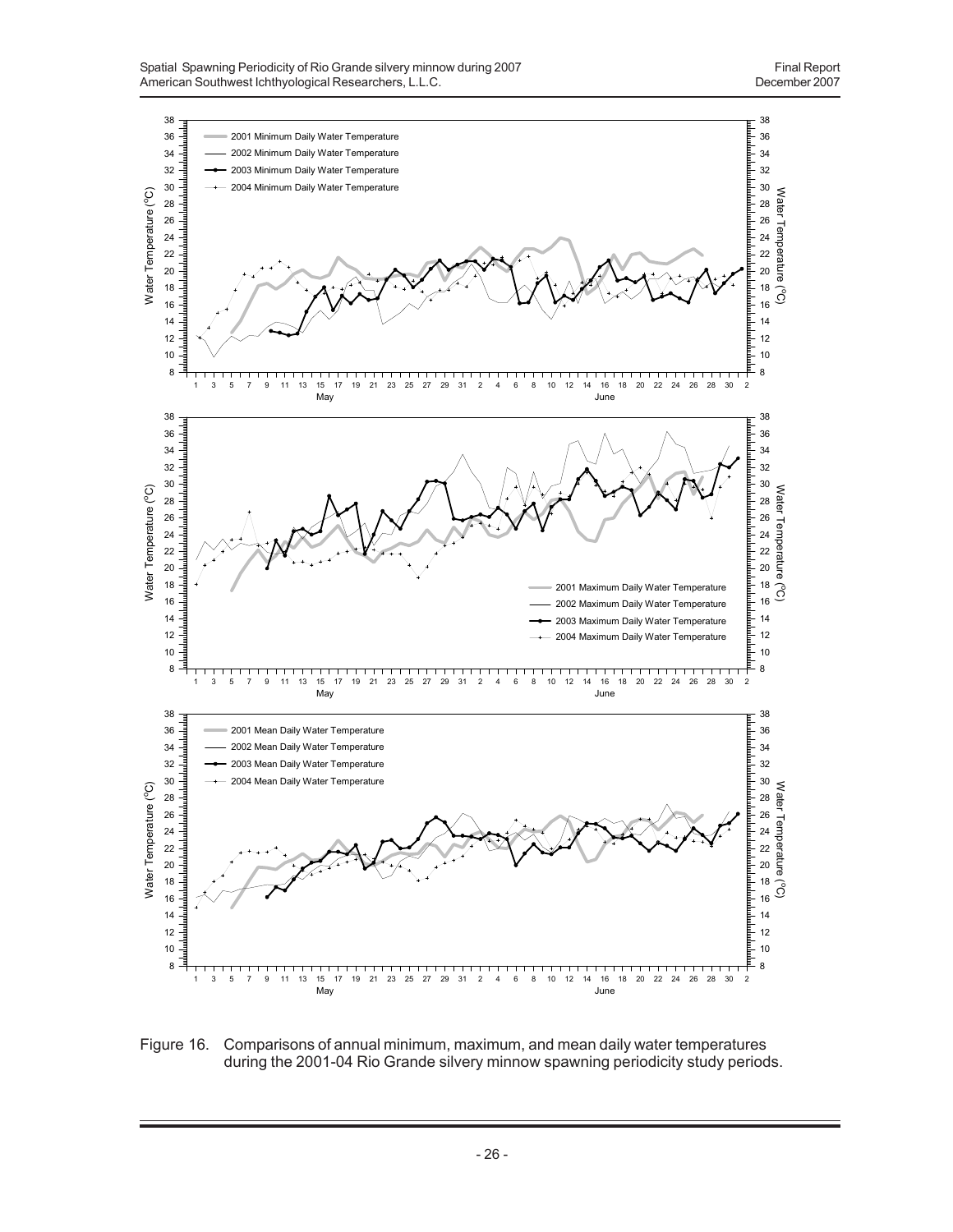

Figure 17. Comparisons of annual minimum, maximum, and mean daily water temperatures at the San Marcial site during the 2006-07 Rio Grande silvery minnow spawning periodicity study periods.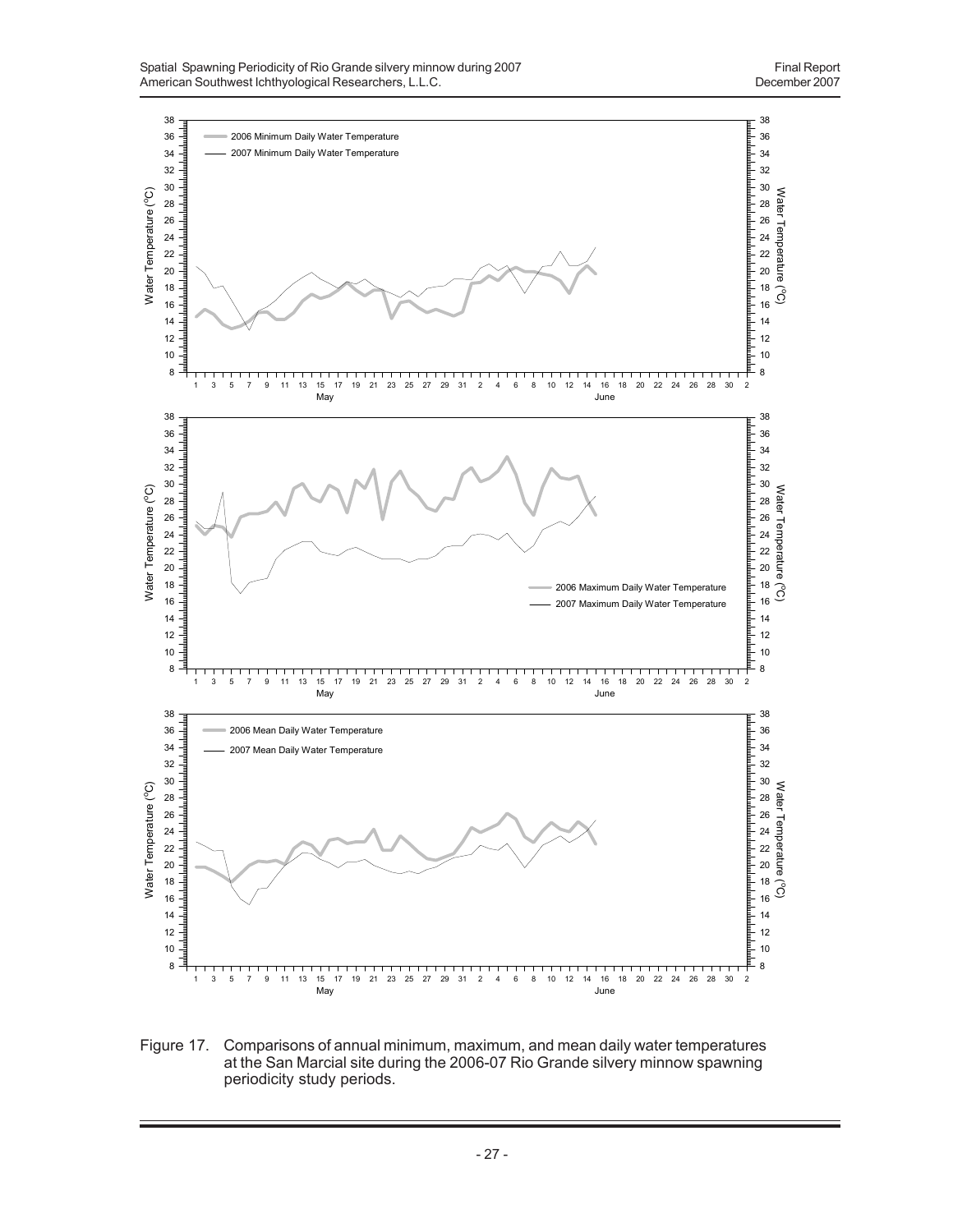studies were recorded in 2006 with water temperatures ranging between 25 and 32°C. Previously, the highest maximum daily water temperatures were in 2002 with the lowest maximum daily water temperatures generally in 2001 or 2004. Subsequent to 2006, the 2007 maximum daily water temperatures were quite low (i.e., <25°C from 2 May until 3 June 2007). The principal reason for these patterns, besides ambient temperature, was the volume of water in the river channel during the respective study periods. The relatively high flows present in 2001, 2004, and 2007 served to ameliorate water temperatures and minimize diel variation. Conversely, the very low flow conditions present in 2002, 2003, and 2006 typically resulted in large daily temperature fluctuations.

## **DISCUSSION**

As rivers have become increasingly fragmented, an important factor limiting the recolonization of upstream reaches is the downstream transport of reproductive products below barriers or displacement into highly degraded downstream riverine habitats and reservoirs. The potential negative impacts of dam-related modifications of flow and habitat on Great Plains stream cyprinids that employ drifting eggs and larvae as an early life history strategy have been well documented (Stanford and Ward, 1979; Cross et al., 1983; Cross et al. 1985, Cross and Moss, 1987; Winston et al., 1991; Luttrell et al., 1999). In the Middle Rio Grande, many of the eggs and larvae of the federally endangered Rio Grande silvery minnow are rapidly displaced downstream of diversion dams and into Elephant Butte Reservoir. The loss of this reproductive effort from upstream sources is one factor that has led to the currently imperiled state of this species. Reducing the rate of downstream transport, allowing upstream passage, and salvaging eggs destined for Elephant Butte Reservoir are all options that will, to some degree, improve the current status of Rio Grande silvery minnow.

In addition to the problem created by river fragmentation, the loss of habitat heterogeneity also likely contributes to increased downstream displacement of the reproductive effort of Rio Grande silvery minnow. The closure of Cochiti Dam resulted in a greatly reduced passage of fine sediments through the Middle Rio Grande which, in turn, has contributed to channel degradation, armoring, and narrowing (Lagasse, 1985). The reduction in the number and size of low velocity mesohabitats has likely led to reduced egg retention in upper reaches of the Middle Rio Grande. Arroyos have been shown to be important in the retention of eggs because their off-channel location results in low or no water velocities depending on proximity to their confluence with the mainstem river (Porter and Massong, 2004). Additionally, it has been suggested that nursery habitat can be constructed for Rio Grande silvery minnow in areas that are currently degraded (Massong et al., 2004). Increasing the habitat heterogeneity of the Rio Grande will likely result in the increased retention of Rio Grande silvery minnow eggs upstream. However, it is important to note that this habitat must remain wetted for an extended time period (ca. six weeks) to allow for newly hatched larvae to begin exogenous feeding and grow to a larger size. Extended periods of inundation during spring runoff have resulted in increased autumnal abundance of Rio Grande silvery minnow (Dudley and Platania, 2007) and this is probably caused by the improved recruitment conditions afforded by shallow low velocity mesohabitats.

River fragmentation and habitat degradation are two factors that have contributed to the decline in the distribution and abundance of Rio Grande silvery minnow by reducing recruitment. Both processes result in the loss of eggs to downstream environments (e.g., reservoirs or irrigation networks) that harbor piscivorous nonnative fishes. River fragmentation also prevents upstream recolonization, increasing overall extinction risk. However, the relative scales at which these processes operate can be difficult to grasp. Habitat restoration must be conducted simultaneously with dam removal (or providing alternative fish passage) to ensure that the efforts of one complement the other. The likelihood of recovery success for the Rio Grande silvery minnow is greatly diminished if either activity (i.e., fish passage or habitat restoration) is not pursued fully. It is important to note that largescale changes in current conditions (e.g., dam removal and restoration of the nature flow and sediment regime) will likely be necessary to result in large-scale improvement in the conservation status of Rio Grande silvery minnow.

Since Rio Grande silvery minnow is the only extant species of the previously discussed reproductive guild in the Middle Rio Grande, the species-specific identification of any semibuoyant egg collected during this study is unambiguous. The only other eggs that we have captured in the Middle Rio Grande during this and previous investigations that look remotely similar to those of Rio Grande silvery minnow are the eggs of common carp, *Cyprinus carpio*. Fortunately, there are numerous differences between eggs of these species that aid in identification. As the eggs of common carp are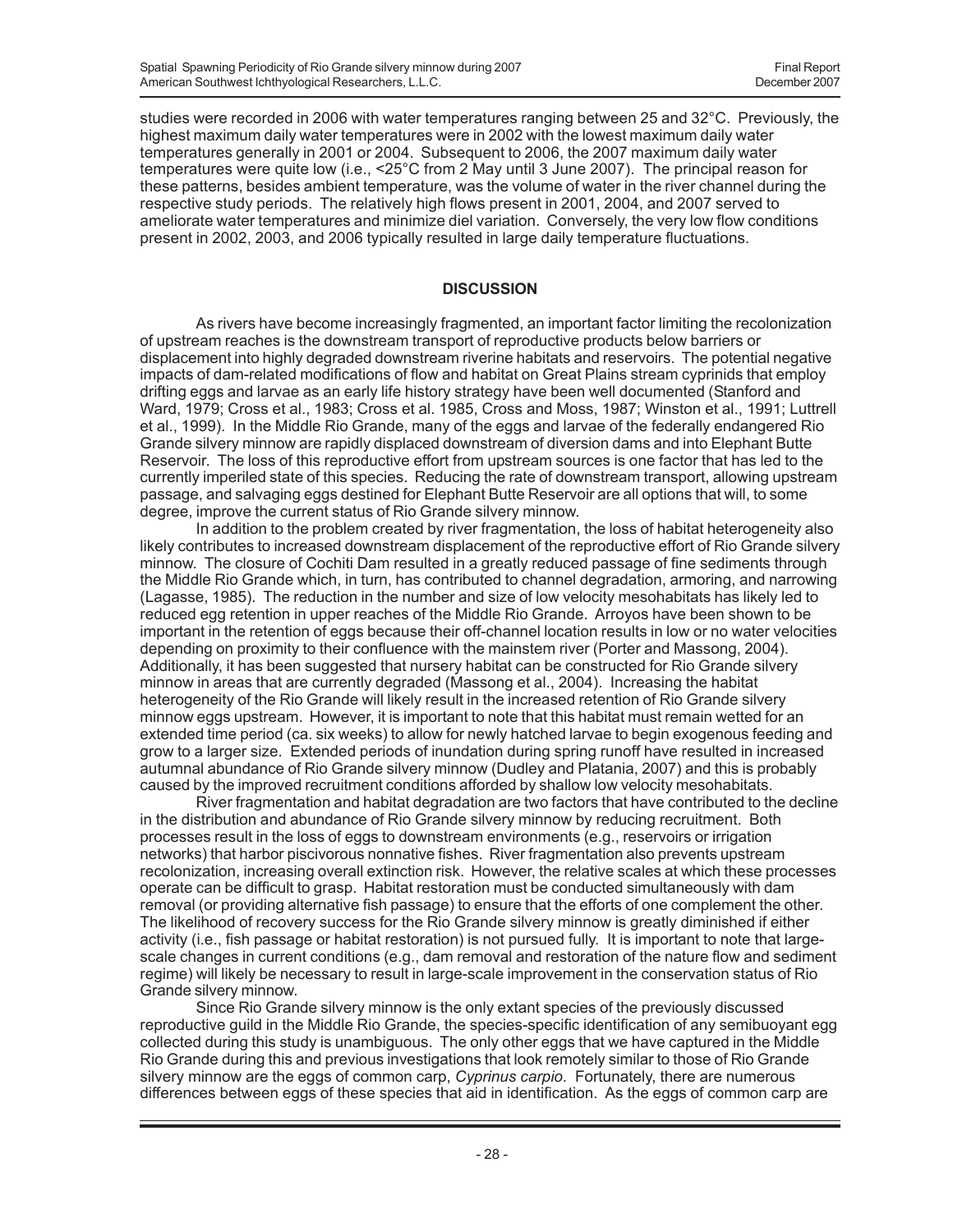adhesive, there are usually small pieces of particulate matter attached to the chorion. Additionally, common carp eggs are smaller and more opaque than Rio Grande silvery minnow eggs, and the eyes of carp embryos become pigmented very early in development. Conversely, the eggs of Rio Grande silvery minnow are clear, nonadhesive, smooth, large, and the embryos lack discernible pigment.

 Spawning of Rio Grande silvery minnow and other members in its reproductive guild (Platania and Altenbach, 1998) appear to be triggered by specific environmental cues. These fishes exhibited a strong positive correlation between flow and spawning. The peak spawning event by Rio Grande silvery minnow generally occurs soon after the initiation of runoff (often during the first two weeks of May). Egg catch rates in the Pecos River and Rio Grande appear most closely correlated with increased flow and not absolute water volume. This relationship has been observed throughout the Middle Pecos River from early-May until late-September. Spawning was closely correlated to sharp increases in flow from local rainstorms and egg catch rates would drop as soon as flows began to drop. This sequential pattern (increased flow, increased spawning, decreased flow, decreased spawning) occurred throughout the summer in the Pecos River, NM. By late-September, the association between spawning and flow was minimal, indicating the end of the reproductive season for the five members of the reproductive guild that occupy the Pecos River.

Downstream displacement of drifting fish eggs and larvae in aquatic ecosystems pose a unique problem for resource managers. While the most simple solution would appear to be collecting eggs from downstream localities and transporting them to rearing facilities, this method has only short term importance. Additionally, the capture of eggs using current techniques and levels of effort will result in the collection of only a minuscule fraction of the total reproductive effort that is destined for Elephant Butte Reservoir. The ability to efficiently sample 1% of the entire volume of water that carries these reproductive propagules requires a monumental effort. The low flow in May 2002 and 2003 and subsequent collecting efforts that resulted meant that a larger portion of the river was sampled during that Rio Grande silvery minnow egg collecting effort than had ever previously occurred.

 The 2004 Rio Grande silvery minnow population monitoring efforts continued to document the decline of this species in the Middle Rio Grande. The 2004 monthly sampling efforts produced almost 13,000 specimens during the first third of the year (January-April) of which only 103 (0.08%) were Rio Grande silvery minnow. At least 22 of the 103 silvery minnow collected during this period were hatchery fish that had been stocked in the river. Rio Grande silvery minnow collected during this period were members of the cohort capable of spawning in 2004. Given the extremely low numbers of adult silvery minnow present in pre-spawning 2004 samples, it is not surprising that the catch rate of Rio Grande silvery minnow propagules was markedly lower in 2004 than during any of the previous egg collection activities

However, populations rebounded notably during 2005 and maintained relatively high levels (as compared to 2002-2003) from 2005-2007 (Dudley and Platania, 2007). The 2007 population monitoring effort during October yielded 1,166 Rio Grande silvery minnow that comprised 14% of the total fish catch (Tables 4 and 5). Those values were notably higher than those recorded from 2000- 2004. The high snowpack runoff and elevated discharge that stimulates spawning by Rio Grande silvery minnow resulted in a modest spawning effort during the 2007 study period. Summer monsoonal rainstorms that began in July and continued sporadically through September 2007 contributed some water to the Middle Rio Grande and helped maintain flow throughout the study area. The effect of these storms (and elevated discharges) on Rio Grande silvery minnow reproduction was not quantified because the study was terminated on 15 June 2007. Rio Grande silvery minnow appear to have had another good year for spawning and recruitment, which should translate into increased numbers of reproductively capable females available to spawn in the spring of 2008. While the population of Rio Grande silvery minnow appears to have stabilized since 2004, the lack of an adequately high spring runoff (high magnitude over an extended duration) could result in a rapid decline to pre-2004 population levels. The future conservation status of Rio Grande silvery minnow appears dependent on ensuring adequate flow conditions during the spawning and early recruitment phases of this species.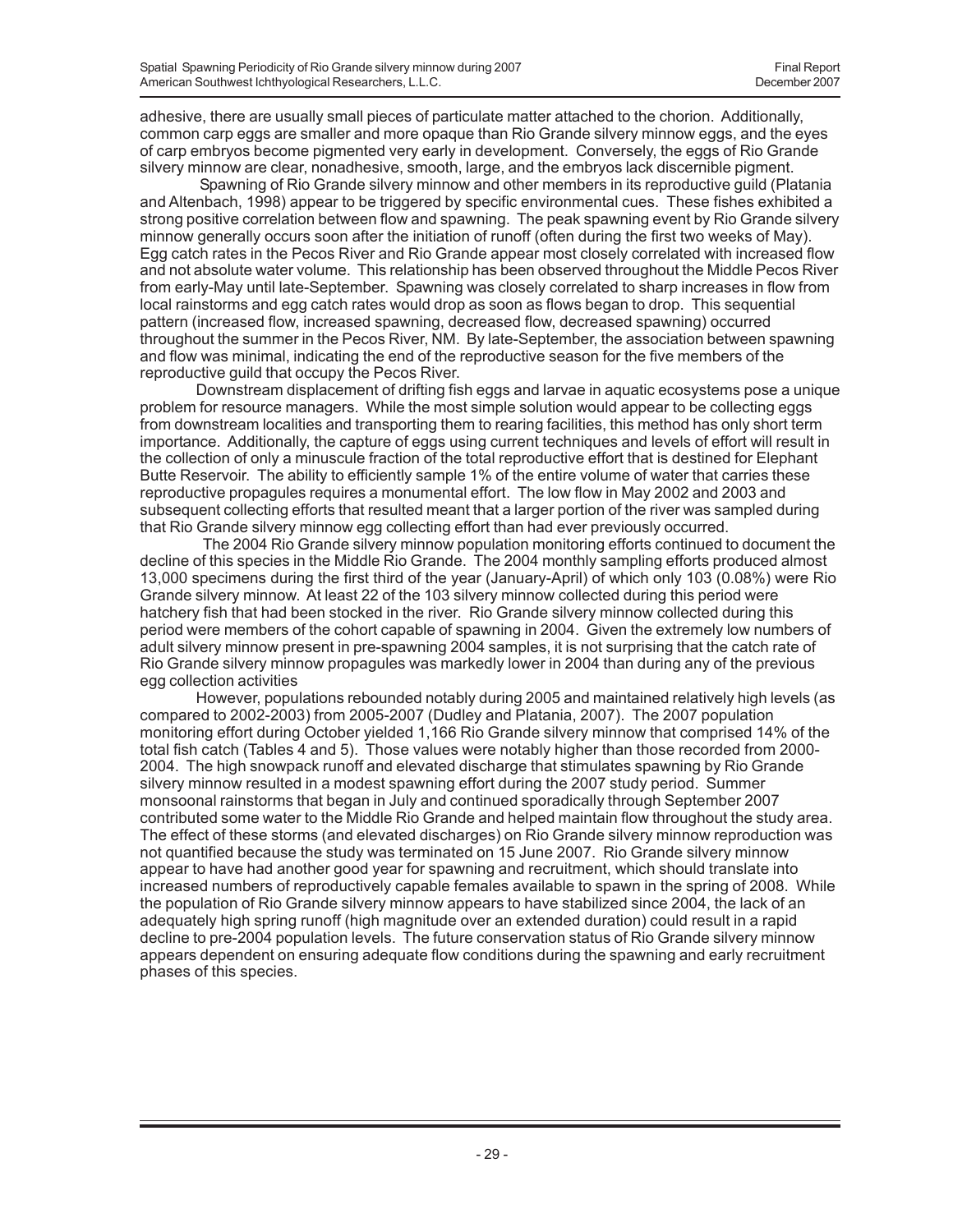# Table 4. Summary of the monthly 2006-2007 Rio Grande silvery minnow population monitoring program fish collections.

| <b>SPECIES</b>                     | D                                                    | F<br>J                   | M      | Α                        | M                        | J                        | J                                          | Α                        | S                        | O                                                        | N      | $\top$                  |
|------------------------------------|------------------------------------------------------|--------------------------|--------|--------------------------|--------------------------|--------------------------|--------------------------------------------|--------------------------|--------------------------|----------------------------------------------------------|--------|-------------------------|
|                                    | Ε<br>C                                               | Ε<br>Α<br>B<br>N         | Α<br>R | P<br>R                   | A<br>Y                   | U<br>N                   | U<br>L                                     | U<br>G                   | E<br>$\mathsf{P}$        | C<br>T                                                   | O<br>V | $\circ$<br>$\top$<br>Α  |
|                                    |                                                      |                          |        |                          |                          |                          |                                            |                          |                          |                                                          |        | L                       |
| <b>HERRINGS</b>                    |                                                      |                          |        |                          |                          |                          |                                            |                          |                          |                                                          |        |                         |
| gizzard shad                       | $\hspace{0.05cm} -\hspace{0.05cm} -\hspace{0.05cm}$  |                          |        | 3                        | 6                        | 1                        | $\overline{\mathbf{c}}$                    |                          |                          |                                                          |        | 12                      |
| threadfin shad                     | $\overline{\phantom{a}}$                             |                          |        | $\overline{\phantom{a}}$ | Ξ.                       | 1                        | $\mathbf{1}$                               |                          |                          |                                                          |        | $\overline{\mathbf{c}}$ |
| <b>CARPS AND MINNOWS</b>           |                                                      |                          |        |                          |                          |                          |                                            |                          |                          |                                                          |        |                         |
| red shiner                         | 3,188                                                | 2,871                    |        |                          |                          | 3,587 1,696 2,153        | 6,329                                      | 3,504                    | 6,419                    | 5,287                                                    |        | 35,034                  |
| common carp                        | $\overline{\phantom{a}}$                             | 3                        |        | 1                        | 3                        | 267                      | 61                                         | 6                        | 19                       | 6                                                        |        | 366                     |
| Rio Grande silvery minnow          | 173                                                  | 158                      |        | 80                       | 43                       | 3,174                    | 2,685                                      | 1,122                    | 1,030                    | 1,166                                                    |        | 9,631                   |
| fathead minnow                     | 40                                                   | 42                       |        | 33                       | 19                       | 36                       | 177                                        | 76                       | 127                      | 129                                                      |        | 679                     |
| bullhead minnow                    | $\overline{a}$                                       | $\overline{a}$           |        | $\overline{\phantom{a}}$ | $\overline{\phantom{a}}$ | $\overline{\phantom{a}}$ | $\overline{a}$                             | $\overline{\phantom{a}}$ | $\overline{\phantom{a}}$ | 1                                                        |        | 1                       |
| flathead chub                      | 121                                                  | 120                      |        | 230                      | 162                      | 143                      | 615                                        | 384                      | 345                      | 543                                                      |        | 2,663                   |
| longnose dace                      | $\overline{\phantom{a}}$                             | 1                        |        | 51                       | 49                       | 28                       | 147                                        | 53                       | 105                      | 55                                                       |        | 489                     |
| <b>SUCKERS</b>                     |                                                      |                          |        |                          |                          |                          |                                            |                          |                          |                                                          |        |                         |
| river carpsucker                   | 14                                                   | 15                       |        | 6                        | 5                        | 72                       | 1,354                                      | 256                      | 111                      | 142                                                      |        | 1,975                   |
| white sucker                       | 1                                                    | $\mathbf{1}$             |        | 10                       | 494                      | 1,423                    | 635                                        | 81                       | 38                       | 19                                                       |        | 2,701                   |
| smallmouth buffalo                 | $\overline{\phantom{a}}$                             | $\overline{\phantom{a}}$ |        | $\sim$ $\sim$            |                          | $\overline{a}$           | 40                                         | $\overline{\phantom{a}}$ | $\overline{\phantom{a}}$ |                                                          |        | 40                      |
|                                    |                                                      |                          |        |                          |                          |                          |                                            |                          |                          |                                                          |        |                         |
| <b>NORTH AMERICAN CATFISHES</b>    |                                                      |                          |        |                          |                          |                          |                                            |                          |                          |                                                          |        |                         |
| black bullhead                     | $\overline{\phantom{a}}$<br>$\overline{\phantom{a}}$ | --<br>$\mathbf{1}$       |        | 3<br>$\mathbf{1}$        | --<br>$\mathbf{1}$       | --                       | 1<br>$\mathbf{1}$                          | 1<br>$\overline{2}$      | 1<br>$\overline{2}$      | $\hspace{0.05cm} -\hspace{0.05cm} -\hspace{0.05cm}$<br>1 |        | 6<br>9                  |
| yellow bullhead<br>channel catfish | 14                                                   | $\overline{7}$           |        | 37                       | 13                       | 6                        | 1,042                                      | 223                      | 190                      | 174                                                      |        | 1,707                   |
| <b>TROUTS</b>                      |                                                      |                          |        |                          |                          |                          |                                            |                          |                          |                                                          |        |                         |
| rainbow trout                      | $\hspace{0.05cm} -\hspace{0.05cm} -\hspace{0.05cm}$  | --                       |        | $\mathbf{1}$             | --                       |                          |                                            |                          |                          | --                                                       |        | 1                       |
| brown trout                        | --                                                   | --                       |        | --                       | --                       | --                       | $\mathbf{1}$                               | $\overline{\phantom{a}}$ |                          | --                                                       |        | $\mathbf{1}$            |
|                                    |                                                      |                          |        |                          |                          |                          |                                            |                          |                          |                                                          |        |                         |
| <b>LIVEBEARERS</b>                 |                                                      |                          |        |                          |                          |                          |                                            |                          |                          |                                                          |        |                         |
| western mosquitofish               | 54                                                   | 22                       |        | 46                       | 28                       | 82                       | 424                                        | 780                      | 804                      | 557                                                      |        | 2,797                   |
| <b>TEMPERATE BASSES</b>            |                                                      |                          |        |                          |                          |                          |                                            |                          |                          |                                                          |        |                         |
| white bass                         | $-$                                                  |                          |        |                          |                          |                          | 1                                          |                          |                          | 1                                                        |        | 2                       |
| <b>SUNFISHES</b>                   |                                                      |                          |        |                          |                          |                          |                                            |                          |                          |                                                          |        |                         |
| bluegill                           | --                                                   |                          |        | 1                        |                          | --                       | $\overline{\mathbf{c}}$                    | 2                        | $\overline{\phantom{a}}$ | 1                                                        |        | 6                       |
| largemouth bass                    | 1                                                    |                          |        | $\overline{\phantom{a}}$ | --                       | 1                        | 11                                         | 3                        | $\overline{7}$           | 3                                                        |        | 26                      |
| white crappie                      | $\overline{2}$                                       |                          |        | $\overline{a}$           | --                       | --                       | $\overline{7}$                             | 4                        | $\overline{a}$           | $\mathbf{1}$                                             |        | 14                      |
| <b>PERCHES</b>                     |                                                      |                          |        |                          |                          |                          |                                            |                          |                          |                                                          |        |                         |
| yellow perch                       | $\overline{\phantom{a}}$                             |                          |        |                          | --                       | 1                        | $\mathbf{1}$                               | --                       |                          |                                                          |        | 2                       |
| walleye                            | $\overline{\phantom{a}}$                             |                          |        |                          | $\mathbf{2}$             | $\overline{\phantom{a}}$ | --                                         | --                       | $\mathbf{1}$             | $\overline{\phantom{a}}$                                 |        | 3                       |
|                                    |                                                      |                          |        |                          |                          |                          |                                            |                          |                          |                                                          |        |                         |
| <b>TOTAL</b>                       | 3,608                                                | 3,241                    |        |                          |                          |                          | 4,090 2,521 7,388 13,537 6,497 9,199 8,086 |                          |                          |                                                          |        | 58,167                  |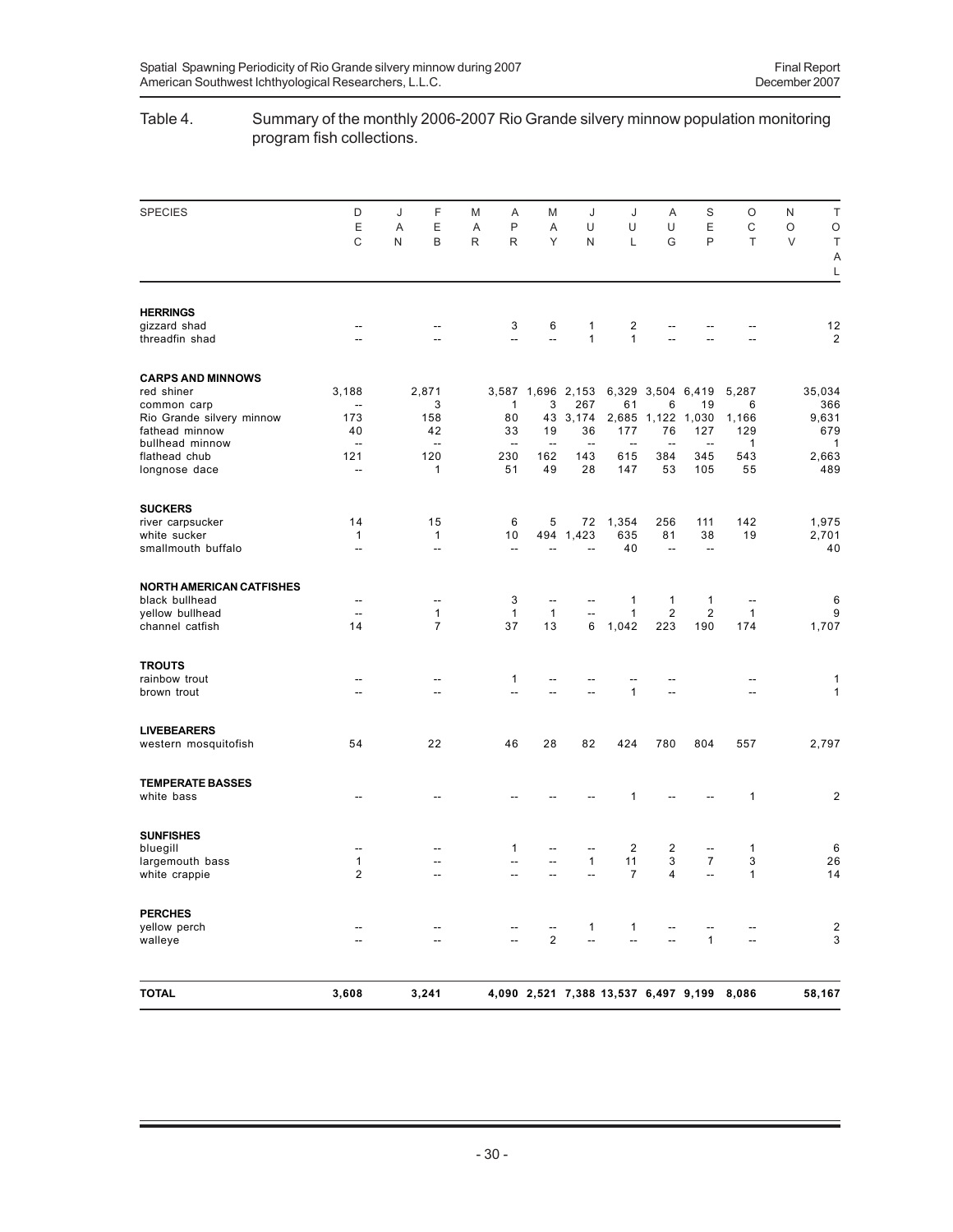## Table 5. Summary of the monthly catch of Rio Grande silvery minnow, by site and reach, during the 2006-2007 Rio Grande silvery minnow population monitoring program. Numerals in parenthesis, a subset of the total catch, are the number of individuals in that sample that were marked with VIE tags (=hatchery reared [stocked] fish).

| <b>REACH</b><br>Site Number<br>Site Name                                                                                                                                                                  | D<br>Ε<br>C                                                              | J<br>A<br>N | F<br>E<br>B                                                               | M<br>A<br>R | A<br>P<br>R                                                                                       | M<br>A<br>Υ                                                                                        | J<br>U<br>N                                                                              | J<br>U<br>L                                                     | A<br>U<br>G                                                    | S<br>E<br>P                                                                                  | O<br>C<br>T                                                                  | T<br>$\circ$<br>T                                        |
|-----------------------------------------------------------------------------------------------------------------------------------------------------------------------------------------------------------|--------------------------------------------------------------------------|-------------|---------------------------------------------------------------------------|-------------|---------------------------------------------------------------------------------------------------|----------------------------------------------------------------------------------------------------|------------------------------------------------------------------------------------------|-----------------------------------------------------------------|----------------------------------------------------------------|----------------------------------------------------------------------------------------------|------------------------------------------------------------------------------|----------------------------------------------------------|
|                                                                                                                                                                                                           | 2006                                                                     |             |                                                                           |             |                                                                                                   |                                                                                                    | 2007                                                                                     |                                                                 |                                                                |                                                                                              |                                                                              | Α<br>L                                                   |
| <b>ANGOSTURA REACH</b>                                                                                                                                                                                    |                                                                          |             |                                                                           |             |                                                                                                   |                                                                                                    |                                                                                          |                                                                 |                                                                |                                                                                              |                                                                              |                                                          |
| 0 Angostura Dam<br>1 Bernalillo<br>2 Rio Rancho<br>3 Central Ave (Abg)<br>4 Rio Bravo (Abq)                                                                                                               | 0<br>0<br>$\mathbf{1}$<br>7(4)<br>$\overline{2}$                         |             | $\overline{a}$<br>$\overline{\phantom{a}}$<br>3(1)<br>2<br>$\mathbf{1}$   |             | $\mathbf{1}$<br>$\mathbf{1}$<br>4<br>15(5)<br>4(1)                                                | $\sim$<br>$\overline{\phantom{a}}$<br>$\overline{a}$<br>$\overline{\phantom{a}}$                   | $\sim$<br>$\mathbf{1}$<br>118<br>69(2)<br>1483(6)                                        | 17<br>62<br>348<br>285<br>91                                    | 319<br>31<br>40<br>195<br>12                                   | 80<br>249<br>112<br>15<br>12                                                                 | 48<br>311<br>126<br>32<br>84                                                 | 465<br>655<br>752<br>620<br>690                          |
| Angostura Reach Total                                                                                                                                                                                     | 10                                                                       |             | 6                                                                         |             | 25                                                                                                | 1                                                                                                  | 671                                                                                      | 803                                                             | 597                                                            | 468                                                                                          | 601                                                                          | 3,182                                                    |
| <b>ISLETA REACH</b>                                                                                                                                                                                       |                                                                          |             |                                                                           |             |                                                                                                   |                                                                                                    |                                                                                          |                                                                 |                                                                |                                                                                              |                                                                              |                                                          |
| 5 Los Lunas<br>6 Belen<br>7 Jarales<br>8 US Hwy 60 Bernardo<br>9 South of Bernardo<br>9.5 North of San Acacia                                                                                             | $\overline{4}$<br>6<br>6<br>0<br>$\overline{7}$<br>4(3)                  |             | $\overline{2}$<br>$\overline{2}$<br>$\overline{2}$<br>2<br>5(1)<br>19(19) |             | 6<br>$\mathbf{1}$<br>$\overline{2}$<br>$\overline{\phantom{a}}$<br>13(10)<br>$\sim$               | $\overline{a}$<br>$\mathbf{1}$<br>$\overline{\phantom{a}}$<br>$\overline{2}$                       | 373<br>489<br>369<br>83<br>$-170(1)$<br>478                                              | 36<br>123<br>116<br>332<br>295<br>405                           | 85<br>34<br>28<br>28<br>19<br>39                               | 15<br>72<br>154<br>83<br>134<br>13                                                           | 233<br>91<br>76<br>18(12)<br>40<br>5                                         | 754<br>819<br>753<br>548<br>683<br>963                   |
| Isleta Reach Total                                                                                                                                                                                        | 27                                                                       |             | 32                                                                        |             | 22                                                                                                |                                                                                                    | 3 1,962                                                                                  | 1,307                                                           | 233                                                            | 471                                                                                          | 463                                                                          | 4,520                                                    |
| <b>SAN ACACIA REACH</b>                                                                                                                                                                                   |                                                                          |             |                                                                           |             |                                                                                                   |                                                                                                    |                                                                                          |                                                                 |                                                                |                                                                                              |                                                                              |                                                          |
| 10 San Acacia Dam<br>S of San Acacia<br>11<br>12<br>Socorro<br>13 North of US Hwy 380<br>14 US Hwy 380<br>15 Bosque del Apache<br>San Marcial<br>16<br>17 South of San Marcial<br>18 South of San Marcial | $\mathbf{1}$<br>4(3)<br>12<br>8(1)<br>6<br>$\mathbf{1}$<br>3<br>75<br>26 |             | 10<br>7(4)<br>17(2)<br>6<br>$\mathbf{1}$<br>5<br>13<br>48<br>13           |             | 3<br>19 (10)<br>4<br>$\overline{a}$<br>$\overline{a}$<br>$\mathbf{1}$<br>3<br>3<br>$\overline{a}$ | 2(1)<br>19(8)<br>Ξ.<br>$\overline{a}$<br>$\overline{a}$<br>$\mathbf{1}$<br>4<br>12<br>$\mathbf{1}$ | 1(1)<br>63(3)<br>352<br>16<br>89<br>8<br>$\overline{7}$<br>5<br>$\overline{\phantom{a}}$ | 21<br>224<br>169<br>127<br>11<br>15<br>2<br>2<br>$\overline{4}$ | 52<br>21<br>50<br>57<br>11<br>35<br>52<br>12<br>$\overline{2}$ | $\overline{7}$<br>$\overline{4}$<br>41<br>17<br>6<br>9<br>5<br>$\overline{2}$<br>$\mathbf 0$ | 19<br>10<br>46<br>14(9)<br>13(1)<br>$\Omega$<br>$\Omega$<br>0<br>$\mathbf 0$ | 116<br>367<br>691<br>237<br>137<br>75<br>89<br>159<br>46 |
| San Acacia Reach Total                                                                                                                                                                                    | 136                                                                      |             | 120                                                                       |             | 33                                                                                                | 39                                                                                                 | 541                                                                                      | 575                                                             | 292                                                            | 91                                                                                           | 102                                                                          | 1,929                                                    |
| <b>MONTHLY TOTALS</b>                                                                                                                                                                                     | 173                                                                      |             | 158                                                                       |             | 80                                                                                                |                                                                                                    | 43 3,174                                                                                 |                                                                 | 2,680 1,121 1,025                                              |                                                                                              | 1,166                                                                        | 9,631                                                    |
|                                                                                                                                                                                                           | D<br>E<br>C                                                              | J<br>A<br>N | F<br>E<br>B                                                               | M<br>A<br>R | Α<br>P<br>R                                                                                       | M<br>A<br>Y                                                                                        | J<br>U<br>N                                                                              | J<br>U<br>L                                                     | Α<br>U<br>G                                                    | S<br>E<br>P                                                                                  | O<br>C<br>T                                                                  | Τ<br>O<br>Τ<br>A<br>L                                    |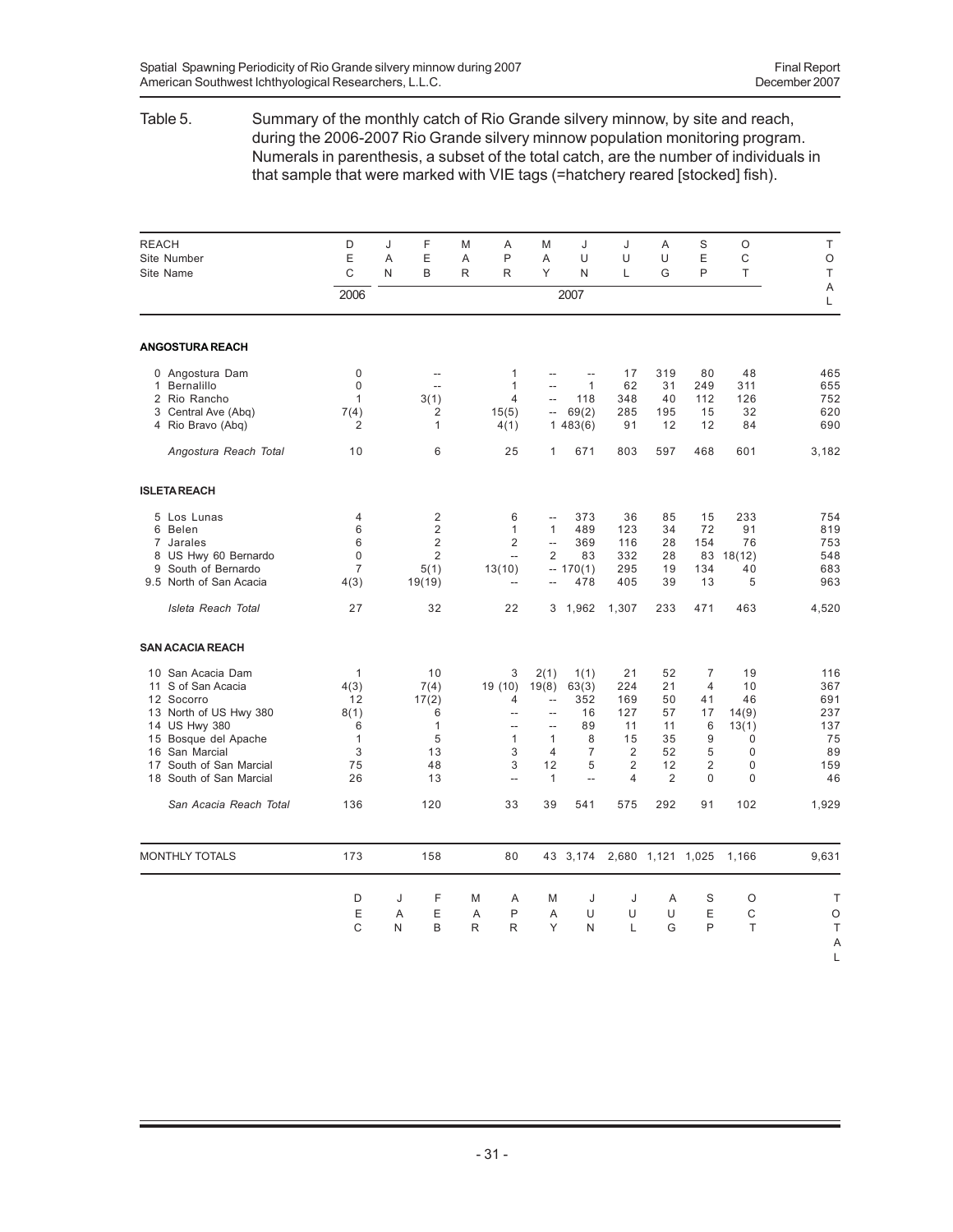## **ACKNOWLEDGMENTS**

Numerous people from a variety of state and federal agencies collaborated to make this project possible. We thank Jacob R. Brooks (ASIR), Austin L. Fitzgerald (ASIR), Trevor J. Krabbenhoft (UNM), John P. Larson (ASIR), Conner C. McBride (ASIR), Lee E. Renfro (ASIR), and Nathan B. Zerbe (ASIR) for undertaking the field work (egg collecting phase) portion. Alexandra M. Snyder (Museum of Southwestern Biology, UNM) assisted in transferring eggs for genetic analysis. This study was funded by the Middle Rio Grande Endangered Species Collaborative Program through a contract administered by the U. S. Bureau of Reclamation, Projects Office, Albuquerque, New Mexico. Gary L. Dean (USBR) assisted with this project on several levels, including assuming contract administration for the USBR.

# **LITERATURE CITED**

- Altenbach, C. S., Dudley, R. K., and S. P. Platania. 2000. A new device for collection drifting semibuoyant fish eggs. Transactions of the American Fisheries Society 129:296-300.
- Bestgen, K. R., and S. P. Platania. 1990. Extirpation and notes on the life history of Notropis simus simus and Notropis orca (Cypriniformes: Cyprinidae) from the Rio Grande, New Mexico. Occasional Papers of the Museum of Southwestern Biology 6:1-8.
- Bestgen, K. R., and S. P. Platania. 1991. Status and conservation of the Rio Grande silvery minnow, Hybognathus amarus. Southwestern Naturalist 36:225-232.
- Cross, F. B., and R. E. Moss. 1987. Historic changes in fish communities and aquatic habitats in plains streams of Kansas, p. 155-165. In: Community and evolutionary ecology of North American stream fishes. W. J. Matthews and D. C. Heins (eds.). University of Oklahoma Press, Norman, Oklahoma.
- Cross, F. B., O. T. Gorman, and S. G. Haslouer. 1983. The Red River shiner, Notropis bairdi, in Kansas with notes on depletion of its Arkansas River cognate, Notropis girardi. Transactions of the Kansas Academy of Science 86:93-98.
- Cross, F. B., R. E. Moss, and J. T. Collins. 1985. Assessment of dewatering impacts on stream fisheries in the Arkansas and Cimarron rivers. University of Kansas Natural History Museum, Lawrence, Kansas.
- Dudley, R. K., and S. P. Platania. 1999. 1997 population monitoring of Rio Grande silvery minnow. Submitted to the U.S. Bureau of Reclamation, Albuquerque, New Mexico.
- Dudley, R. K., and S. P. Platania. 2000. 1999 population monitoring of Rio Grande silvery minnow. Submitted to the U.S. Bureau of Reclamation, Albuquerque, New Mexico.
- Dudley, R. K., and S. P. Platania. 2001. 2000 population monitoring of Rio Grande silvery minnow. Submitted to the U.S. Bureau of Reclamation, Albuquerque, New Mexico.
- Dudley, R. K., and S. P. Platania. 2002. 2001 population monitoring of Rio Grande silvery minnow. Submitted to the U.S. Bureau of Reclamation, Albuquerque, New Mexico.
- Dudley, R. K., S. J. Gottlieb, and S. P. Platania. 2003. 2002 population monitoring of Rio Grande silvery minnow. Submitted to the U.S. Bureau of Reclamation, Albuquerque, New Mexico.
- Dudley, R. K., S. P. Platania, and S. J. Gottlieb. 2004. Rio Grande silvery minnow population monitoring program results from 2003. Submitted to the U.S. Bureau of Reclamation, Albuquerque, New Mexico.
- Dudley, R. K., S. P. Platania, and S. J. Gottlieb. 2005. Rio Grande silvery minnow population monitoring program results from 2004. Submitted to the U.S. Bureau of Reclamation, Albuquerque, New Mexico.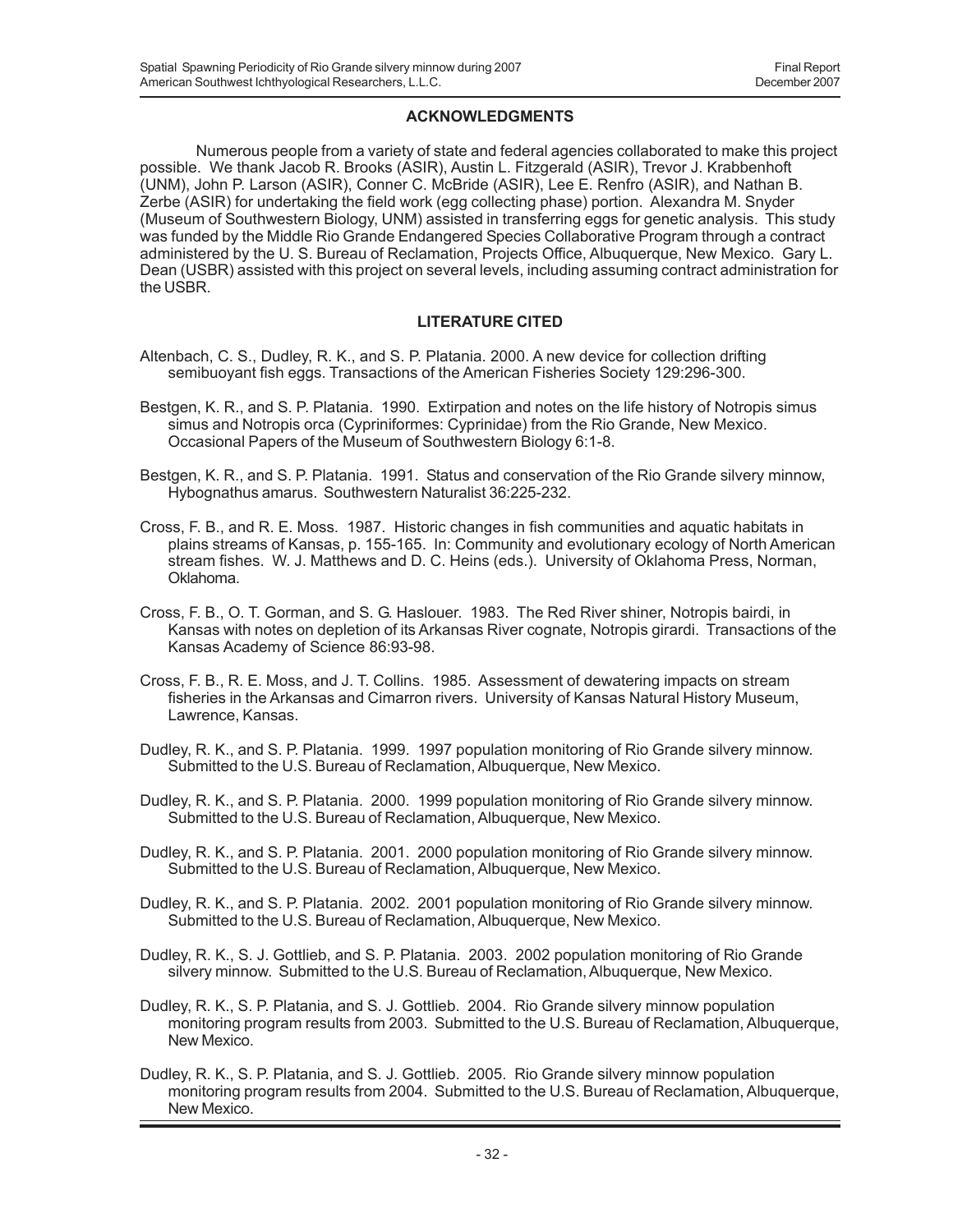- Dudley, R. K. and S. P. Platania. 2007. Rio Grande silvery minnow population monitoring program results from October 2005 to October 2006. Submitted to the U.S. Bureau of Reclamation, Albuquerque, New Mexico.
- Gold, R. L., and L. P. Denis. 1985. National water summary: New Mexico surface-water resources. U.S. Geological Survey Water-Supply Paper 2300:341-346.
- Lagasse, P. F. 1985. An assessment of the response of the Rio Grande to dam construction--Cochiti to Isleta reach. A technical report for the U.S. Army Engineer District, Albuquerque, Corps of Engineers, Albuquerque, New Mexico.
- Luttrell, G. A., A. A. Echelle, W. L. Fisher, and D. J. Eisenhour. 1999. Declining status of two species of the Macrhybopsis aestivalis complex (Teleostei: Cyprinidae) in the Arkansas River Basin and related effects of reservoirs as barriers to dispersal. Copeia 1999:981-989.
- Massong, T. M., M. D. Porter, and T. Bauer. 2004. Design improvements for constructed Rio Grande silvery minnow nursery habitat. Submitted to the U.S. Bureau of Reclamation, Albuquerque, New Mexico.
- Platania, S. P. 1991. Fishes of the Rio Chama and Upper Rio Grande, New Mexico, with preliminary comments on their longitudinal distribution. Southwestern Naturalist 36:186-193.
- Platania, S. P., and C. S. Altenbach. 1998. Reproductive strategies and egg types of seven Rio Grande Basin cyprinids. Copeia 1998:559-569.
- Platania, S. P., and R. K. Dudley. 2002. Spawning periodicity of Rio Grande silvery minnow, *Hybognathus amarus*, during 2001. Submitted to the U.S. Bureau of Reclamation, Albuquerque, New Mexico.
- Platania, S. P., and R. K. Dudley. 2003. Spawning periodicity of Rio Grande silvery minnow, *Hybognathus amarus*, during 2002. Submitted to the U.S. Bureau of Reclamation, Albuquerque, New Mexico.
- Platania, S. P., and R. K. Dudley. 2004. Spawning periodicity of Rio Grande silvery minnow, *Hybognathus amarus*, during 2003. Submitted to the U.S. Bureau of Reclamation, Albuquerque, New Mexico.
- Platania, S. P., and R. K. Dudley. 2005. Spawning periodicity of Rio Grande silvery minnow, *Hybognathus amarus*, during 2004. Submitted to the U.S. Bureau of Reclamation, Albuquerque, New Mexico.
- Platania, S. P., and R. K. Dudley. 2006. Spawning periodicity of Rio Grande silvery minnow, *Hybognathus amarus*, during 2006. Submitted to the U.S. Bureau of Reclamation, Albuquerque, New Mexico.
- Platania, S. P. and Hoagstrom, C. W. 1996. Response of Rio Grande fish community to an artificial flow spike. Museum of Southwestern Biology, University of New Mexico, Albuquerque, New Mexico.
- Porter, M. D., and T. M. Massong. 2004. Contributions to delisting Rio Grande silvery minnow: egg habitat identification. Submitted to the U.S. Bureau of Reclamation, Albuquerque, New Mexico.
- Scurlock, D. 1998. From the rio to the sierra: An environmental history of the Middle Rio Grande Basin. General Technical Report RMRS-GTR-5. Fort Collins, CO: U.S. Department of Agriculture, Forest Service, Rocky Mountain Research Station.
- Speirs, D. C., and W. S. C. Gurney. 2001. Population persistence in rivers and estuaries. Ecology 82:1219-1237.